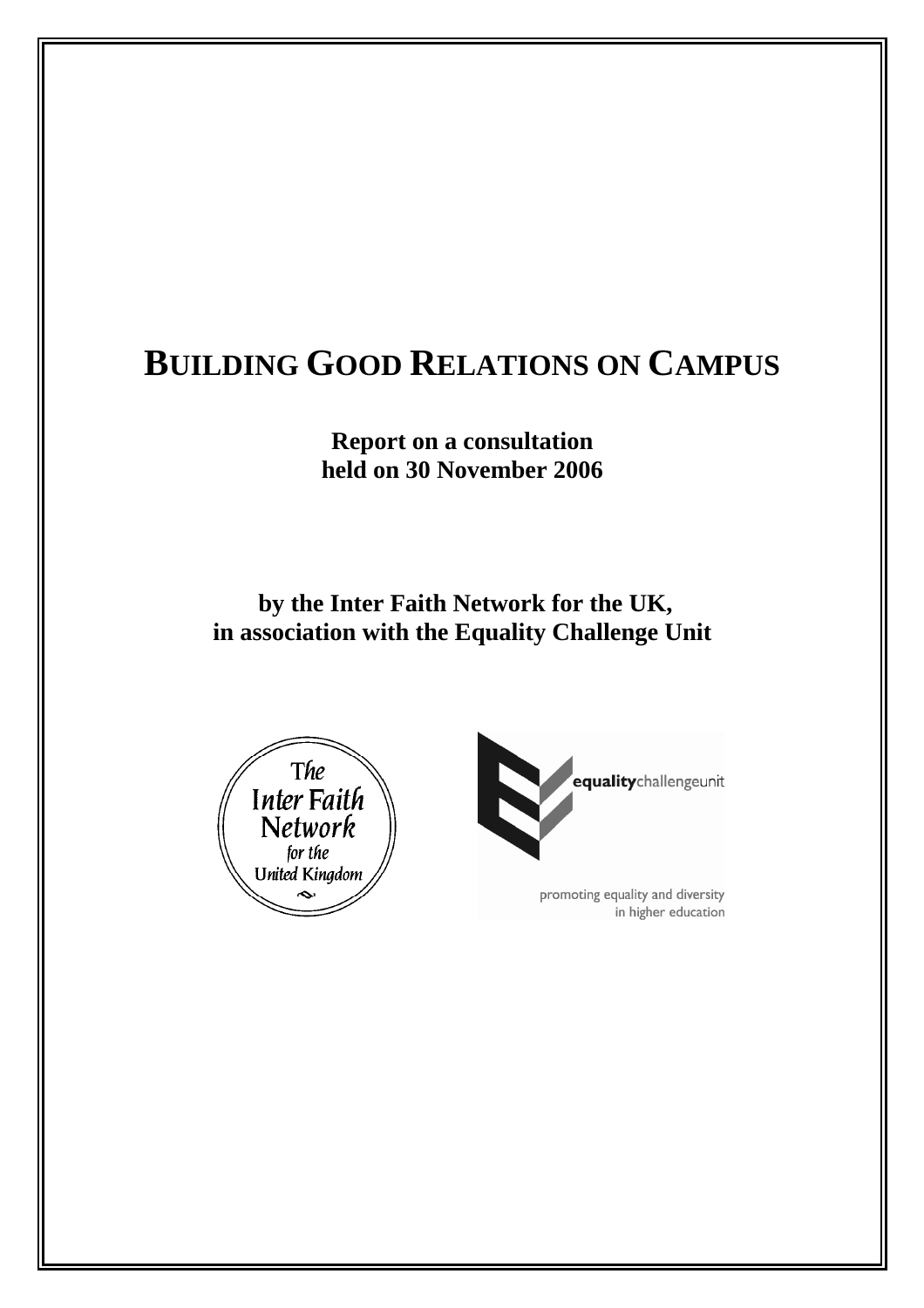Published 2007 by the Inter Faith Network for the UK (registered charity no 1068934 and company limited by guarantee no 3443823 registered in England)

8A Lower Grosvenor Place London SW1W 0EN ifnet@interfaith.org.uk

[www.interfaith.org.uk](http://www.interfaith.org.uk/)

ISBN 1 902906 30 6

© Inter Faith Network for the UK, except for copyright for the individual presentations in this report which remains with the respective speakers and authors.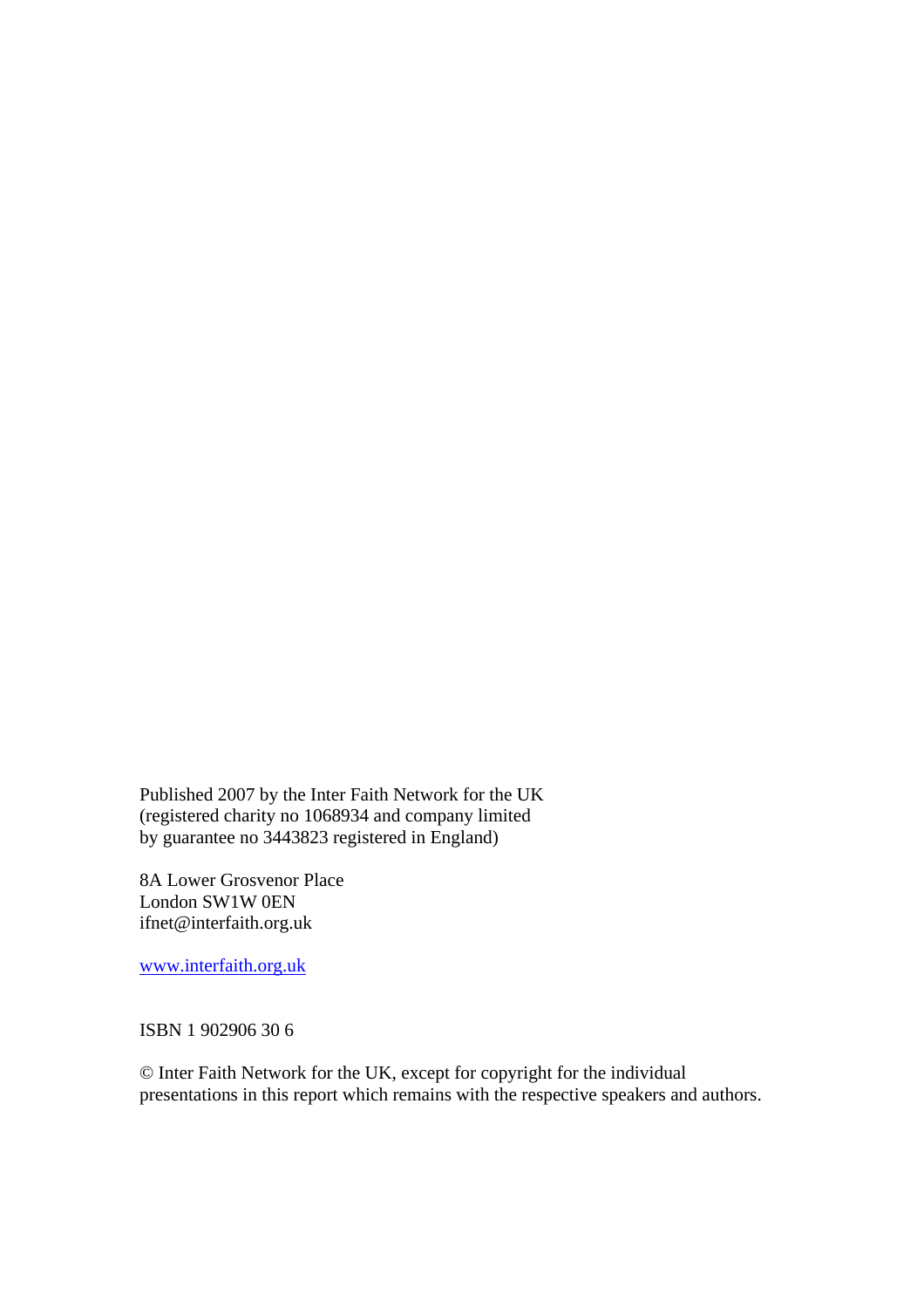# **CONTENTS**

| <b>Introductory note</b>                                                                                                                                                                                                                                                    | $\mathbf{1}$   |
|-----------------------------------------------------------------------------------------------------------------------------------------------------------------------------------------------------------------------------------------------------------------------------|----------------|
| Welcome                                                                                                                                                                                                                                                                     | 3              |
| Inter faith activity in the UK, the significance of good inter faith<br>relations on campus and some preliminary reflections on taking this<br>agenda forwards<br>Dr Harriet Crabtree, Deputy Director, The Inter Faith Network for the UK                                  | $\overline{4}$ |
|                                                                                                                                                                                                                                                                             |                |
| National perspectives from a range of student organisations on the<br>importance of working for good inter faith relations on campus                                                                                                                                        |                |
| Jo Merrygold, Student Christian Movement<br>Bijal Bhagwan, National Hindu Students Forum                                                                                                                                                                                    | 8<br>9         |
| David Myers, Union of Jewish Students                                                                                                                                                                                                                                       | 11             |
| Simrit Sandhu, British Organisation of Sikh Students                                                                                                                                                                                                                        | 12             |
| Sabeen Akhund, Federation of Student Islamic Societies                                                                                                                                                                                                                      | 13             |
| <b>Plenary discussion</b>                                                                                                                                                                                                                                                   | 14             |
| The role of the Equality Challenge Unit and the work undertaken by<br>the ECU on promoting good relations on campus, within the context<br>of its work on equality and diversity on campus<br>Moussa Haddad, Equality Challenge Unit; followed by questions and<br>comments | 20             |
| Creating safe spaces for encounter and dialogue – learning from the<br>experience of the Corrymeela Community in Northern Ireland<br>Ronnie Millar, Corrymeela Centre Director; followed by questions and                                                                   |                |
| comments                                                                                                                                                                                                                                                                    | 27             |
| Inter faith working on campus                                                                                                                                                                                                                                               |                |
| Preet Majithia, Cambridge University Faith Forum<br>Sarah Talcott, University of Surrey Inter Faith Education Officer;                                                                                                                                                      | 35             |
| followed by questions and comments                                                                                                                                                                                                                                          | 37             |
| <b>Chaplaincies and good inter faith relations on campus</b><br>Rev Hugh Shilson-Thomas, National Adviser for Higher Education and                                                                                                                                          |                |
| Chaplaincy, Church of England                                                                                                                                                                                                                                               | 42             |
| <b>Plenary session and closing reflections</b>                                                                                                                                                                                                                              | 48             |
| <b>Annex A: Participant List</b>                                                                                                                                                                                                                                            | 53             |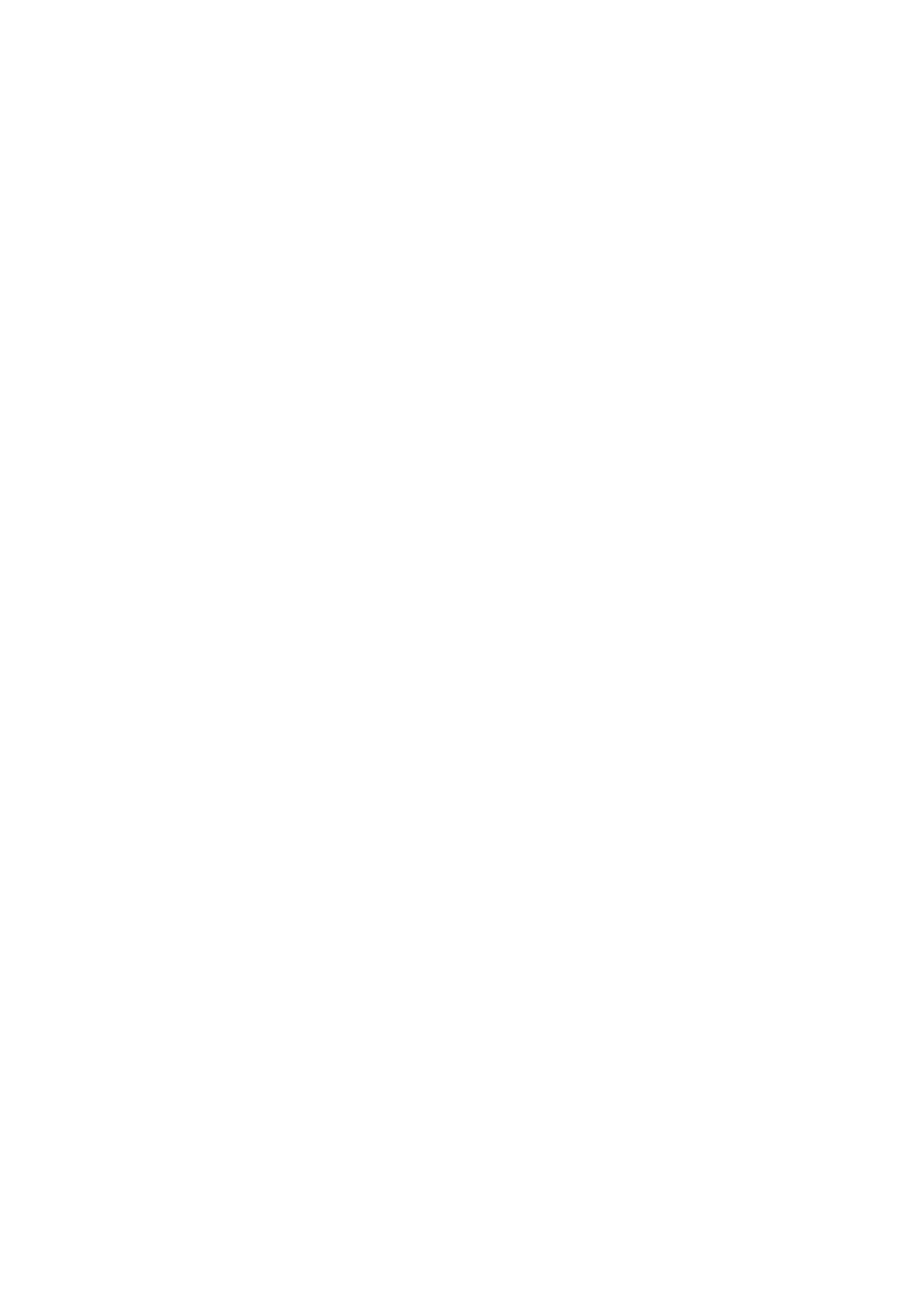# **BUILDING GOOD RELATIONS ON CAMPUS**

Today's university campuses are much more religiously diverse than they were even a decade ago, with students of many faiths living and studying together. This can be a positive and enriching experience and a strong foundation for professional life in a diverse UK – indeed a diverse world. But to ensure that the experience is a positive one, there is a need to ensure that good relations between people of different faiths on campus are developed and strengthened.

This meeting record contains the contributions to a consultation arranged by the Inter Faith Network for the UK, in association with the Equality Challenge Unit, to explore the tasks involved in building good inter faith relations on campus in a way which respects the distinctiveness of each of the faiths involved. Invitees to the event included representatives of faith based student organisations, representatives of Universities UK and GuildHE, and some of the organisations which are involved directly or indirectly in supporting good inter faith relations work on campus: Alif Aleph UK; the Council of Christians and Jews; Diversity and Dialogue; and the Three Faiths Forum.

The aim was to have a discussion and explore issues rather than to reach agreed conclusions. However, it was clear through the various contributions that there was a strong commitment to building good relations on campus and a desire to see much further work in this important area.

The day's proceedings began with a presentation by Dr Harriet Crabtree of the Inter Faith Network for the UK on the broader inter faith context for building inter faith relations on campus. This was followed by a series of perspectives from speakers on behalf of a range of student faith based organisations: Jo Merrygold (Student Christian Movement); Bijal Bhagwan (National Hindu Students Forum); David Myers (Union of Jewish Students); Simrit Sandhu (British Organisation of Sikh Students); and Sabeen Akhund (Federation of Student Islamic Societies). Additional input was offered by Richard Cunningham (UCCF: The Christian Unions); Adam Berry (Catholic Student Forum); Parizad Avari and Tina Mistry (Young Zoroastrians); Alyaa Ebbiary (Federation of Student Islamic Societies); and Nava Hinrichs (Baha'i Youth Committee for England).

Following a period of plenary discussion, Moussa Haddad of the Equality Challenge Unit described its work on the equality and diversity agenda, including the promotion of good relations on campus. The morning session closed with a special contribution from Ronnie Millar, Director of the Corrymeela Centre in Northern Ireland on the experience of the Centre in building bridges between communities.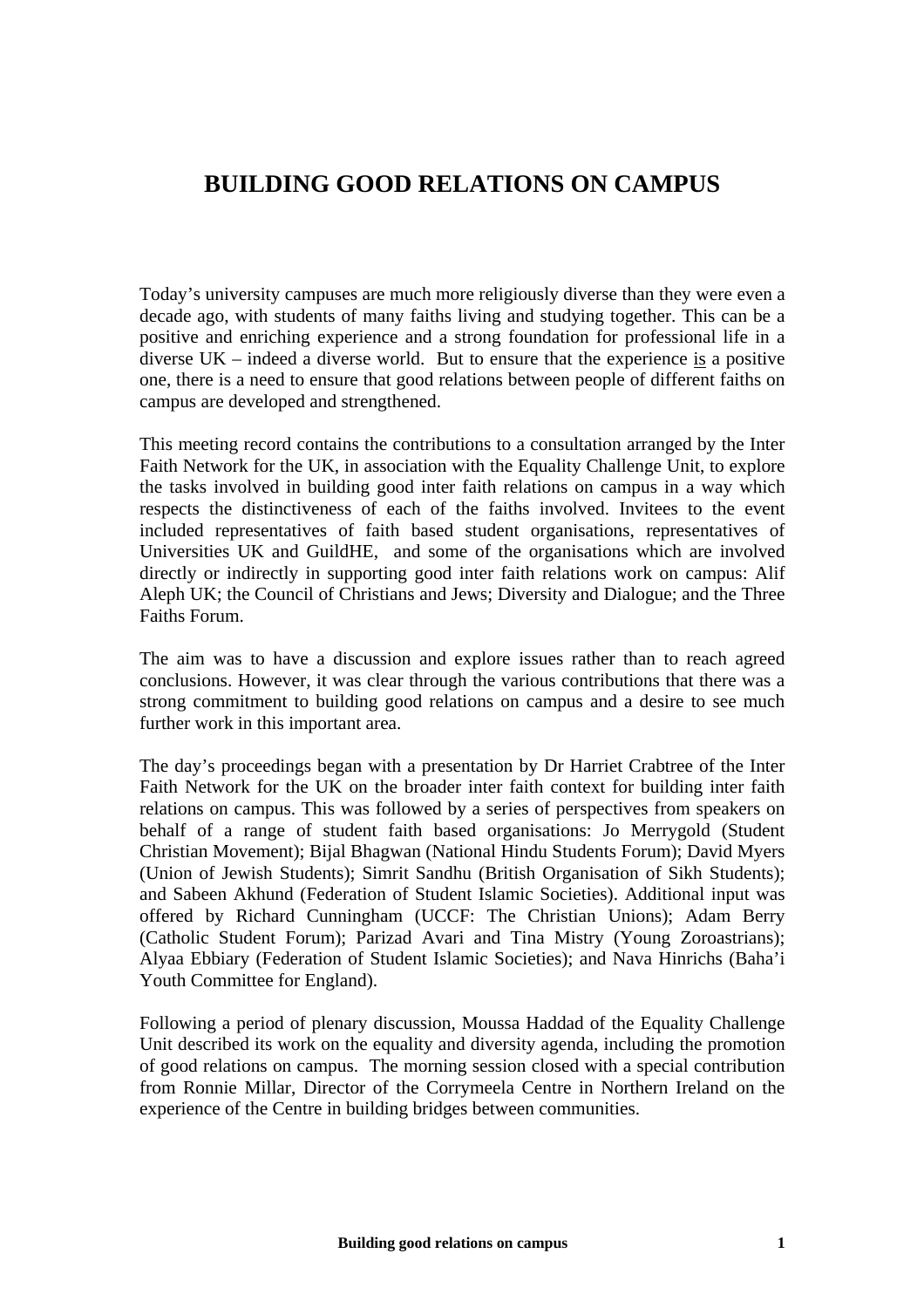Following lunch there were presentations on inter faith working on campus by Preet Majithia (Cambridge University Faith Forum) and Sarah Talcott (Inter Faith Education Officer for the University of Surrey). Rev Hugh Shilson-Thomas, (National Adviser for Higher Education and Chaplaincy in the Church of England), then gave a presentation on the relevance of chaplaincy developments to the promotion of good inter faith relations on campus. The meeting closed with a plenary session to round off the consultation.

# **Inter Faith Network for the UK [www.interfaith.org.uk](http://www.interfaith.org.uk/)**

The Inter Faith Network was founded in 1987 to promote good relations between people of different faiths in this country and to "advance public knowledge and mutual understanding of the teachings, traditions and practices of the different faith communities in Britain, including an awareness both of their distinctive features and of their common ground". It is funded by Government, faith communities and a range of trusts.

The Network's member bodies include the representative bodies of the Baha'i, Buddhist, Christian, Hindu, Jain, Jewish, Muslim, Sikh and Zoroastrian faiths; national, regional, local and other inter faith bodies; and educational and academic bodies specialising in inter faith relations. With them it works in a range of ways to promote understanding and respect between the faith communities in the UK. Across the last year it has been working with student religious bodies to develop work on building good inter faith relations on campus.

# **Equality Challenge Unit**

**[www.ecu.ac.uk](http://www.ecu.ac.uk/)**

Equality Challenge Unit supports the higher education sector in its mission to realise the potential of all staff and students whatever their race, gender, disability, sexual orientation, religion or age, to the benefit of those individuals, higher education institutions and society. Equality Challenge Unit was established in 2001 to promote equality for staff employed in the higher education sector. Its role was expanded in 2006 to cover equality and diversity issues for students as well as staff.

The Unit is funded by Universities UK, GuildHE, the Higher Education Funding Council for England, the Higher Education Funding Council for Wales and the Department for Employment and Learning in Northern Ireland. The Scottish Funding Council also funds the Unit to collaborate with Equality Forward in Scotland.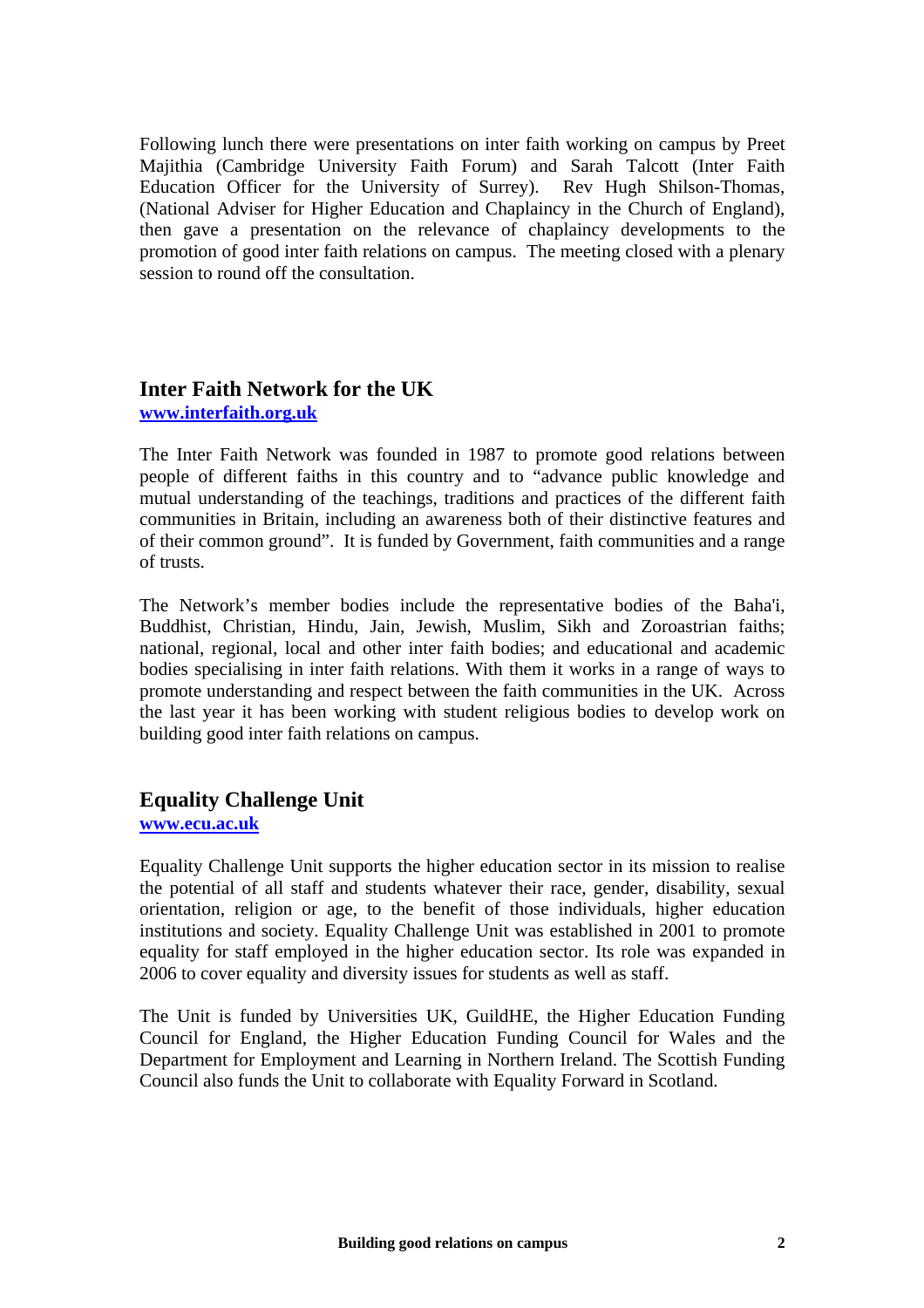# **BUILDING GOOD RELATIONS ON CAMPUS**

# **Welcome**

### **Brian Pearce, Director, The Inter Faith Network for the UK**

May I welcome all present to this consultation which has been arranged by the Inter Faith Network for the UK in association with the higher education Equality Challenge Unit and invite its Chief Executive, Nicola Dandridge, to add her own welcome to mine.

#### **Nicola Dandridge, Chief Executive, Equality Challenge Unit**

The Equality Challenge Unit was set up in 2001 to promote equality and diversity in the higher education sector across all the strands covered by discrimination legislation – gender, race, disability, sexual orientation, age and religion and belief. Earlier this year our remit was expanded significantly to include students and we are now developing an ambitious programme for 2007 and beyond which puts students at the heart of what the Equality Challenge Unit is doing. My colleague, Moussa Haddad, will be addressing you later this morning and explaining this in more detail. He is standing in for Saheema Rawat, who has been involved in the planning of this event but who unfortunately is not able to be here today.

As part of our programme in relation to students it is obviously critical that we listen to you. We listen to student groups, we listen to student networks and we listen to students themselves, through discussions and joint events of the kind we are having today. As you well know, the issue of religion and belief on campus is critically important at the moment. It is essential that we engage constructively and effectively in building good campus relations, in what are, in large part, essentially secular institutions. There is an urgency here since differences are exploited so much at the moment by the media and others. Yet there are huge areas of common ground here and we in the Equality Challenge Unit want to focus on that and to foster and encourage it.

So, I am delighted that you are all here today. The stakes are certainly high. We see this as a very important event and we hope that it will have good and constructive outcomes during the course of the day. We wish you well in tackling these critically important but difficult issues.

### **Brian Pearce**

Thank you very much Nicola. Your presence here today demonstrates the commitment of the Equality Challenge Unit to tackling our topic of building good relations on campus. My colleague, Dr Harriet Crabtree, the Network's Deputy Director, will now outline the 'landscape' within which we are meeting.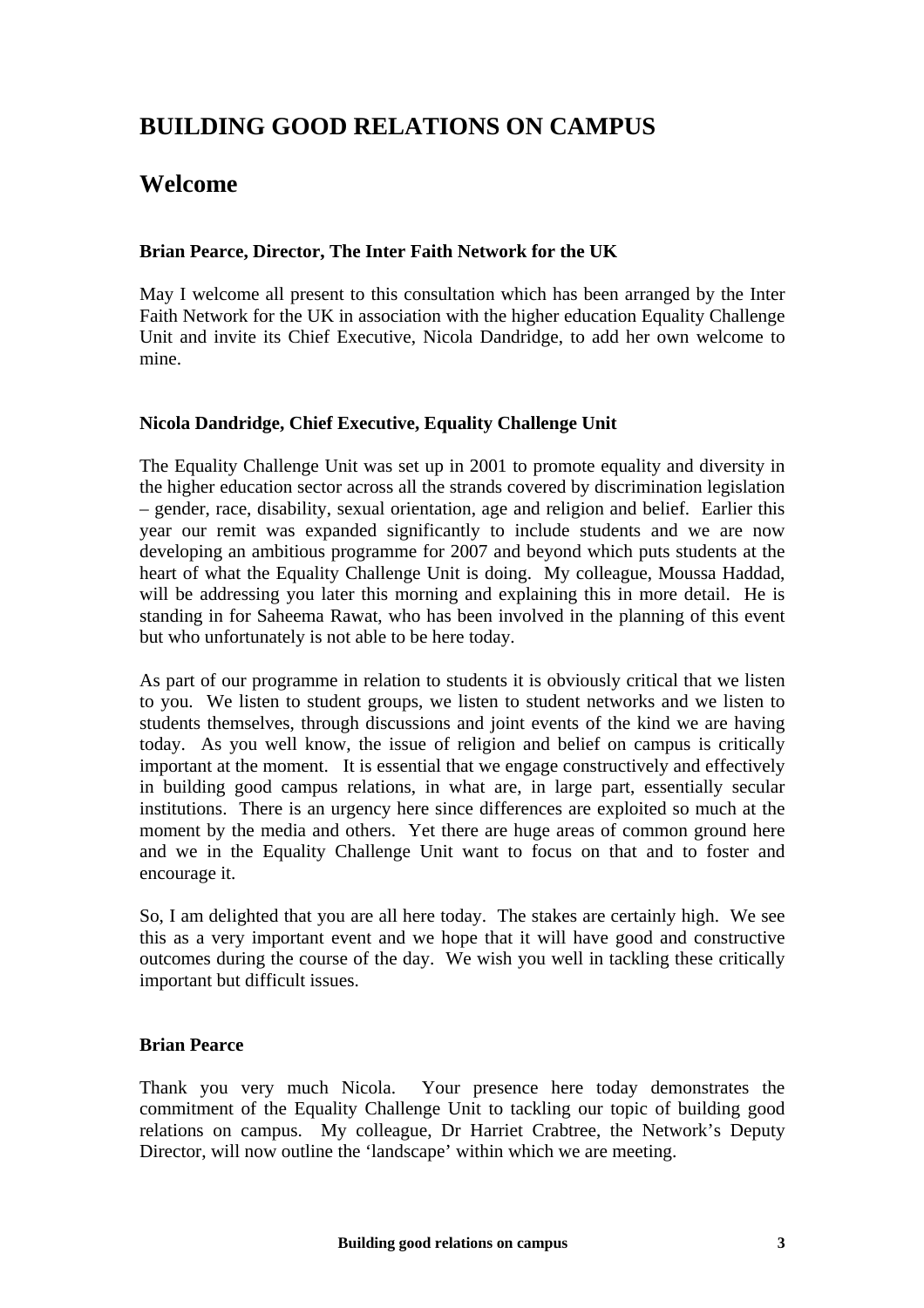# **Inter faith activity in the UK, the significance of good inter faith relations on campus and some preliminary reflections on taking this agenda forward**

### **Dr Harriet Crabtree, Deputy Director, The Inter Faith Network for the UK**

I have been asked to set the scene for today's consultation and to outline the overall context within the UK within which inter faith relations on campus need to be set. I would like to begin by reflecting on the rising attention being given to 'faith' and 'inter faith' issues. Twenty years ago the whole dimension of faith and religious identity was very much ignored. When policy makers talked about relationships between people within society they tended to engage with people's social class or their ethnic background.

During the 90s this changed. There began to be a greater recognition that people's religious identity and their faith shape their lives to a considerable degree. Government, both central and local, became more aware of the degree to which faith communities make a contribution to the social welfare of the areas in which they live. There was a slow but definite increase in Government wanting to engage with people on the basis that their faith was helping to shape their own and other people's lives. Back in 1992 central Government set up an Inner Cities Religious Council to advise Ministers on issues relating to inner city and related issues and now there is a Faith Communities Consultative Council established by the Department for Communities and Local Government and a Cohesion and Faiths Unit within that Department. So there has been a steady development at the heart of Government in recognising the significance of faith identity. This is not surprising. Reports by, for example, the London Churches Group, or by regional faith forums, present a picture of a very large number of projects that are being carried out by faith based organisations around the country for social benefit beyond the boundaries of individual faith communities. They show the contribution that people of faith make.

A question about religious identity was introduced in the 2001 Census. It was quite a sensitive issue because some people think that religion should be a private matter. The question was voluntary but the responses have enabled us to have a more accurate sense of the sheer religious diversity in the UK. The majority of people see themselves as linked to the Christian tradition but there are sizeable communities of others faiths and even in areas that you do not think of as particularly multi faith there are people from different faith backgrounds now.<sup>[1](#page-7-0)</sup> University campuses and other institutions of higher education mirror this diversity. Sometimes, as you know, they are even more diverse, not least because students can come from different backgrounds to those of people living in the area where the campus is. For example, if you go to York University you find people of many different backgrounds even if in terms of its residents the city of York remains relatively mono-cultural and monofaith.

 $\overline{a}$ 

<span id="page-7-0"></span> $1$  Over 75% of people who answered the question about religion in the 2001 Census said they belonged to a particular religious tradition. For example, 152,000 people identified themselves as Buddhist, 267,000 as Jewish, 336,000 as Sikh, 559,000 as Hindu, 1,591,000 as Muslim and 42,079,000 as Christian. 179,000 identified their religion as "other" and wrote in a wide variety of different religions.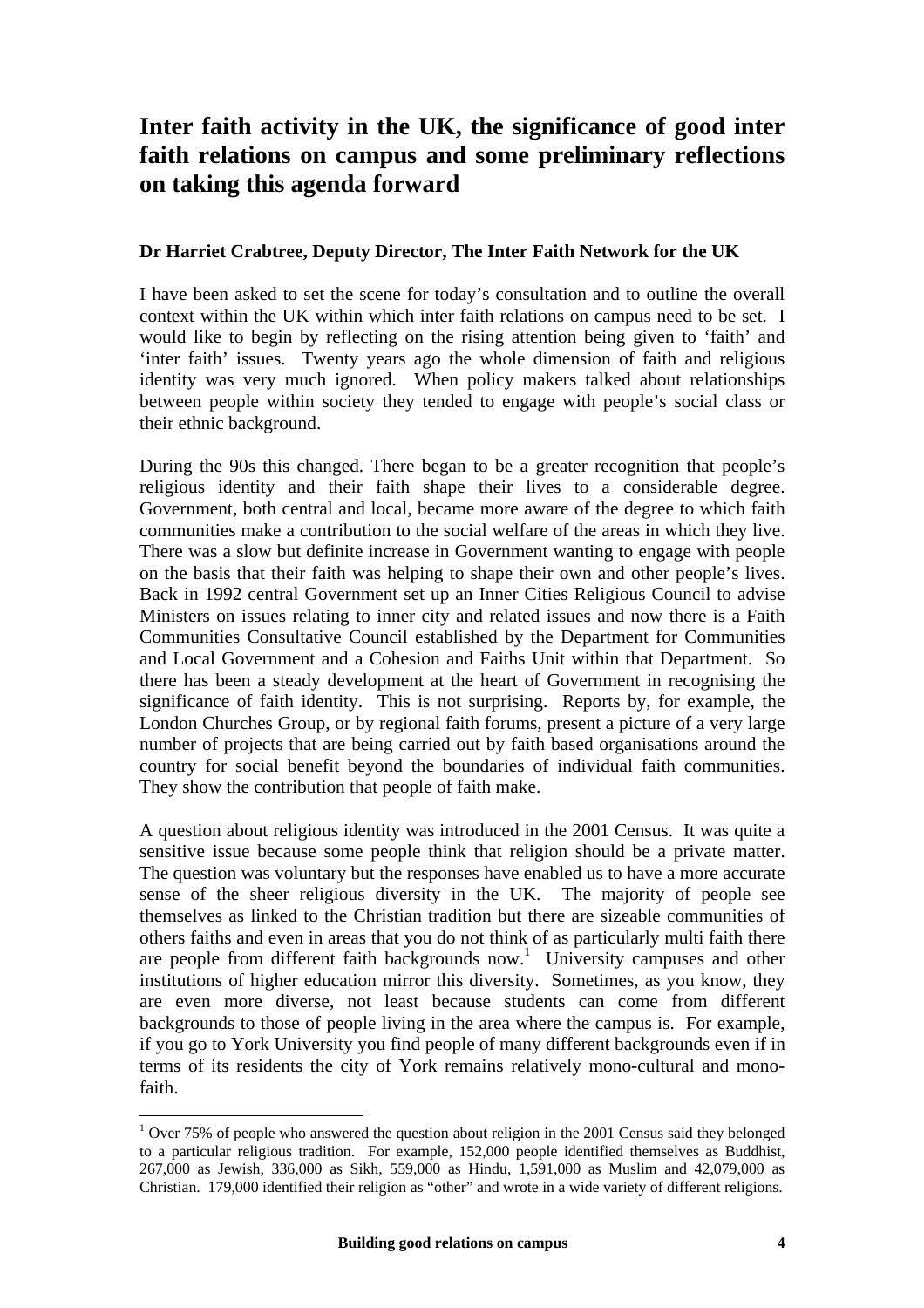Diversity varies from campus to campus and it is important to be aware of the make up of your own campus. The fact that our society is more diverse means that relationships between people matter more. When I grew up in York I did not know anybody who was from a different faith background. And actually in that dim and distant past somebody from a different religion meant somebody of a different Christian denomination. We were never really aware of the fact that our city was notorious because of the murder of many Jews in Clifford's Tower. We did not learn about those aspects of our history as today we might have done in RE and nor did we have much sense of religious diversity. Now diversity is all around us and we all know about it. RE in schools for the most part teaches pupils about this and we are in a different world.

Relationships between people of different faiths are immensely important. If you live in a multi faith society or a society where many areas are multi faith, you have three options. You can either get along and find ways to relate to each other with integrity or you can live in a kind of subdued stand off or, at worst, you can have overt conflict. We have, I think, for the most part, been very fortunate in the UK, and I hope we will continue to be so, in that most people want to operate with goodwill and to develop relationships of trust and friendship.

I would like to emphasise that 'inter faith', a term which we use quite a lot and you may use quite a lot on campus, is not about "mixing faiths up". Sometimes people say to me "Inter faith – what is that? Is that about getting everybody to join up together in some new religion?" and I say "No". Inter faith relations is about relationships between people of distinctive separate historical faith communities which have their own histories. They are not being asked to come together in a way that means that they put aside or lessen the significance of their own tradition. I think that is immensely important on campus and anywhere else.

Inter faith issues have risen up the public agenda in Britain in the years since the Inter Faith Network for the UK was founded in 1987. The Network's role is to link and promote good inter faith relations and it works with the major faith communities, with inter faith organisations and projects around the country. It shares information and encourages the development of good inter faith relations so that people look for what they genuinely share, trying to find common values on the basis of which they can work together, but without being asked to leave aside portions of their histories or to move towards some sort of new form of syncretistic religion.

I would like to mention at this point the Government's Commission on Integration and Cohesion on which I am currently serving as a Commissioner. It is due to report to Ruth Kelly next June with practical proposals on how to increase and deepen good cohesion and integration at local level. A consultation document was released by the Commission a few weeks ago and I hope that you will find the time to respond to this. Inter faith issues and the contribution that faith communities can make to local communities are very important parts of what the Commission is exploring.

The UK today is what you might call an inter faith 'hot spot'. There are now nearly 250 local inter faith bodies. There are approximately 30 national inter faith initiatives and four of these which are doing particularly interesting work with students and other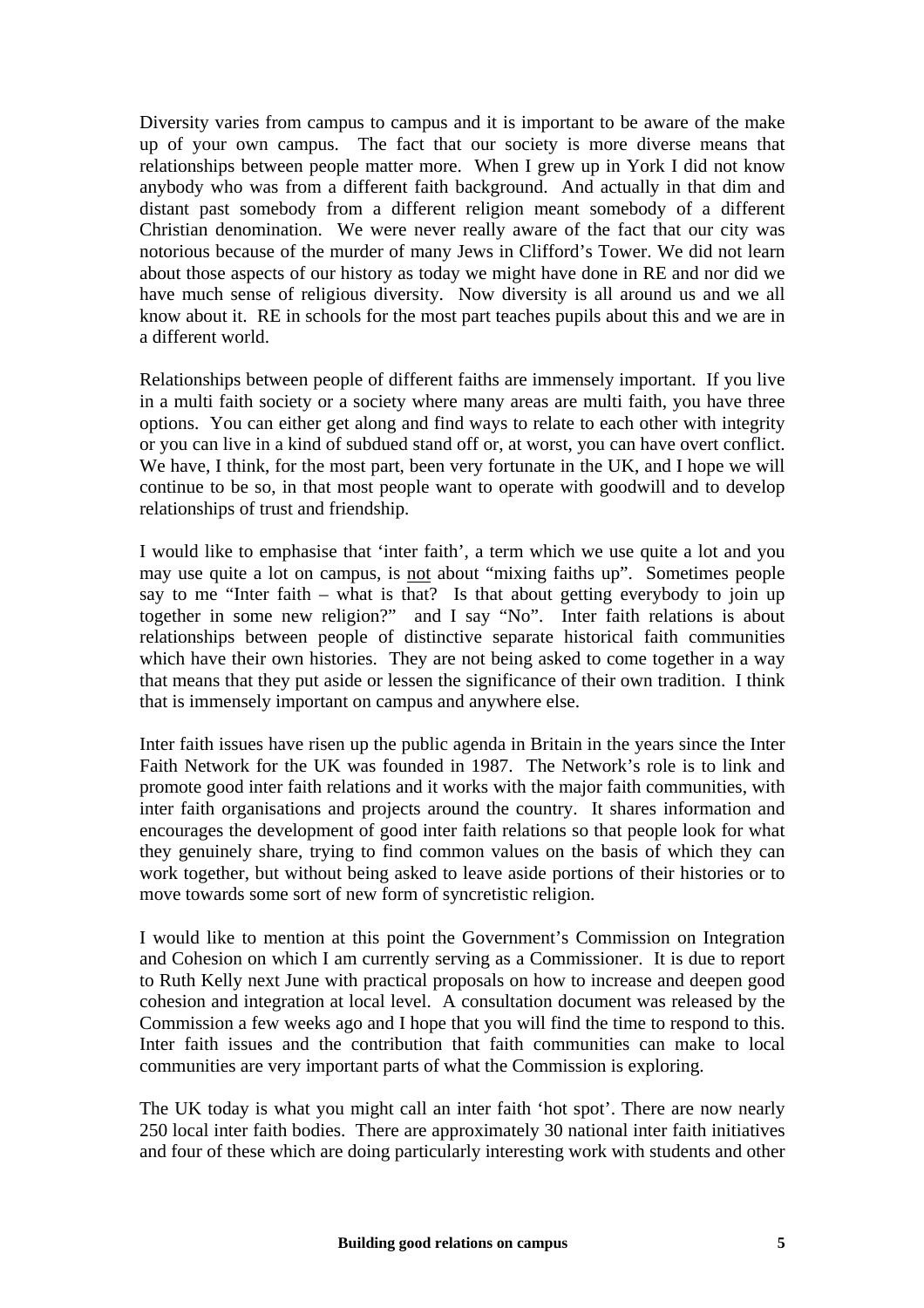young people are represented here today.<sup>2</sup> We are providing you with free copies today of the most recent edition of *Inter Faith Organisations in the UK: A Directory*, which I hope will be helpful in your work through giving you a better sense of the kind of inter faith initiatives there are around the country.

I would now like to move from inter faith relations in the UK in general to inter faith relations on campus. Universities and institutions of higher education are immensely important in the whole framework of developing good inter faith relations in the UK. They are places of vigorous debate about life's most important issues – perhaps sometimes rather more vigorous debate than you would wish! Nowhere is debate as vigorous as on a campus, except possibly in the House of Commons. Through the work of faith based student bodies people have the chance of developing their own faith and of deepening their relationship with their own faith tradition. They also get the chance to engage with people of other faith backgrounds, perhaps in many cases for the first time. If you have grown up in an area of the country which is not especially diverse, it may be that it is when you go to university or to a college of higher education that you meet for the first time in any serious way people who come from a quite different faith background to yourself and have deep conversations with them. Campuses are a place where you get a chance to develop your skills for engaging with other people. I know that other speakers today will be covering the different possibilities there are on campus for this.

I want to end with a word about courage and tenacity. I do not think these are very easy times to be working on building good relations on campus. We are in an environment where there is quite loud, and often rough, debate about issues such as whether there are limits on the freedom of speech; whether there are limits on the freedom of association; and whether particular clothes or jewellery can be worn in particular contexts. You will all be familiar with the range of issues that have been coming up across the last 10 to 20 years but they have perhaps become more acute recently. Also very difficult for many students is the fact that some of the global disputes and conflicts - which may not be 'religious' but which have a link to, or involvement of, people with particular faith backgrounds, - have an impact here and are making it hard on campus generally and in inter faith relations in particular for people to feel comfortable sitting down together around the same table. It can be difficult.

But I think we must be very careful not to be put off engaging in an open, honest and courteous way with each other. The old fashioned virtues of courtesy and willingness to listen are very critical in inter faith relations - really to listen as well as put forward one's own view articulately and carefully. You will have also received in your meeting packs a copy of *Building Good Relations with People of Different Faiths and Beliefs*. These are the very simple guidelines that the Network developed with different faith communities many years ago on the principles of building good relations. We will be hearing later this morning from Ronnie Millar of Corrymeela about some of the principles which have emerged out of the Northern Ireland context.

I do not think we can afford to be put off by difficulties we face. I would say unashamedly that you are in the front line of a very difficult form of engagement at

<span id="page-9-0"></span><sup>&</sup>lt;sup>2</sup> Alife-Aleph UK; Council of Christians and Jews; Diversity and Dialogue; Three Faiths Forum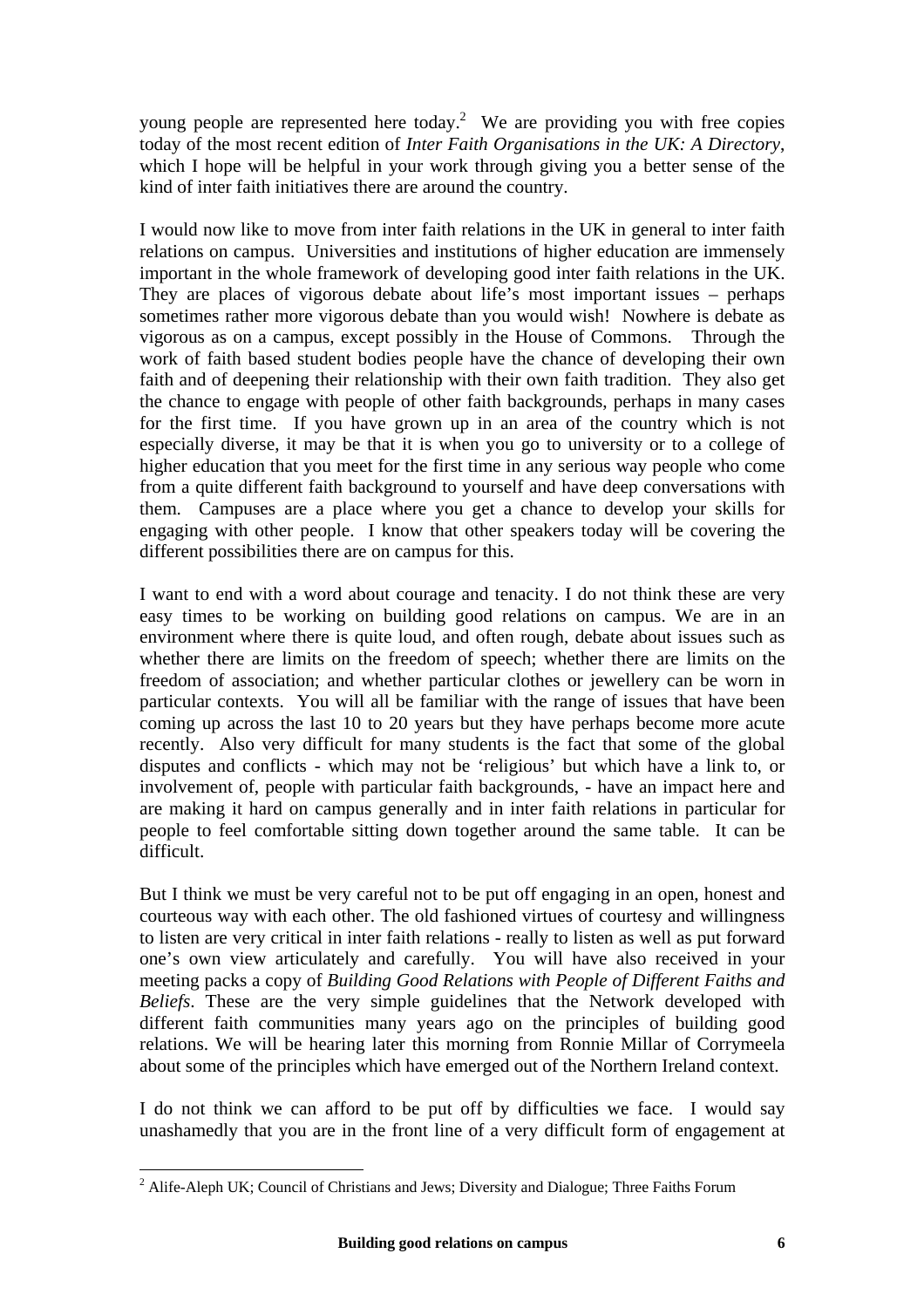the moment. Because with you rests a good amount of the responsibility for ensuring that dialogue lines remain open and that people can build positive relationships and develop relationships of trust for the future. We may fear going to certain meetings where we know they are ones where people may well have very difficult conversations. Sometimes I think there can be a temptation to opt out because one feels it is just going to be too painful or difficult. I hope though that this will not happen. But I have seen this happen with adults in different parts of the UK. Violence erupts in Gujarat or in the Middle East or elsewhere, and people just feel so hurt or angry because of what is happening to their co-religionists that they find it hard to come back to the table of dialogue.

Someone once asked me what the most important attribute is if you are working in inter faith relations. I am always cautious about questions like that because I do not think there is only one factor. But if I had to single out one attribute it would be never giving up. It takes time to build up relationships of trust and to do it with integrity and with care, not selling out, truly listening to other people. Keep going. Making progress will always take longer than you think it will take. But actually the slower and the more carefully that an initiative is built, the greater the likelihood that it will last and make an impact. You are building for the future. What you are doing now will develop the skills that you are going to take into your professional and religious lives later and deploy to help your communities and this will make an enormous difference to the world in which we live in ten, twenty, thirty years from now.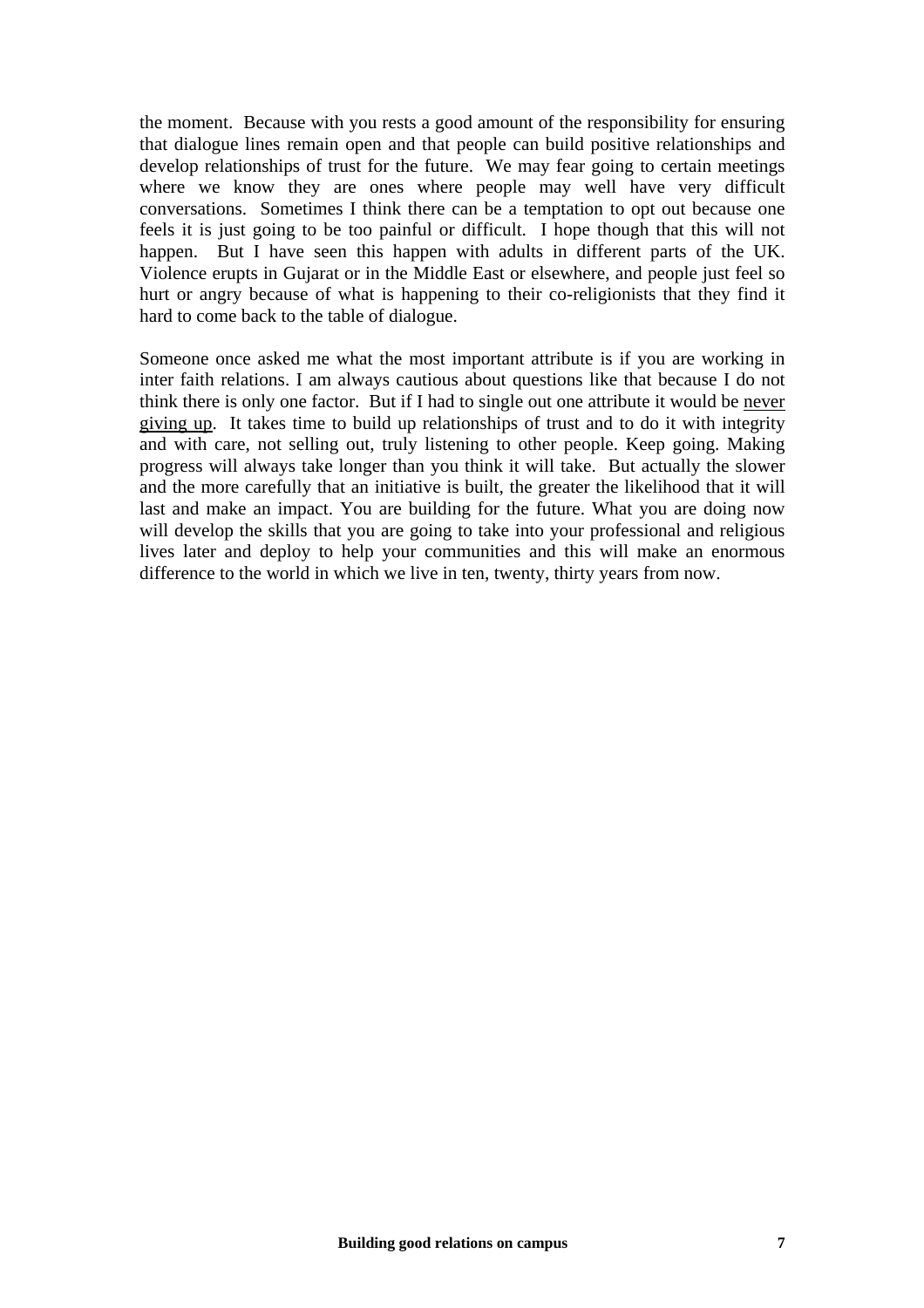# **National perspectives from a range of student organisations on the importance of working for good inter faith relations on campus**

### **Brian Pearce**

It is quite clear that we should hear student voices very early in our proceedings and I am very grateful to those representatives of some of the faith based student organisations present today who have very kindly taken on the challenge of speaking briefly about their organisation and its approach to the work of building good relations on campus. Jo Merrygold of the Student Christian Movement is leading off as the first of our speakers.

### **Jo Merrygold, Student Christian Movement**

The SCM was one of the first student organisations in this country and is now well over 100 years old. It engages with people right across the country to explore Christianity in an open minded and non-judgmental environment. It encourages questioning and all and any questions are welcome to be explored. There are no wrong answers; there are no prescribed answers. It aims to allow anybody to come in and ask and explore what they want to as part of this network. The network itself is made up of individuals, friends, student groups and chaplaincies across the country. SCM has links on approximately 60 campuses or universities, ranging from contacts with individual chaplains to quite large groups of students. Each 'link' in the network is autonomous and can engage with as much or as little of the activities of the national organisation as it likes.

Membership is only available to people who currently are, or have recently been, students in this country. It is the individual members of SCM who take decisions about the network. All decisions are made with very careful thought and consideration of people who are no further than three years out of higher education and its leadership changes too. This means that there have been quite varied approaches throughout SCM's history. Sometimes it has been really quite radical and has received a lot of condemnation, but at the same time it tries to hold true to what it does best, which is allow space for students to explore whatever aspects of Christianity takes their interest at any time. The trustees of SCM, one of whom is here today, are elected from the membership. They hold their position for a year and collectively make up the General Council, which employs the staff of SCM and makes all the decisions. The Council has three meetings a year and one of them took place last weekend.

The work that is done on campus is, as I said, autonomous. SCM's central office provides resources and support to the extent that each link wants. It offers resources and invites them to consider particular issues, one of which is inter faith relations, which is of increasing interest on campus and which we have as a national theme. Many SCM groups have been taking part in inter faith dialogue on campus. Our Southampton group recently submitted to our magazine a report on an exploration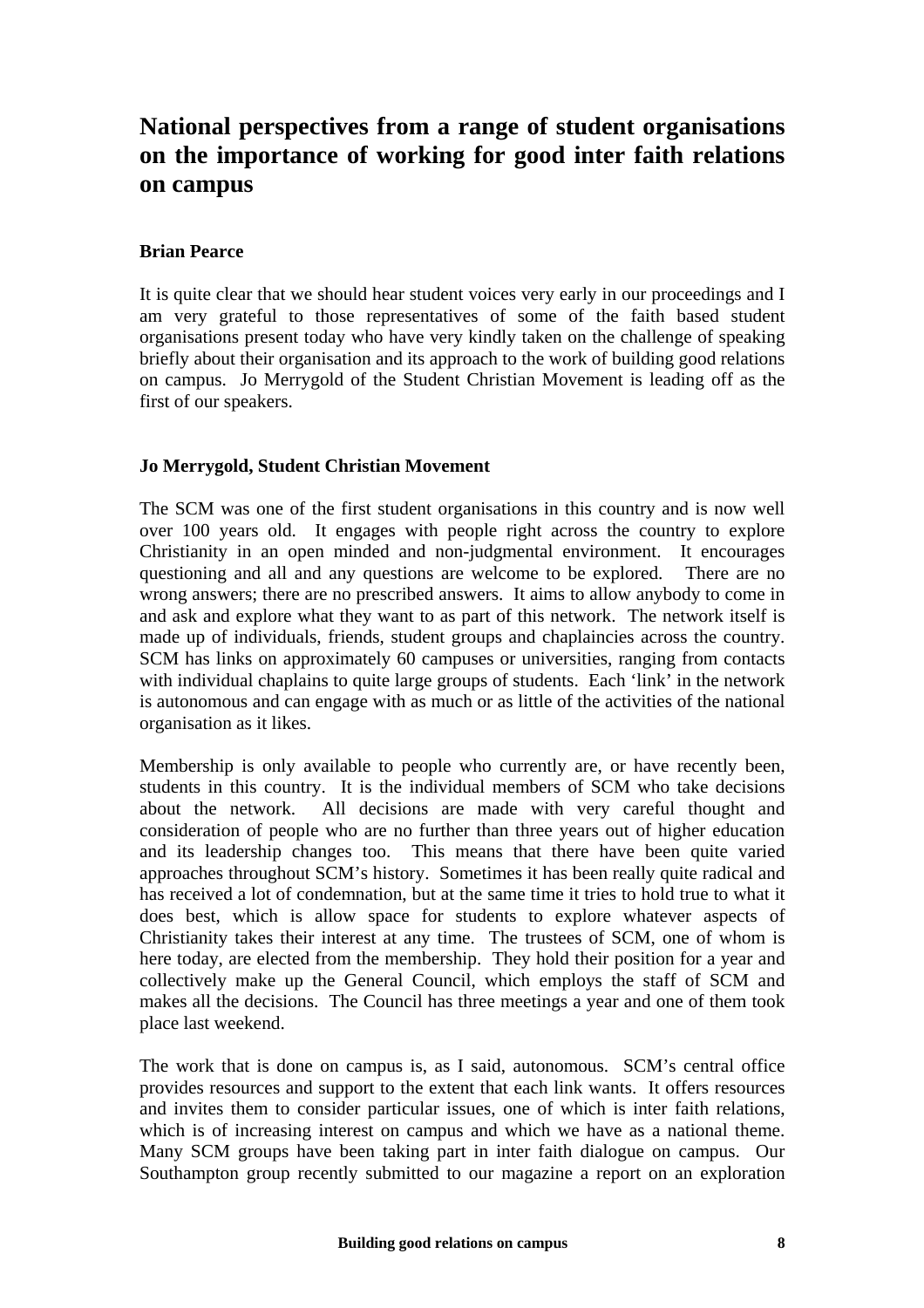which it had been doing of Islamic prayer. We have also been encouraging more inter faith participation at our events and Louise Mitchell from the Council of Christians and Jews has been to our last two conferences. We have been contributing to some of the projects that she has been doing. We have also had other people that are involved in inter faith dialogue coming along to our weekend events and sharing their insights.

All in all SCM is great, but I'm biased! It really is a place where Christians hope to engage with the rest of the world by addressing issues of social justice and all sorts of concerns that are going on in the wider world. Inter faith relations is an aspect of this that people are being encouraged to explore at present so it is really good to be here with you all this morning.

#### **Brian Pearce**

Thank you very much, Jo. And now for the National Hindu Students Forum from Bijal Bhagwan.

#### **Bijal Bhagwan, National Hindu Students Forum**

I am the Inter Faith Officer of the National Hindu Students Forum (NHSF). I will give you some background on NHSF, on what our aims are and how we run and then I will go on to describe the kind of inter faith relations we have on campus. We are a student organisation and have very broad aims. Our motto is promoting, preserving and protecting Hindu identity. This is very much about the activities that we do for our own students. In a general sense our aim is to provide a 'home away from home' for Hindu students on campus. Like our name suggests, we are a forum for discussion. It is very much, like Jo said about SCM, about individual branches, or 'chapters' as we call them, at campus level and what these would like to do. So our activities are very diverse. Some groups concentrate more on social activities, or on multicultural activities, whilst others might focus rather more on the religious dimension. There is a very broad range of needs and, therefore of wants, from our student members. NHSF is also a platform for Hindu students on campus. The Forum is not all about the religious side of Hinduism but provides a place where our members can explore all aspects of their life as British students or as international students at a British university.

In terms of structure, we have a National Committee and also a National Council which is made up of student representatives from every single campus chapter. Members of the National Committee serve for two years and we have a cross over period so that the President will serve for two years and the Vice-President will change over half way through, so we have continuity. Members of the Committee are not elected nationally. The current Committee looks at who might serve on the new Committee among those put forward from the National Council and from the different campus branches. So it is people who have had experience of being students and of being on the Committee who decide who might be suitable for the position. If somebody is interested in joining the Committee but has not had any experience they might be invited to join it but not in a major role. So we try to encourage everybody to take on whatever level of responsibility they might be able to handle.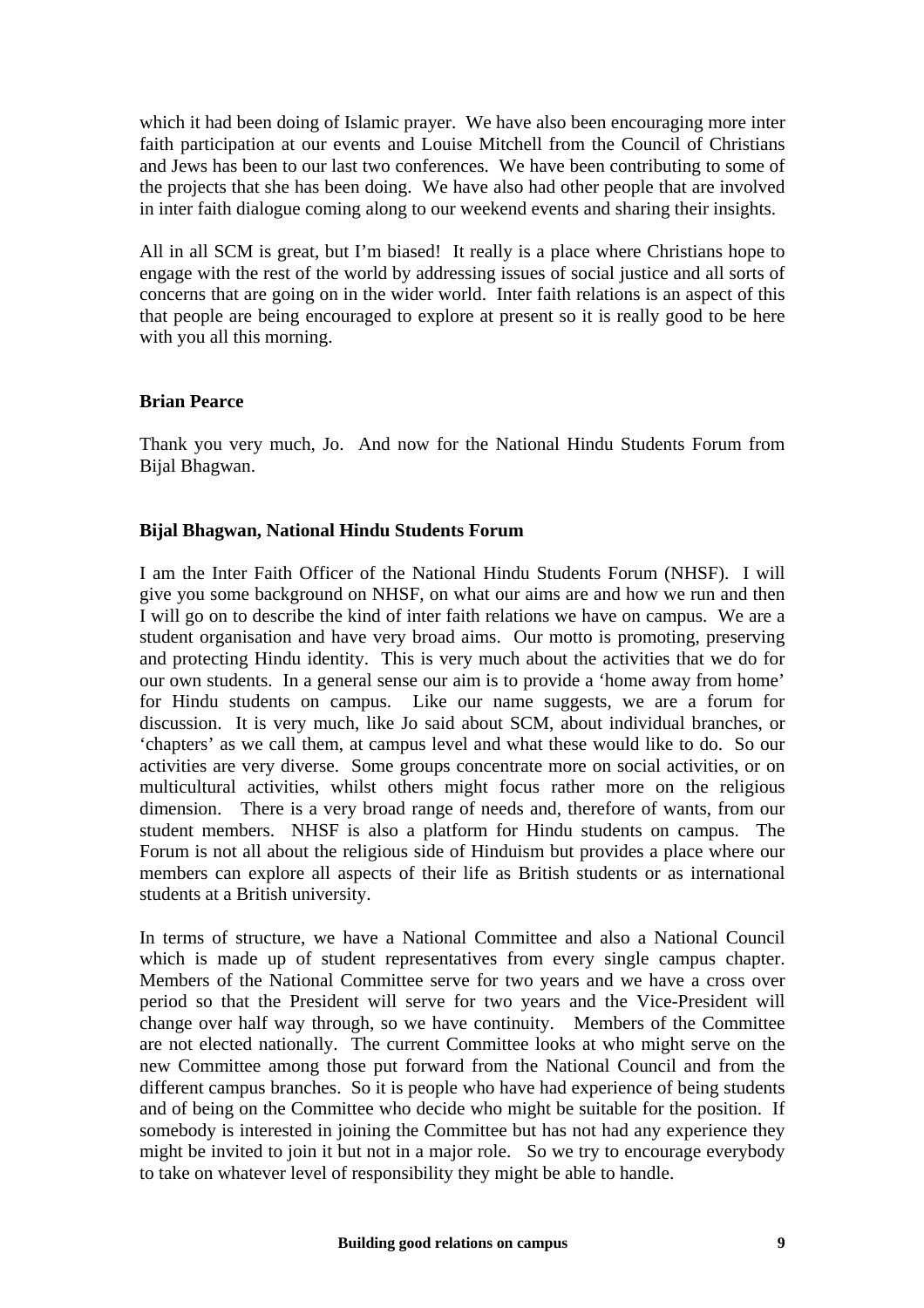We have a website for our members (and others too) which is a great resource for communicating ideas to all of our student members and also to anybody else who might be interested to learn what is happening in our organisation. We also have a magazine to which our student members contribute and that comes out once a term. So we have different ways to communicate from the national level with our student members.

We have zonal groups – a North Zone, a Central Zone and a South Zone – so that we can have links with all our different student groups. Especially in areas like London where there are a lot of student groups near to each other we encourage them to come to the zonal meetings to meet each other and maybe organise joint events. We have other national events like fundraising and the national conference. These activities are about our National Committee providing resources to our student members and chapters on an individual basis. The majority of our work is done on a local level, where there are regular meetings. Depending on what the chapter members are interested in we might have lectures, debates, discussions, or peer groups. We actively encourage our student groups to join with other groups, whether other religious groups, other cultural groups or social groups, to engage in building good relations on campus. On a local level we have inter faith events, which have been very popular on campuses like Imperial College in London, Leeds University, the London School of Economics and Cambridge University. We have also had people who have been part of NHSF go on to do other work on an inter faith basis. Preet Majithia will be talking to you later about what he has done. We have very close relations at both national and a local level with the Union of Jewish Students and with some Muslim groups. We have also invited them to come and contribute to our national conferences.

On a national level we are raising awareness of all the different avenues that are available for discussion exploring issues of diversity but we are also encouraging our student members to take them on board locally themselves. We have been involved in some national and international events and we have had some members go on to Geneva to the first European inter faith meeting. This year we have taken the big step of having an Inter Faith Officer and I am the first person to hold this position. I will be taking on a lot more responsibility for this area of our work, with the support of our public relations team. Just to summarise, our members definitely want good relations on campus. We want to improve relations on campus and nationally, especially in terms of inter faith relations. That is why I have been elected to this role and I hope to make a lot of contacts with yourselves and keep in contact with you to then pass on to our local students.

# **Brian Pearce**

Bijal, thank you very much indeed. Obviously your appointment is a very significant development in taking forward the inter faith work of NHSF. Next we have David Myers from the Union of Jewish Students.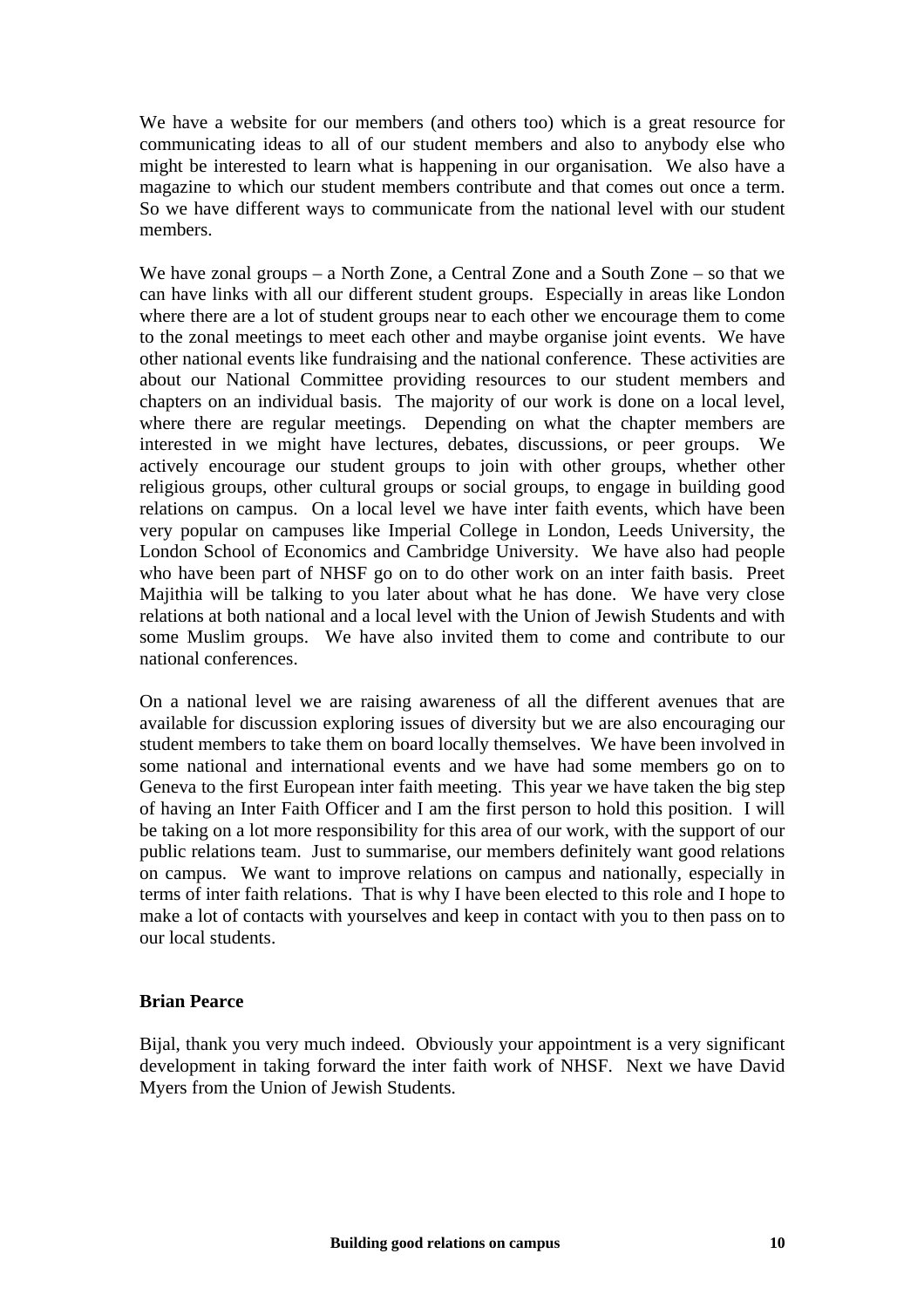### **David Myers, Union of Jewish Students**

I will offer you some background about UJS. It was set up in 1973 and has about 8,000 members on over 100 campuses around the country. We are a democratically elected union. Our Chair is elected at our national conference each year and our national officers are held accountable by a National Council. We have 10 full time staff, based in the Midlands, North, North East, South and London. I am the Campaigns Field Worker and inter faith relations is one of the areas on which I work.

We have three main aims. The first one is to defend and protect Jewish students' rights on campus and to represent them within both the Jewish community and the wider student community. We try to represent our members on Judaism, Israel and other Jewish issues. We are a cross-communal organisation which tries to represent the needs of all Jewish students. We are involved at national level with the National Union of Students and also with university authorities. Our second aim is give Jewish students from all backgrounds some form of Jewish identity, whether it be religious, cultural or social. We organise social events, educational events and speaker tours on a national level but also on a local level. We have very close links with between 80 to 100 Jewish societies around the country which have a membership ranging from three or four up to 1,000. So we really try to help our members in any way we can; whether with resources or through events. The third area of our work is training and development. We offer training to Jewish societies to make sure that they are in a position to represent their members on campus as well as possible, from national to local level. We also realise that these people are going to be future communal leaders and so it is important to give them tools to move on to other walks of life. The kind of events we hold are wide-ranging, including educational weekend seminars and social events. We try to attract as many members as we can. It is hard to represent them all because they are so varied in their interests and needs.

In terms of inter faith relations we again engage nationally and locally. I have currently been working on a christmikah event in the last weeks of term, inter faith lunches and discussion groups. We currently have discussion groups all round the country and we try to make sure that we engage with them and make sure that they are progressing. We work with SCM, with NHSF and with BOSS. We make sure that the links are there at a national level as well, to set an example, to show how important inter faith work is and to make sure that there are good relations on campus and that the minority faiths are properly represented there.

#### **Brian Pearce**

Thank you very much David. And now Simrit Sandhu from the British Organisation of Sikh Students. I am particularly grateful to Simrit because I know she was going through some agonies as to whether she could be here or not and we are delighted that you have come.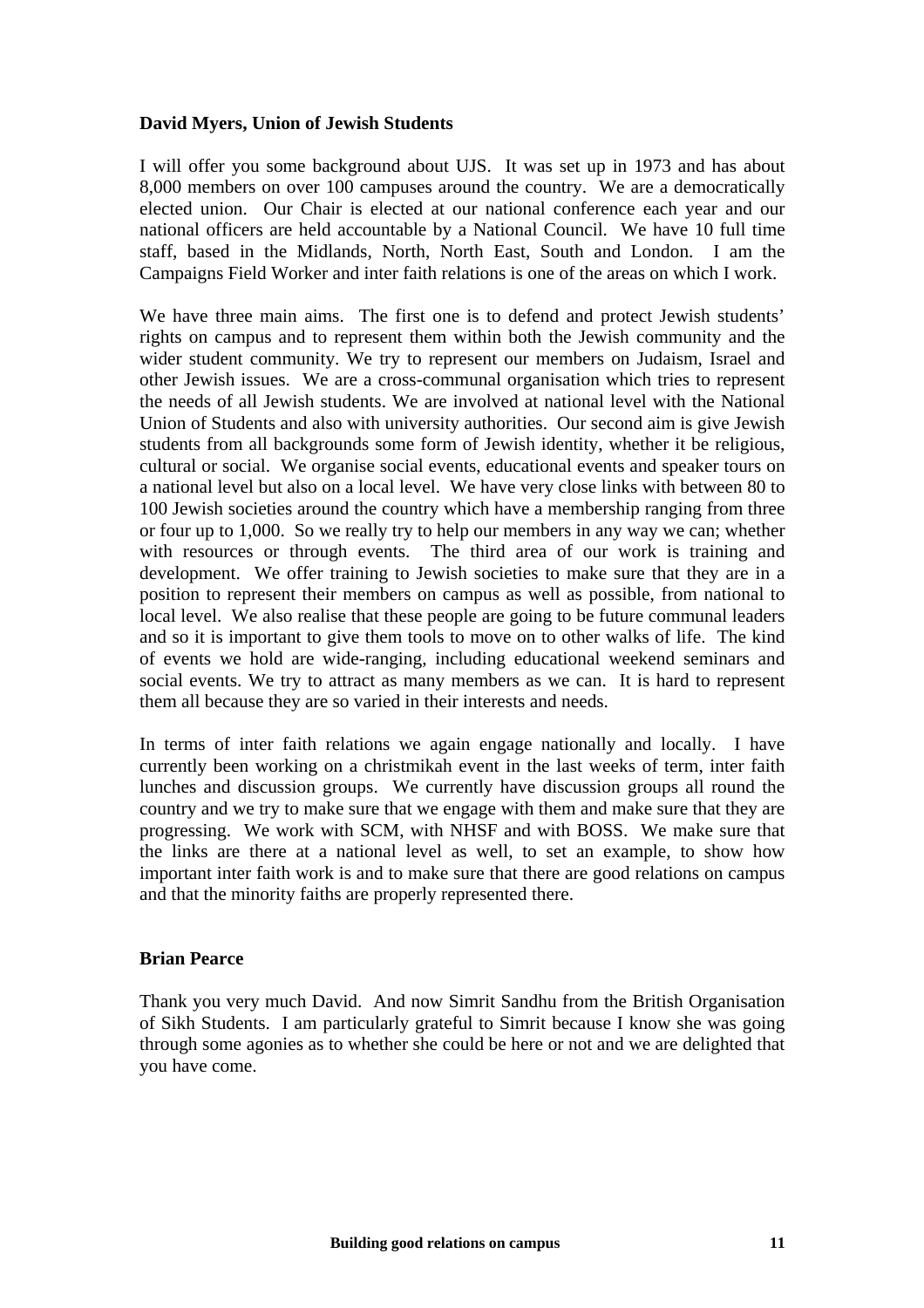#### **Simrit Sandhu, British Organisation of Sikh Students**

I am the London Coordinator for the British Organisation of Sikh Students, commonly known as BOSS. Our main aim is aid, guide and support student Sikh societies up and down the country, from Scotland to London and further south. The role of student Sikh societies is primarily to make Sikh students better aware of Sikhism in terms of its spirituality, way of life and roots and to raise awareness and understanding of our Gurus' teachings. Throughout the year university and college Sikh societies organise all sorts of events, which range from paintballing, spiritual meditation classes, interesting discussions, theme parks trips, feeding the homeless in central London, to charity events and much more.

On a wider scale, we have Sikhi Week which takes place in London, the Midlands and the North. This is basically a week hosted by a different university on each day educating those who are interested in learning more about key elements of the Sikh faith. Usually there are talks given by people who are knowledgeable on specific topics which are then followed by discussion. We also have a week's camp during the summer which is activity packed. It is usually held at an outdoor activity centre or an army base and the mornings are spent in discussing spirituality and the afternoons are left free for socialising. This is a great opportunity to meet people, not only students, but also interacting with professionals, building relationships within our own community and learning how we can build better inter faith relations.

Sikhism is a very tolerant and loving religion. We give respect to everybody. One of its main teachings is "If you don't see God in all, you don't see God at all". This brings out the basic fact that if we cannot love God's creations with whom we are living everyday, then we cannot expect to have God's grace. At university there is a great mix of culture, religion, race and social background and it is really important that we encourage mutual understanding and total respect. We should always be proud of who we are and feel free to practise our faith and traditions without feeling intimidated by others on campus. The annual Sikh community events held up and down the country at various universities are opportunities for Sikh societies to educate others about our faith, breaking down any barriers of ignorance. Sikhs pray twice a day for *sarbat da bhala*, which is basically praying for all of humanity, not saying that we are only going to pray for Sikhs. We pray for everybody because we see everybody as one.

We have a meeting at the beginning of every year where each Sikh society around the country elects its President and we have a brief seminar where we encourage Sikh students to build good relations with other societies, whether it is the netball society, other faith societies or cultural societies, whatever society it may be, in order to have good relations with others on campus. On other occasions we invite the university chaplain and members of other faiths to join with us to have food and drink. Offering hospitality is an essential part of Sikh culture. It is really good that we have this occasion today when we can build bridges with one another. Hopefully this will be a grounding for us all to contribute towards the wider community and to teach our children to help build these bridges and to have respect for each other.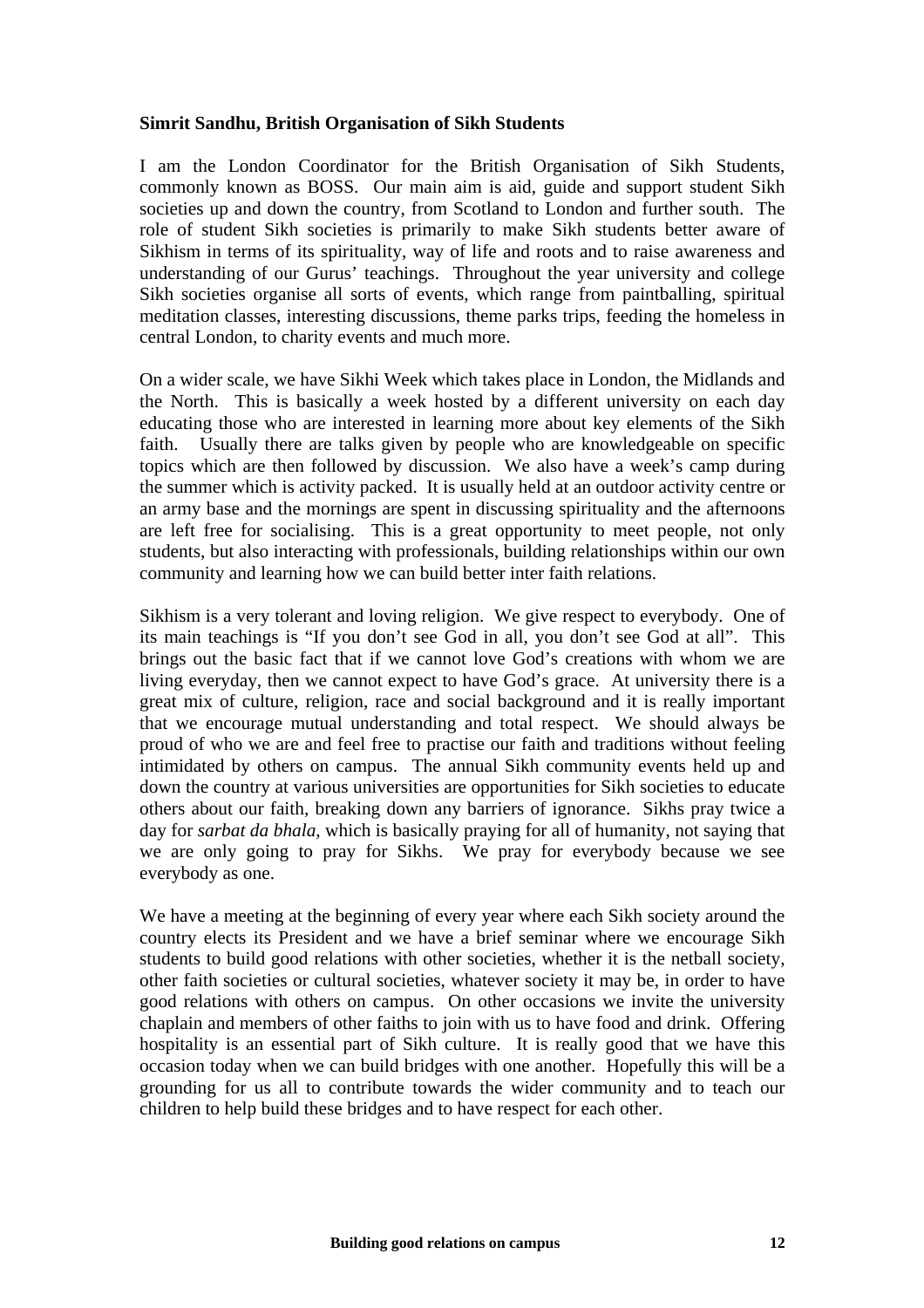### **Brian Pearce**

Simrit, thank you very much indeed. Others, like myself, will know that Sikh hospitality is very much to be relished and enjoyed.

We are coming to the last of the list of speakers, Sabeen Akhund from the Federation of Student Islamic Societies. Before that, I just want to say we shall have some time for plenary discussion after Sabeen has spoken. The next timed contribution from a speaker after her is Moussa Haddad. We have deliberately left time between the different sections of the programme so that those who are not formally listed on it as speakers can offer their contributions. We have also, as you will have realised, not convened a large seminar or conference, because we think it is very important that all of those invited to it should have the opportunity to contribute to it and to engage in discussion with one another. I am aware that there are a number of faith based student organisations represented here which do not have representatives listed as speakers but we needed to make sure that we had some speakers willing to offer contributions. I hope that people from other faith based student organisations will also share briefly with us at this stage some information about the character of their organisations and their work. We will be moving on to other topics later in the programme and these contributions from student organisations will be important in paving the way for the conversation later in the afternoon. So before Sabeen speaks I wanted to give others an invitation to be thinking about what they might want to contribute after her.

#### **Sabeen Akhund**, **Federation of Student Islamic Societies**

The Federation of Student Islamic Societies (FOSIS) was set up in 1962. Since then it has been representing Muslim students in the whole of the UK and in Ireland. FOSIS caters for over 92,000 students and over 150 Islamic societies. We try to find ways of supporting these societies in creative ways on any issues that they have and also encourage them to be proactive rather than reactive when they face problems on campus. FOSIS has many national committees:

- The Student Affairs Committee encourages participation in the NUS.<br>- The Islamic Societies Committee communicates to the Islamic soc
- The Islamic Societies Committee communicates to the Islamic societies on campus the projects that the other committees within FOSIS are undertaking. FOSIS has about seven different regions within the UK and Ireland. Members of the Islamic Societies Committee go to the Islamic societies within these regions to train the Islamic societies on how to build relations or strengthen themselves or even help start one and we provide information about the different projects within FOSIS.

The other national committees within FOSIS have different projects:

- Services Committee and they produce freshers packs for Islamic students at the beginning of the year.
- There is a Welfare Committee that looks at the local issues that students have.
- The Justice Committee looks at international campaign issues like Iraq or Chechnya and spreads awareness of these on campus through the Islamic societies.
- There is an Islamic Awareness Committee, of which I am the Chair, and we have many different projects.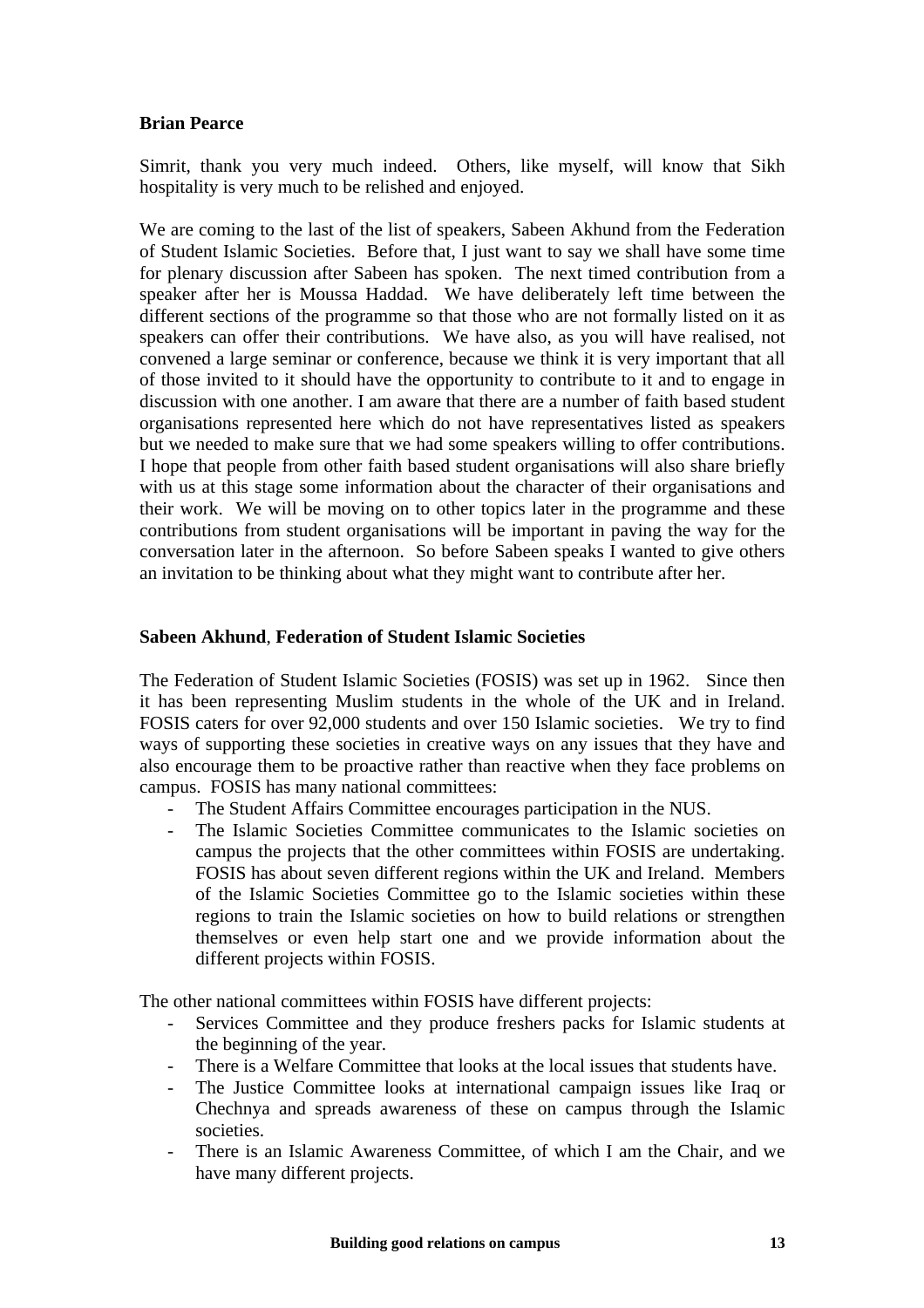Most of these national committees were set up in the summer of 2005, which is a point to bear in mind, because we are quite new to our work and are learning ourselves as we go and are training ourselves to face as individuals the challenges that our student members are facing. The Islamic Awareness Committee recently organised a one day event during Ramadan in which over 40 Islamic societies took part, encouraging students to build links with different faith groups or non-faith groups by inviting them to the *iftar*, the meal that you have when you break your fast. I have heard some excellent feedback about this and it has been a very creative way of building bridges.

As with all student organisations, some FOSIS groups on campus are more active in the inter faith field than others. Local history sometimes dictates this. For example, Leeds is doing very well and has an inter faith forum. Nottingham, where I was last year, has very good mutual understanding sessions with the Christian Union there. Leicester has built links with groups not only within university but also in the local community, which is definitely a step further. At Lancaster there is a "Faithshare" project where faiths come together. FOSIS has also contributed towards a European inter faith conference. In September we had a conference on inter faith which was attended by over 30 Islamic society representatives. This was a way of opening up dialogue among Muslim students and talking about how we can progress and what are the challenges that Muslims face. I am sure all faith groups have challenges to face. We all need to be honest about our weaknesses and strengths and explore how we can develop and learn from one another. That is why I am here and I am sure you are here for that as well. Some Islamic societies do have reservations about inter faith work due to lack of understanding and knowledge about its benefits. So the aim of FOSIS in the long run is to create an environment where all faiths understand one another and find common ground, not just to dialogue but also to work cooperatively together in a proactive way on inter faith activities that are productive for the future of our society.

#### **Brian Pearce**

Sabeen, thank you very much. We owe a particular debt of gratitude to you as you, most helpfully, stood in, I think at 24 hours notice, for your colleague Ali Alhadithi who is unable to be with us. There are patterns emerging from the presentations we have heard in terms of the character of the work of student faith based organisations and of their interaction; and also a number of examples of good practice.

In addition to those who have kindly prepared presentations to set the ball rolling are there others who would be willing to offer a contribution from their faith based student organisations' perspective?

# **Rev Richard Cunningham, Universities and Colleges Christian Fellowship: the Christian Unions**

I am Director of the Universities and Colleges Christian Fellowship: the Christian Unions. We have been in the newspapers recently and on the radios concerning issues with the Student Unions in Exeter and elsewhere. UCCF has been going for nearly 80 years and there are currently over 20,000 students in 350 Christian Unions. Our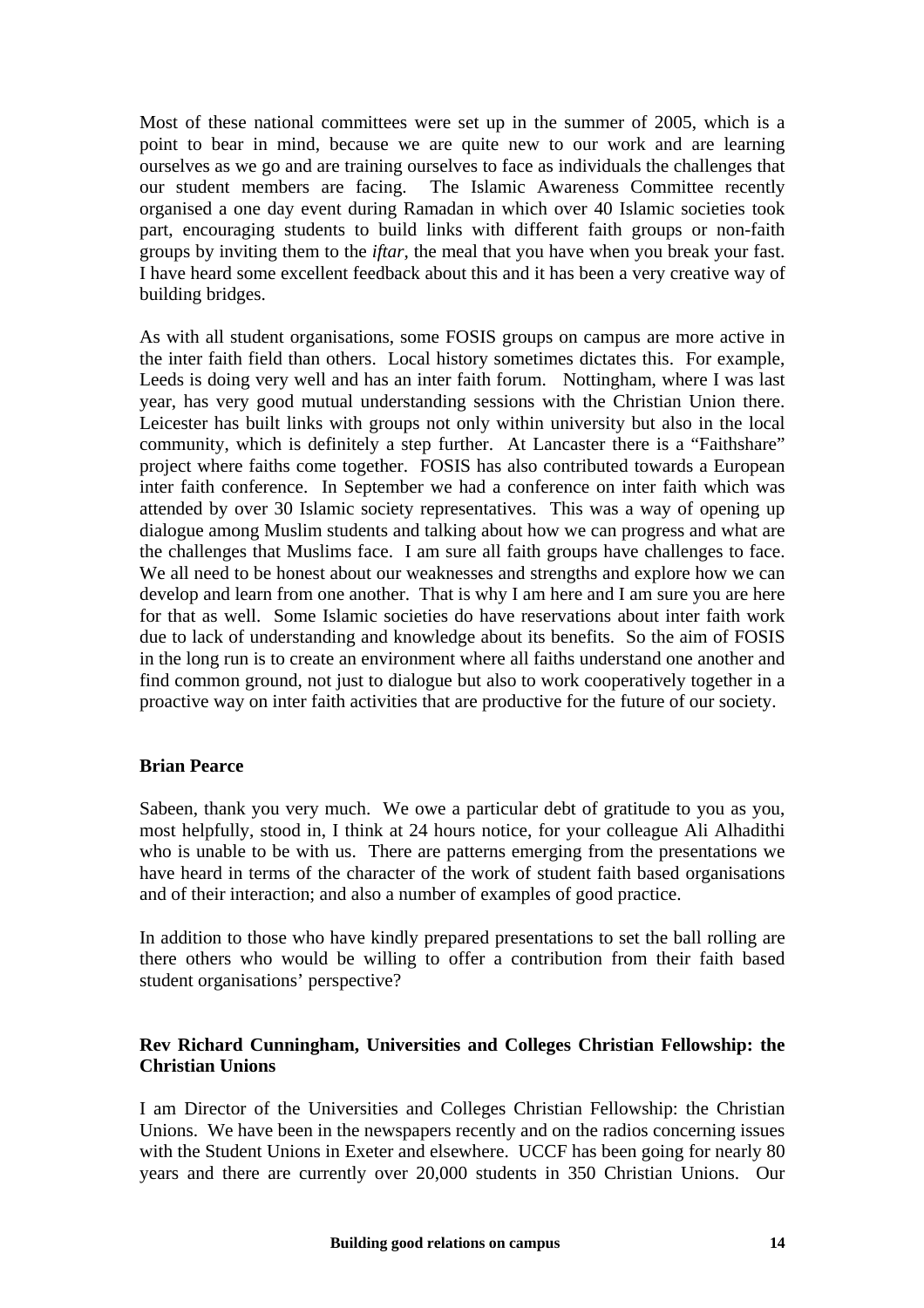motto is to help Christian students "to live and speak for Jesus". The campus groups are all student led. Even at Board level, of which luminaries like my colleague Dr Peter May, who is here today, are members, we have students representing a Student Council who advise the UCCF staff who in turn resource students. So it is very much a 'bottom up' organisation.

For us, the whole urge for dialogue really comes from two main convictions. Simrit Sandhu mentioned earlier that if you do not see God in all, then you do not see God at all and also mentioned the word 'grace'. We emphasise very strongly common grace; that all human beings are made in God's image and therefore deserve dignity, courtesy and respect; and that they will have insights from which we can all learn. You will see that approach emphasised increasingly in UCCF literature. As it happens, in our Annual Review I have already expressed the need to emphasise common grace. The second main conviction is that the Kingdom of God is transpolitical. Therefore, we must have confidence to allow all people of all faiths to speak and to dialogue together because the truth, whatever it is on a given subject, cannot be fudged. We cannot say that opposites are both true. The truth has the ability to vindicate itself. If we promote open and courteous dialogue, such as some of the dialogue Christian Unions have had with Islamic societies on campus, then we are going a long way to show secular society that the way to handle religious groups is not to close down dialogue, thinking mistakenly that this is what tolerance is all about. Tolerance, as I wrote in an article in *The Guardian* this week, presupposes that there is disagreement. I am only called to offer tolerance if I disagree with you. If I do not, then there is nothing to tolerate. So all that is promoted is indifference. It was, I think, the Puritan Government in 1689 which passed the Act of Toleration to allow freedom of religion for Jews and non-conformists. Its members were convinced that all were made in God's image, that the Kingdom of God is transpolitical and that the truth needs to be let out to vindicate itself and to let people dialogue with each other in courtesy and friendship.

We are delighted to be here and would enjoy the opportunity, if there is an appropriate point to do so, to talk about some of the difficulties UCCF is facing with some of the pressures in terms of how we obey secular rules and yet at the same time are allowed to express our own identity with integrity, based on beliefs which are not negotiable.

# **Nava Hinrichs, Baha'i Youth Committee for England**

I am from the Baha'i Youth Committee for England (BYCE). Like any national faith organisation or committee, BYCE is responsible for encouraging the Baha'is of the United Kingdom in their activities, both local and national, and also in terms of organising national conferences, along the lines that others have already mentioned. As probably most of you know, the Baha'i faith is about what I like to call the three 'onenesses' – the oneness of God, the oneness of humanity and, crucially in the context of our debate today, the oneness of religions. Our view is that basically all religions are one. Therefore we are very keen to have ongoing inter faith dialogue. We are involved in it a great deal. One of the mandates of BYCE is helping to set up Baha'i societies at universities with advice on how to write a constitution and on what kind of events to run. We are very pleased to be here to discuss how to increase inter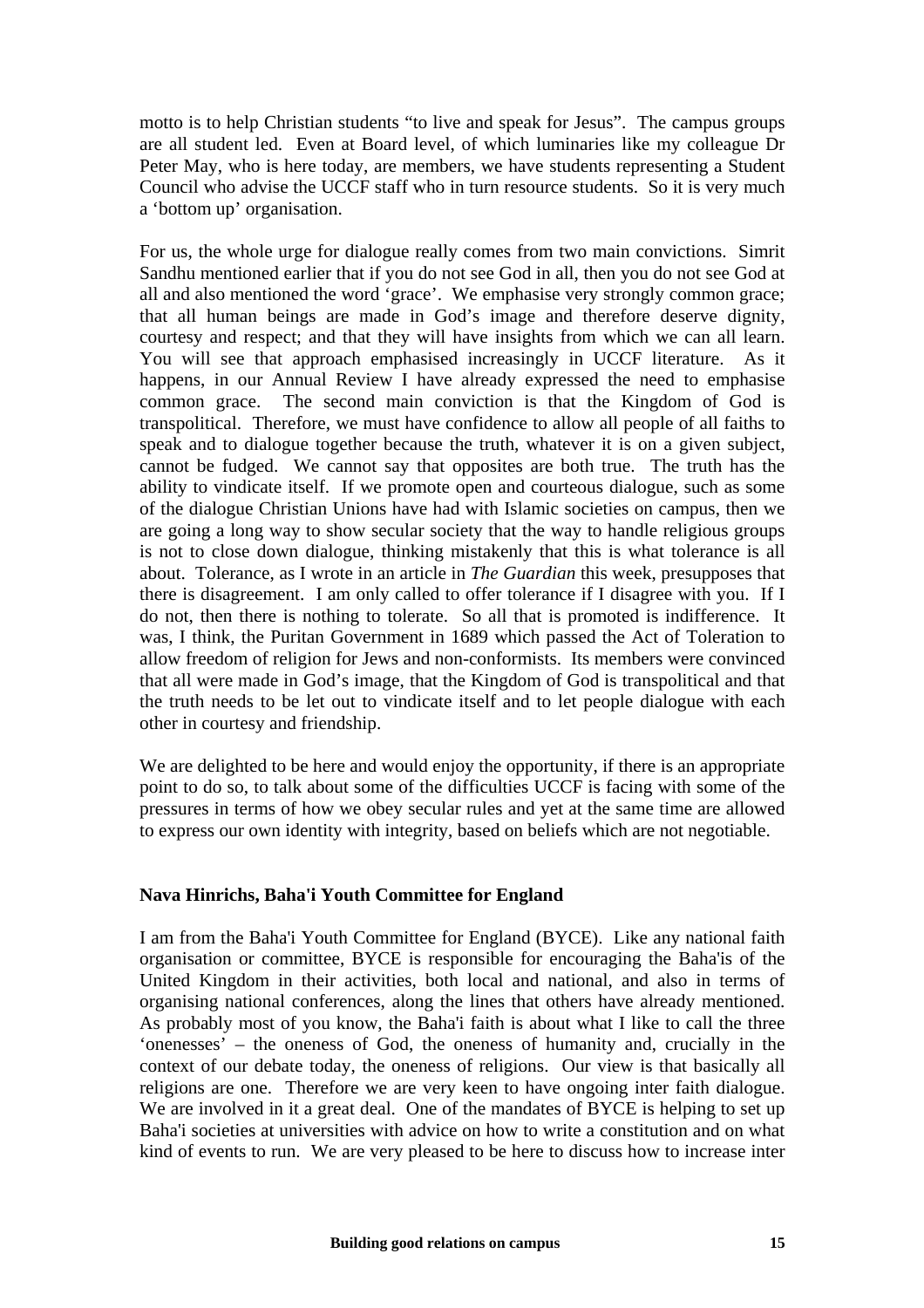faith dialogue on university campuses and we are hoping to learn more through the informal network that is developing here.

#### **Ruqayyah Collector, National Union of Students**

I and my colleague Sam Lebens are both from the National Union of Students (NUS). We are the Co-Convenors of the Anti-Racism, Anti-Facism Campaign. We wanted to introduce ourselves so that you know who we are. It is very good to look down the list of participants and see lots of familiar names and be able to put names to faces. We recognise that religious societies are some of the most active and vibrant societies that there are on campus. As the Anti-Racism and Anti-Facism Campaigners for NUS we would really like you to be in touch with us to let us know if there is any way in which we can help you at a national level and to make links in terms of any issues that students are facing on campuses. We have to recognise that there has been an increase in racism since Nick Griffin, the BNP leader, was recently found not guilty of inciting racial hatred. I have had lots of emails over the last year or so about students being attacked and feeling very vulnerable. We are people who can help at a national level to build links with faith societies and to run campaigns.

#### **Sam Lebens, National Union of Students**

At a previous meeting my predecessor at NUS, Jessica Kosmin, spoke about the policy which the NUS has had for a while to deliver an inter faith conference. Recently I was speaking with staff of the Inter Faith Network about how best to deliver an effective conference. February had been mooted as a date when this would get rolled out and I had become worried about the ambitiousness of the project, which is unlike me because I am quite an ambitious person! What emerged from the discussion as a better and more deliverable model would be for NUS to facilitate training for chairpeople or relevant officers from the various religious and cultural societies engaged in inter faith activity using your expertise to develop some kind of training package. Already each summer we train sabbatical officers from student unions in political activism or in running their union. So this is a model that we could extend and could train the chairpeople of your religious and cultural societies in the handling of inter faith dialogue and building good relations on campus. This is just an idea and we would need you to help us with it.

#### **Tina Mistry, Young Zoroastrians Committee of the UK**

My colleague Parizad Avari and I are from the Young Zoroastrians Committee of the UK. The Zoroastrians are a very small community. In England we have up until now mainly been concerned with our internal affairs but we have come to realise that engagement in inter faith work is a way forward for us, as well as everyone else. In response to what the NUS has just said about training, that would be an excellent idea. There are only about 300 or 400 Zoroastrian students in England, and about 10,000 Zoroastrians as a whole in the UK and only 200,000 around the world. But we are a growing community. Recently a small group of us went to Rome for the  $20<sup>th</sup>$ anniversary of the Prayer for Peace Conference. It was a really inspiring event and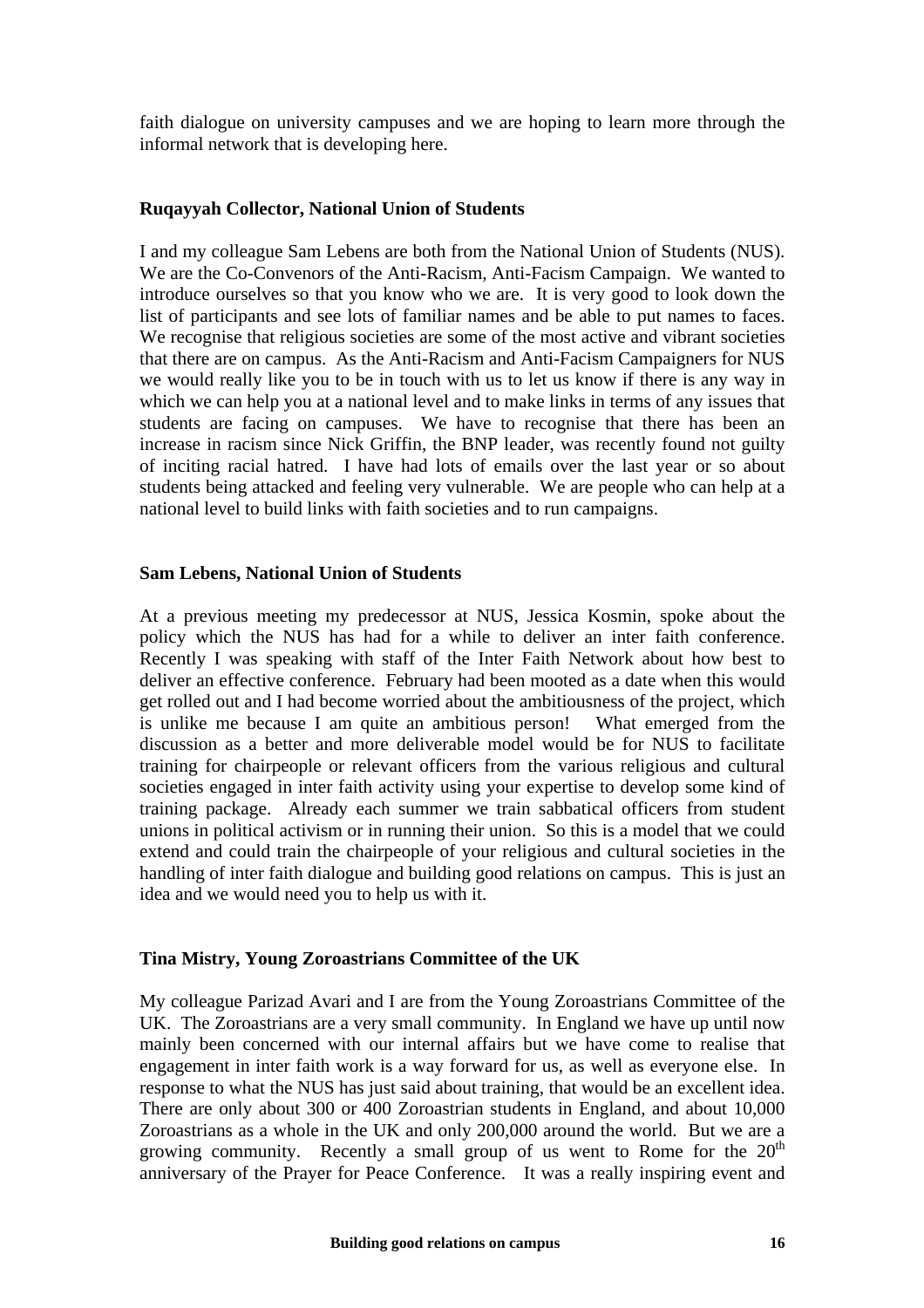we brought some of the 'Spirit of Assisi' back from Rome with us. If we can bring that to the UK it would be a really good idea.

#### **Adam Berry, Catholic Youth Services**

I am the Development Officer with the Catholic Youth Services, an agency of the Catholic Bishop's Conference of England and Wales. We put together quite a broad spectrum of events in collaboration with a number of other agencies, groups and diocese. We cover the age range from about 13 through to 30 which, obviously, has a great number of different needs and challenges within it. One of the projects that we run is for student communities called the Catholic Student Forum which comes together for a weekend in February each year to look at what it means to be a Catholic in our society, to network and to have fun. After the CSF this year we will be organizing breakout group meetings which may facilitate further discussion with some of the students who show themselves interested in inter faith activity. I agree with what has been said about our being compelled (and I as a Roman Catholic and my Church are compelled) to engage in inter faith discussion due to our faith, common reason and common sharing of space within this country. Meaningful interfaith dialogue can only stem from a clear understanding and articulation of ones own faith coupled with listening, conducted in a spirit of fellowship, love and understanding. That is why I am here today to see how this initiative might develop and to hear the ideas of others on this.

#### **Harriet Crabtree**

Perhaps I can just mention that we hoped to have a Buddhist student here today. The Network of Buddhist Organisations had arranged for a student to come up from Bristol but he has had problems in getting here. There is no Buddhist structure as yet for students on campus, but the Network of Buddhist Organisations is exploring what might be done in this regard.

#### **Brian Pearce**

Similarly, we do not have anyone here from the Young Jains although they have been represented at previous discussions. The Jains are another quite small community.

#### **Alyaa Ebbiary, Federation of Student Islamic Societies**

I work with Sabeen on the Islam Awareness Committee of FOSIS and am currently its Resources Officer. I would like to comment on the theme of training which has come up a few times. Last September Sabeen and I organised an inter faith training seminar and invited delegates to it from every Islamic society in the country, because there is a demand for understanding of the nature of inter faith work and a desire for training in how to facilitate inter faith dialogue. We asked delegates what the concerns and issues were among individual Islamic societies in relation to inter faith activity and why some students have objections to it. We will be going through their responses to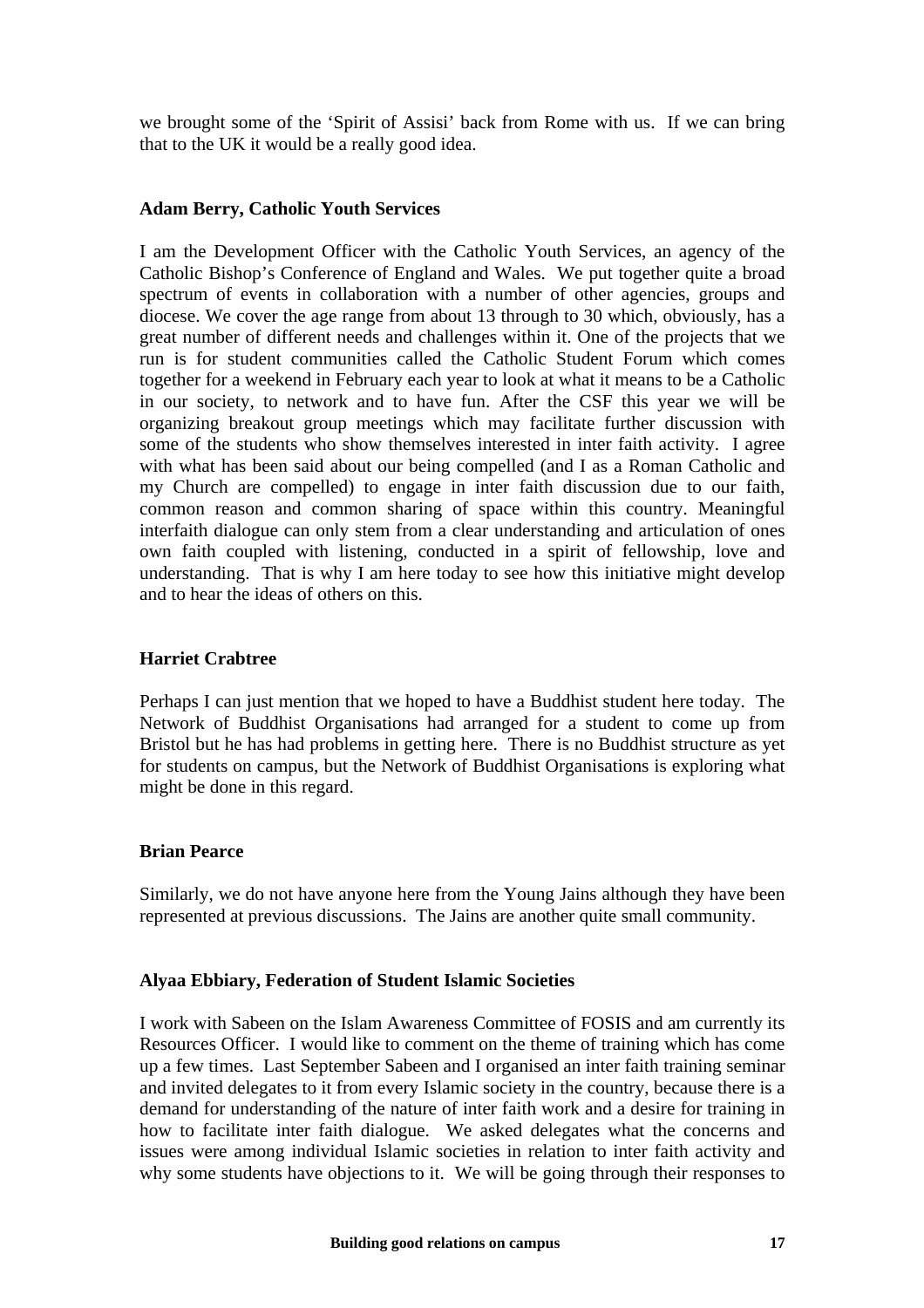see what the key issues are as part of our campaign to promote quality engagement in inter faith work. Some people feel that they want to get involved in this only if this is in a way that is stimulating and beneficial for them and others. We hope that this initiative is going to develop into training resources, including perhaps a guide on inter faith activity.

#### **Brian Pearce**

It is interesting to see where overlaps are emerging in terms of what particular groups are pursuing. One of the risks of inter faith activity having moved up the public agenda is that it then does indeed become one of those activities where people are required to 'tick the box' but it is not actually real. The points which have been made about training and developing processes are important. How do we embed processes which there is some chance of carrying forward from year to year? How do we help to overcome some of the issues which arise as a result of the annual turnover of officers within student societies and have some processes in place which can be taken forward with the support of new officers when they come into position.

#### **Daniella Shaw, Alif-Aleph UK**

I am from Alif-Aleph UK which is an organisation designed to promote positive contact between Muslims and Jews in Britain. We refer to 'positive contact' rather than dialogue because we have a lot of ways of moving forward which do not involve sitting around a table and talking about our differences and similarities in our faiths. We offer a variety of ways of getting involved, whether based on interest, profession or religiosity. We are very new as an organisation and are in the process of consolidating ourselves. In the coming months we shall be looking at the issue of grassroots leadership. We try to be a grassroots organisation and are hoping to take on a training programme for community leaders, both religious leaders - imams, rabbis and educators - and student leaders working with the leadership of Jewish and Islamic societies at a local level and working with Student Union officers who can identify people who are not necessarily working within the national framework of national Jewish and Islamic student organisations or their local organisations but nonetheless have a desire to engage in inter faith exchange yet feel that there is no context in which they can do that. By providing student training we hope not only to bring together the students on issues other than those which divide them on campus, so that they can impart to each other what they have learnt with regard to leadership within their own organisations and in the hope that they can exercise leadership in inter faith work as well. So if we can work with the NUS and any other organisations which want to feed in the experience they have learnt that would be great.

#### **Brian Pearce**

One of the steps that was taken in the early days of setting up Alif-Aleph was to carry out a survey of Jewish-Muslim contacts. We might need to bear in mind the possibility of a comparable survey to get a better overview of what is actually happening in the inter faith field on different campuses.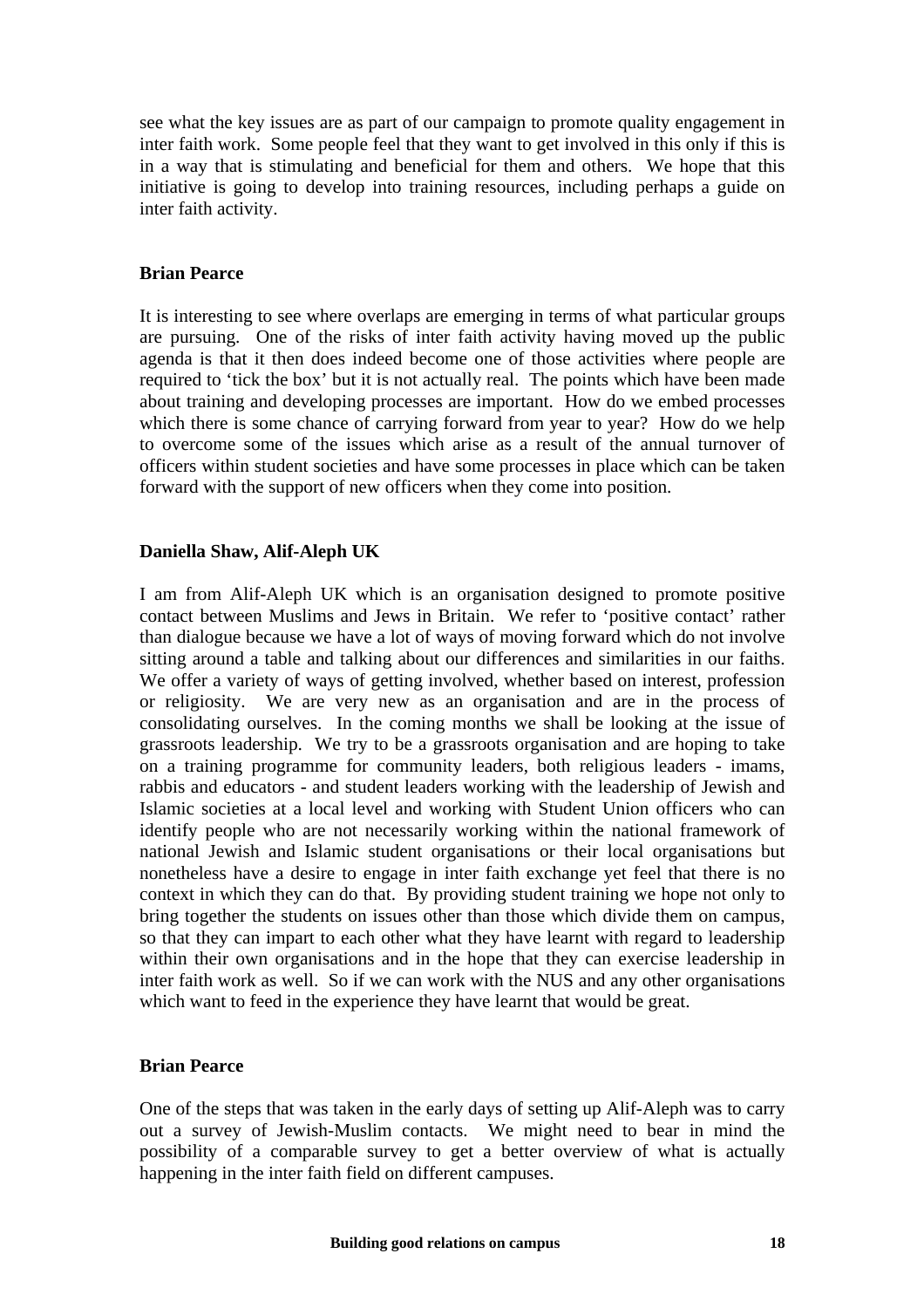#### **Louise Mitchell, Council of Christians and Jews**

I manage the youth programmes of the Council of Christians and Jews. Because I work on a youth level, a lot of my activity involves working with Alif-Aleph, the Three Faiths Forum and the Islamic Foundation and Christian, Jewish and Muslim student groups and young people. First of all I wanted to commend the work that FOSIS are doing with the training of Muslims in inter faith work. One of the really important tasks that people have mentioned is the 'intra faith' task of getting people of your own faith involved in inter faith activity. I shall be running training for chaplains again soon and I would like to work with others who are doing training because it is really important that we do all we can to ensure that what we do fits together instead of being in competition with one another.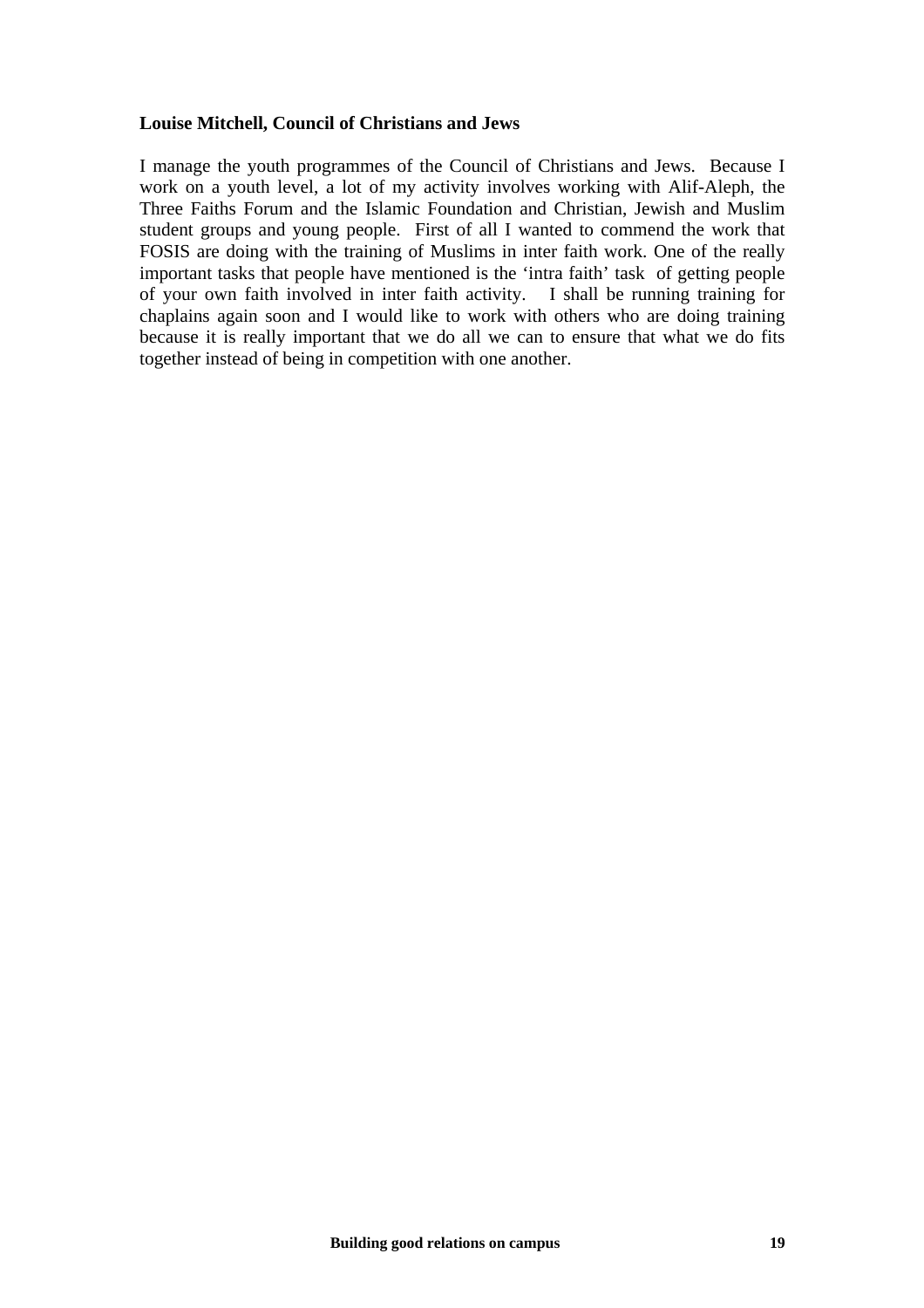# **The role of the Equality Challenge Unit and the work undertaken recently by the ECU on promoting good relations on campus, within the context of its work on equality and diversity on campus**

#### **Brian Pearce**

We welcome now as our next speaker, Moussa Haddad, of the higher education Equality Challenge Unit and are very grateful to him for having to step in at short notice in place of his colleague, Saheema Rawat, who has been prevented from being here by a family illness. We have been most appreciative of the support and encouragement she has given to the holding of this meeting and are very sorry that she cannot be with us today.

#### **Moussa Haddad, Equality Challenge Unit**

The Equality Challenge Unit is primarily concerned with issues of discrimination and the promotion of good practice on campus. This is a complex and at times confusing area. For example, in the case of the current issues at Exeter involving the Christian Union, one of the problems is overlapping legislation. In the main, relations on campus are framed by the Race Relations Act and by the Religion and Belief and Sexual Orientation Employment Regulations of 2003 dealing with discrimination in employment. The provisions in the Equality Act on discrimination in the provision of goods and services will come into force next year. But case law is going to shape how it impacts in practice. Relations on campus are important because of the characteristics of higher education institutions (HEIs). In an ideal world academic communities facilitate dialogue and relationships being developed. Higher Education Institutions (HEIs) are both opinion shapers and shapers of the outside world. They are also informed by what is going on in the outside world. So relations on campus can help relations in society, but relations in society also impact on campuses. HEIs are secular bodies in the main, which gives rise to the issue of how these secular bodies and religious organisations co-exist with each other and hopefully more than that, develop good working relationships. Those we engage with as a Unit, as Nicola Dandridge said at the outset, have for the most part to date been staff, and diversity practitioners in particular. But now we have a student remit so we will be working more directly with students and student organisations, as well as the staff who handle diversity issues.

ECU's approach is centred around the idea of an institutional standard linked to the ethos and mission statement of a university. The point of an institutional standard is that it is something that people are aware of and clearly understand. Everybody should understand what their rights are, and what their responsibilities are, within the campus community. A lot of our work is geared towards helping institutions to develop that approach. The public duty to promote race equality which came into force in 2002 was the first kind of positive duty in terms of equalities legislation. That is now being followed by the coming into force next week of a disability duty and in April 2007 of a gender duty. In our view these positive, pro-active approaches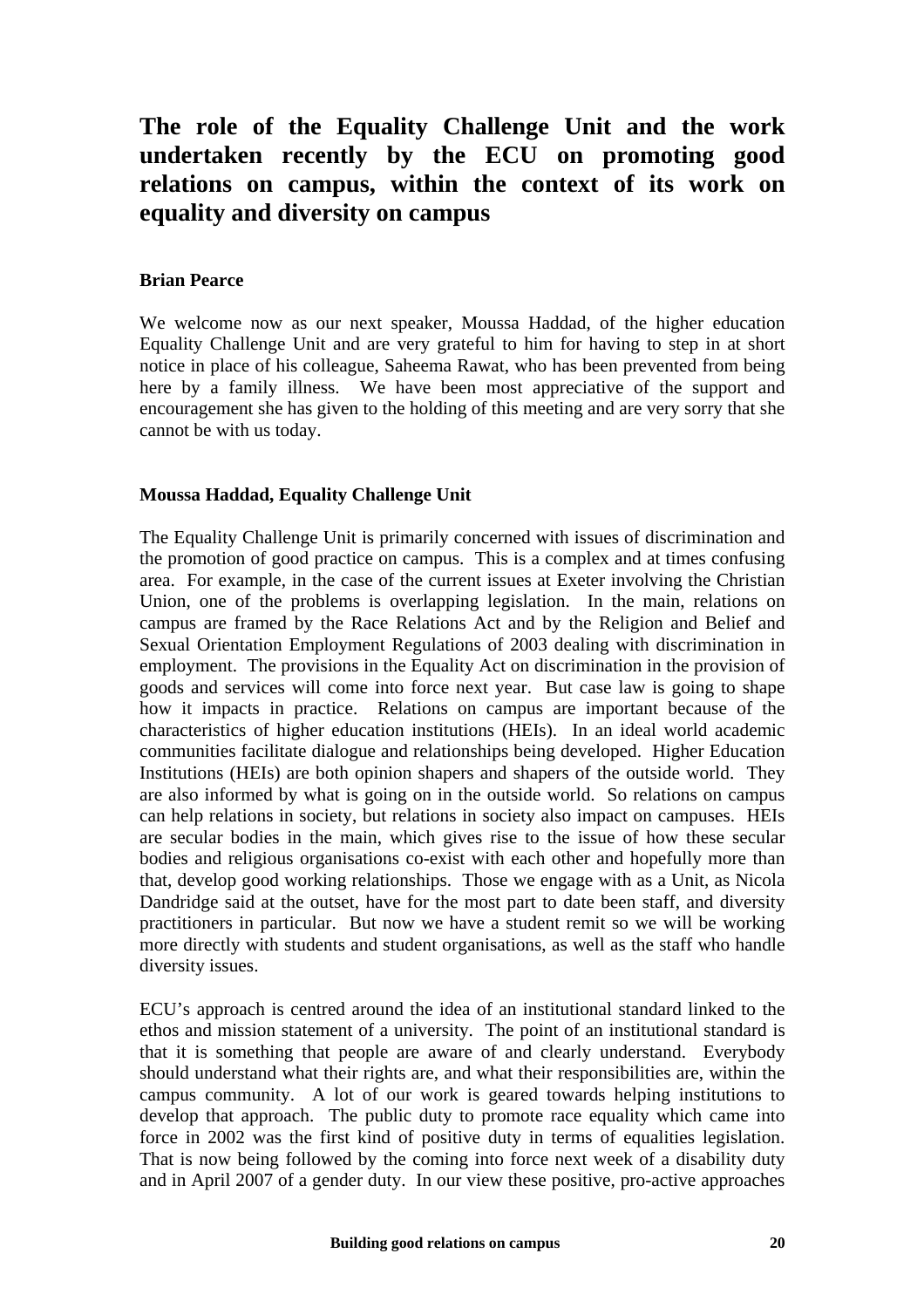should be extended to other equalities areas, not only to religion and belief, but also age and sexual orientation. So when we offer guidance, whether on a general or individual basis, we try to make sure people know what their obligations are but also encourage positive promotion, rather than just meeting the legal minimum or leaving issues to be resolved in the court. We are also concerned with promoting good relations. We are not directly involved in any university but we want to help all of them to foster a better understanding of the need for dialogue within the campus community and to help them create and maintain a clear standard of respect on campus.

When the religion and belief regulations came in we produced guidance for the sector on their impact on employment practices in higher education in terms of religion and belief. We have been keeping in contact with HEIs, offering them reviews of their race equality policy, and we have been offering them guidance in relation to issues that come up. This work culminated in the *Promoting Good Campus Relations: Dealing with Hate Crimes and Intolerance*, published last year, and not to be confused with the recent Department for Education and Skills guidance on extremism. As you can see, there was a gap in terms of dealing directly with the concerns of students because our guidance was on employing people. We are currently working to update our guidance on promoting good campus relations and involving various organisations in this work, some of which are represented here today.

Promoting good campus relations is particularly important. It is of the nature of a community that there are relationships between its constituent parts. As Ruqayyah was saying, faith groups are some of the most active organisations on campus. You cannot really have a community based approach without having dialogue between those groups. There are challenges to be faced in promoting good relations which have been touched on already and are related to universities being influenced by, and influencing, the outside world. International events and media debates in the outside world can have a particular impact on campuses. For example, the recent debate about the veil has, I am sure, had a major impact and some universities have been seeking our advice on that issue. The very nature of universities is that they are shared spaces for debate, discussion and understanding. We often hear the argument that universities have a special duty to promote freedom of speech, debate and enquiry and it is sometimes suggested that this means that they should step outside the scope of equalities legislation, being allowed special dispensation. But the view of ECU is that you cannot have proper freedom of enquiry and debate if you do not have a respectful environment in which all people covered by any of the six 'equality strands', and in this case people of any religion or none, are seen as part of the campus community, and that all then should be respected. So inter faith activity is particularly important. The experience of both staff and students will be all the better if there are good relations on campus. I think they are in everyone's interests. Harriet mentioned that universities may be one of the first places that you encounter people from different backgrounds and from different religions. University life involves debating ideas and thoughts from different perspectives. Faith perspectives will play a part in that. It is important therefore that mutual respect and understanding are fostered since people are going to come into contact with one another through the medium of study. If there is a fair institutional standard to which everyone adheres then everyone knows where they are and what they can do. That should pre-empt a lot of confrontation and hopefully help prevent relationships between people and groups breaking down.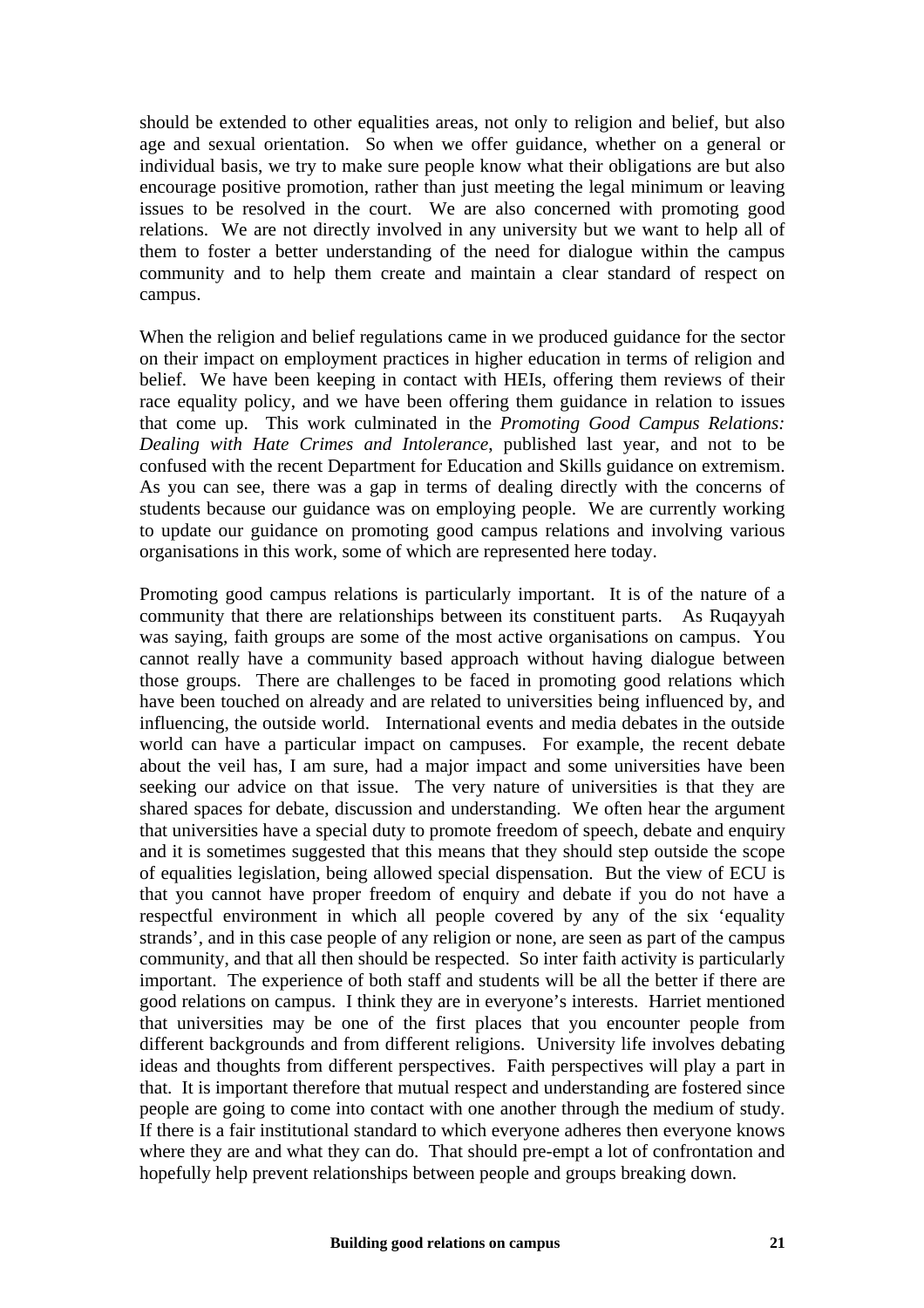The Equality Challenge Unit has been re-formed as an organisation within the last few months. We are very open minded about how we set about our future work. Some of our specific plans include having seminars on the current legislation, including the new Equality Act, and how the different requirements fit with one another. Some might be specific to religion and belief issues and some might be cross-strand. We will also be promoting good campus relations because that is one of the areas that people who have contacted us, both students and staff, have been most concerned about. In the case of the Race Equality duty we held a series of workshops and plan to adopt that approach again. We will be continuing our provision of practical written guidance and are targeting senior staff and Vice-Chancellors and Principals in particular. You cannot really embed respect for, and an understanding of, diversity unless you have genuine support for this from an institution's senior management. We are hoping to contribute to organisational change although this will be the result of the acts of many individuals. Much of what I have heard today underlines that every individual act is contributing towards this process. The role of ECU is to disseminate information and advice to institutions and different groups within institutions and to help people learn from each other. We want to work with as many different individuals and organisations as possible. We try to spread knowledge and understanding of the good practice to be found at a lot of universities, including their work promoting good relations. We would very much welcome information from you all about what you have been doing practically so that we can inform ourselves better and also, as a central resource, inform people more widely about this.

You can contact the Equality Challenge Unit through its website at [www.ecu.ac.uk](http://www.ecu.ac.uk/) where you will also find the guidance we have provided.

# **Questions and comments**

#### **Brian Pearce**

Thank you very much indeed, Moussa. There has, as you said, been a recent change in the constitutional status of ECU which has meant that your relationship with Universities UK and Guild HE has altered. We will be hearing later on about the development of chaplaincy work on behalf of different faiths and the direction in which that is going. The work of student faith based organisations, of academic institutions themselves and the role of chaplaincy within them are three dimensions which feed in to the good relations picture. I would like to underline two points which you made. One is that we have here religiously based student organisations and inter faith organisations. An important issue, particularly on campus but developing more widely in the area of inter faith relations, is the need for respectful dialogue between those who have a formal religious affiliation and those who do not, but who may nonetheless have a recognition of a spiritual dimension to life or may be ardent secularists. There are different kinds of conversations to be had across that boundary and it is obviously part of the landscape within which inter faith dialogue is set on campus. You also touched delicately on the recent document issued by the Department for Education and Skills about tackling extremism on campus. I think we have to recognise the difficult pressures faced in particular in that context by the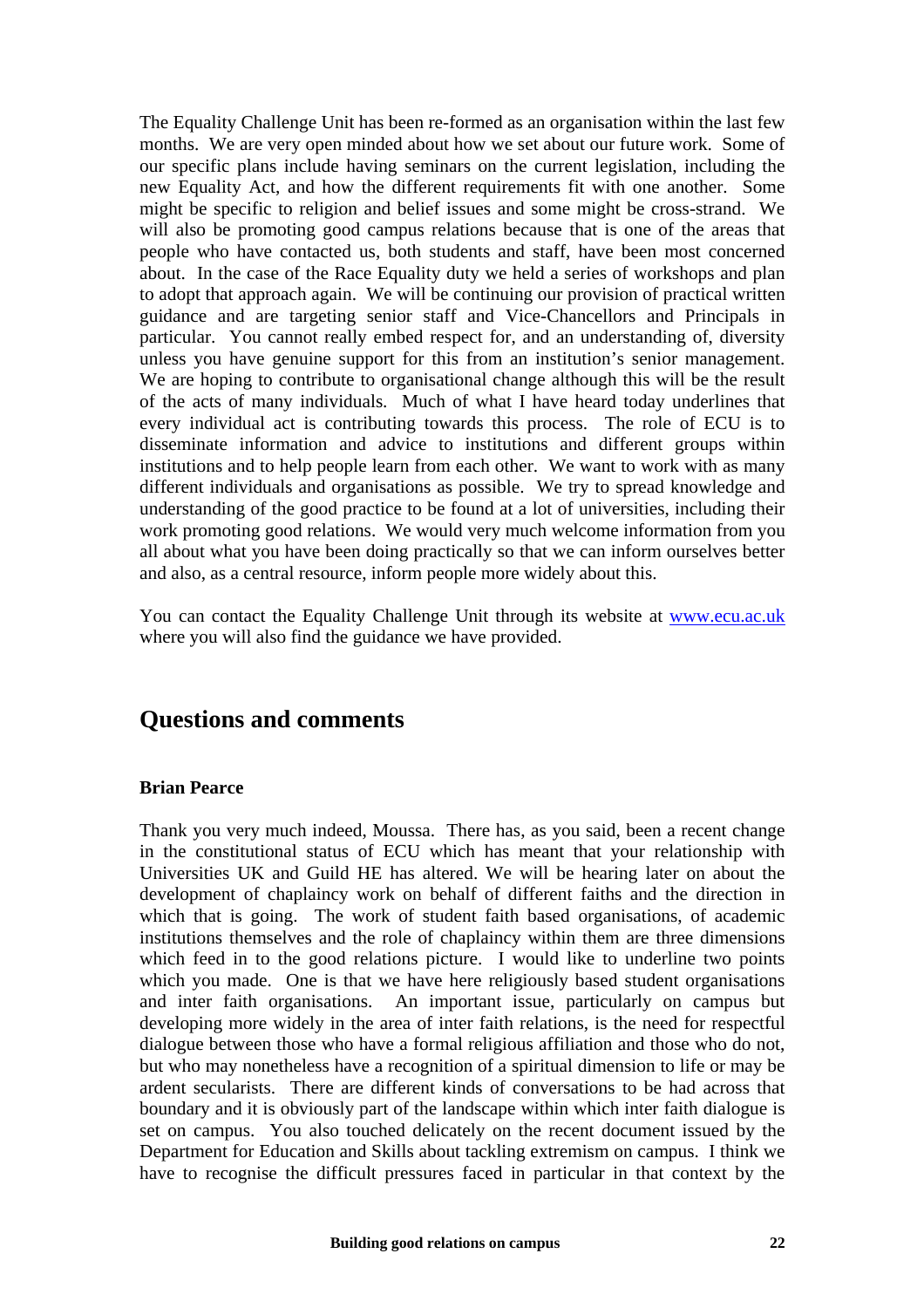Muslim communities in this country and Muslim students on campus. At the Inter Faith Network we have always recognised that, for obvious reasons which we cannot ignore, there has to be an agenda about tackling extremism and that it is a strand which contributes to the overall pattern of good relations work. But it is very important is that good relations is not seen as a strand within tackling extremism, as a kind of instrumentalist piece of work in the context of these particular current issues. Because the whole area of good relations work represents a long term task regardless of the immediate issues being addressed in the tackling extremism agenda.

#### **Stephen Shashoua, Three Faiths Forum**

I work for the Three Faiths Forum where we concentrate on Muslim, Christian and Jewish relations. Trialogue is the name that was made up to cover this. We are running a programme called Tools for Trialogue, which is a faith based initiative. I want to put forward the idea of having on campus a council of faiths which could be convened by the chaplaincy with an input from the leaders of faith based student bodies which would help to create an inter faith society. I would like to see a network of such inter faith societies on campus across the UK. Organisations here have their own excellent programmes. We have Tools for Trialogue and you have heard about others run by the CCJ and Alif-Aleph. There are many others. We focus upon the Abrahamic faiths but I know there are students of other faiths as well that would, I know, like to get involved in these. If we can work together in focusing our energies in trialogue and dialogue we can move forward in a stronger way. If you want to go fast, go alone. If you want to go far, go together.

#### **Preet Majithia, Cambridge University Faiths Forum**

I am from Cambridge University Faiths Forum about which I will be speaking later and I will tell you more about the successes and challenges that we face in trying to run an initiative which is very similar to what Stephen Shashoua has just described.

#### **Brian Pearce**

Thank you very much. There can, I think, sometimes be a dilemma for organisations engaged with Government when they are uneasy about some new Government initiative, but need to stay involved with the process in the hope of influencing its outcome.

### **Rev Dr Stuart Jennings, Warwick University Chaplaincy and Coventry University Chaplaincy**

I am Chaplain at the University of Warwick and at the University of Coventry. In each case I am involved in trying to create links between the various faith groups on campus and the various multi faith and multi cultural forums that exist in our towns and cities. When a campus has a large proportion of international students there is a risk that this has both the effect of isolating the students and raising the temperature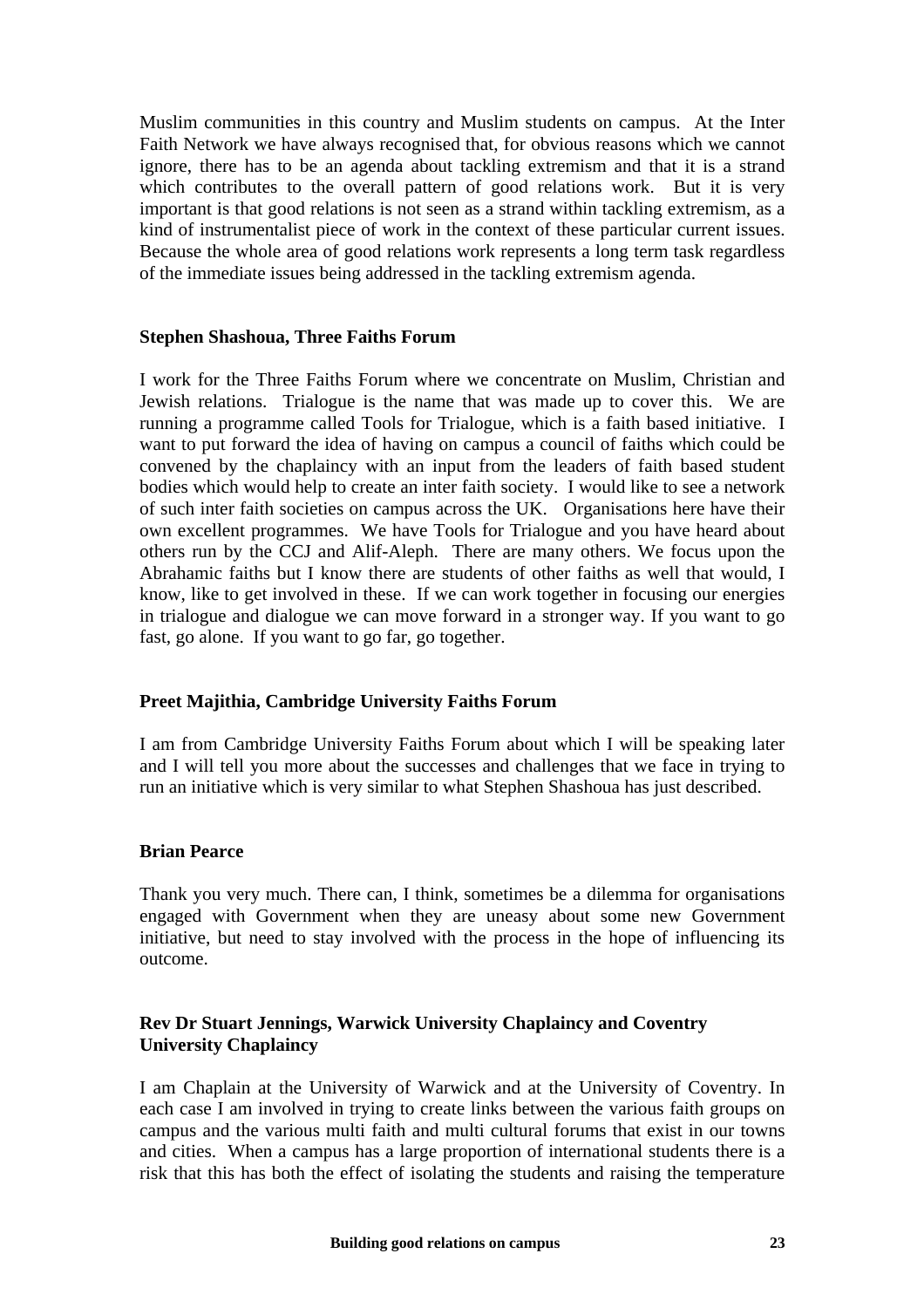on campus because of overseas events. We have very good multi faith and inter faith groups in our country. There is a potential link there for universities to use to create channels of communication beyond the higher education institutions into the local community. This would be good for the university, good for the faith communities in the surrounding area and good for the students. Certainly our priority in Coventry and Warwick is to create links with the inter faith groups that exist beyond the university, both for the sake of international students and for the enrichment of our local faith communities.

#### **Brian Pearce**

That is a very interesting suggestion. It may be that we are talking about both/and. We need distinctive structures rooted on campus, but at the same time external links are also valuable. I am sure that the availability of young people from different faith traditions to contribute to the work of local inter faith groups in their area would be very much appreciated. Engagement by local inter faith groups with young people is a very important and high priority for them. There may be two overlapping agendas here and we need to think through how they can complement each other. We also have to bear in mind the contribution made to inter faith work at national and at local level by young people who have become involved in that work when they are at university and which they take on with them to where their future career takes them, as has already been mentioned.

#### **Harriet Crabtree**

I want to pick up on some points which Moussa made in his presentation. It seems to me, and the day has been structured to reflect this, that there are many different aspects to good relations on campus. Some of them are to do with what you might call a 'skills and knowledge' base for dialogue. Sabeen and others have talked about the training dimension and Stephen picked up the fact that we need to share good practice and work together. We will be returning to chaplaincy issues again this afternoon and this is very important for links universities make. But Moussa's contribution is very important because of the legislative framework within which all this is happening. It is sometimes difficult to keep up with the large number of new pieces of legislation and directives that are affecting our lives across the board and are very much affecting life on campus. There is also the new Commission on Equality and Human Rights due to become operational next year. We do not yet fully understand the implications of all this new legislation but test cases are likely to be brought across the coming years to explore potential conflicts between the rights of the different equality 'strands'. At the same time universities are wrestling with what it means to carry out the Race Relations duty and to work with the framework of that as well as the rest of legislation which has an impact on good relations. I am struck by the complexity of the agenda into which we are dipping today. I welcome the suggestion of Liz Carpenter that there might be some way to take a wider look at all of this, perhaps at a conference in the coming year involving a number of the institutions that have contributions to make on a number of different levels. I hope we can pick up in more depth some of the issues that are being raised today.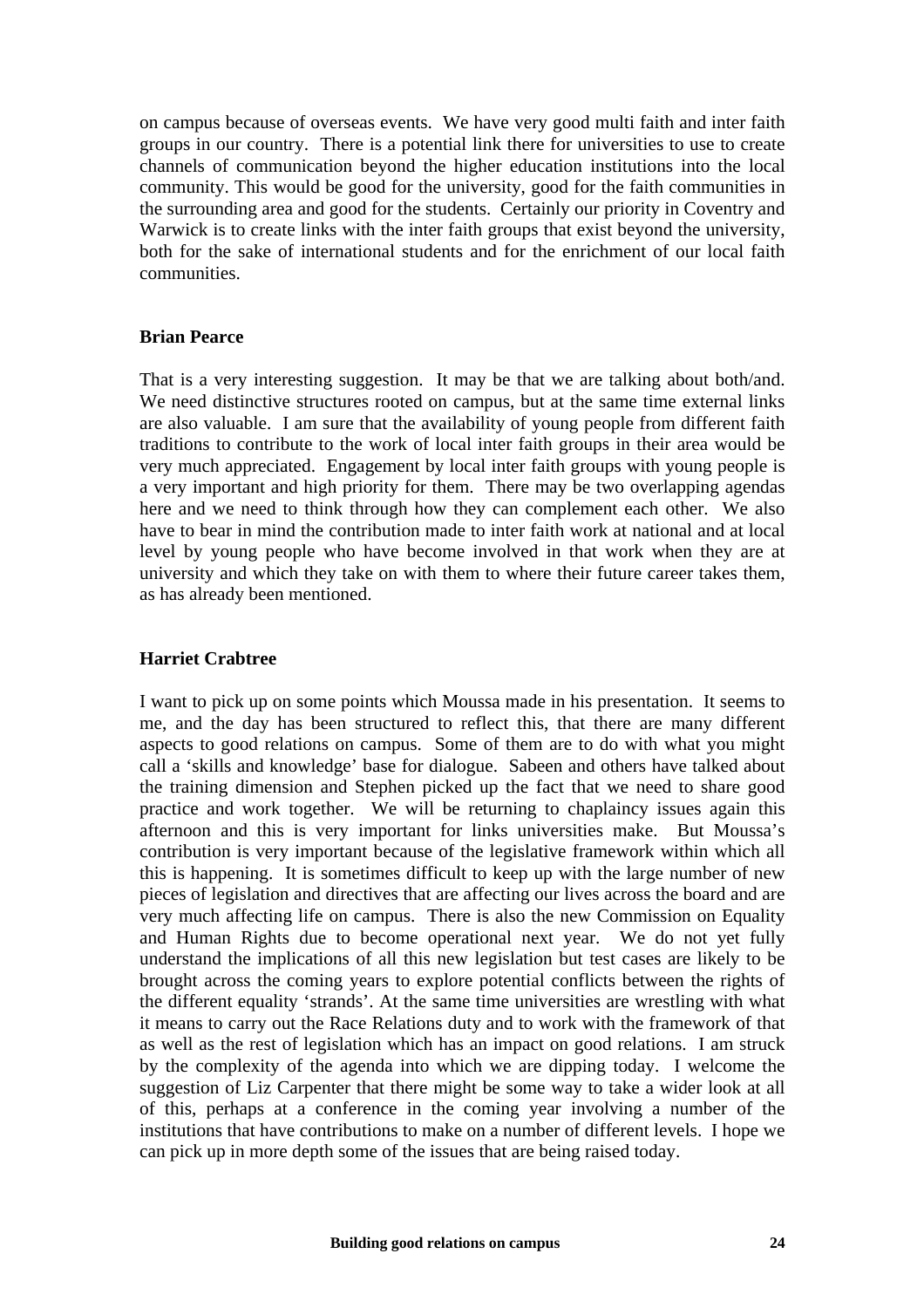### **Brian Pearce**

I hope that today's gathering will help us all to start to develop these links more strongly. Moussa, would you like to comment on what Harriet has just said about the complexity of the thicket within which we are struggling to move!

### **Moussa Haddad**

I think it is unwise for us to focus only on our legal obligations. It is much more useful to think about how to go about creating an environment that is conducive to promoting positive relationships. There are very many different ways in which you can do that. All the ECU can do is try to share with people the different approaches that can be taken and to encourage as much consultation and mutual involvement as possible.

# **Ruqayyah Collector**

I totally agree that these issues are very complex throughout this whole field. At NUS we are sceptical about the guidance from the Government about community cohesion and about the ability of the CEHR to cover all the different strands for which it will be responsible. The Government is unrealistic in expecting one body to tackle effectively all these different forms of discrimination. On relations on campus, the NUS, the ECU and FOSIS put out a statement in response to the recent DfES document saying that we need to make sure that we do not isolate Muslims within our society. There is no clear definition of what young people can legitimately talk about on campus in relation to terrorism and extremism. That may have an impact on inter faith relations. Community cohesion has been pushed by the Government. We are presented with a picture of the Muslims segregating themselves from the rest of society and isolating themselves and the need for these communities to be pushed to make a change. But I think that we should celebrate diversity. When people of different faiths come together we are not trying to convert each other. Campuses are the best places to pursue a more positive agenda of celebrating diversity because we have such a wide range of students coming together and there are campuses where this approach does work and where people are working together.

#### **Brian Pearce**

You have underlined that an aspect of good relations in addition to promoting mutual understanding is, of course, is mutual support. It may be easier to recognise that the good relations agenda, as I was saying earlier, is a long term one. It is not just some aspect of what might be a temporary phenomenon in terms of Government policy.

#### **Sam Lebens**

You have cohesion by assimilation and you have cohesion by celebrating difference and respecting it. Some people feel that the Government is pushing a cohesion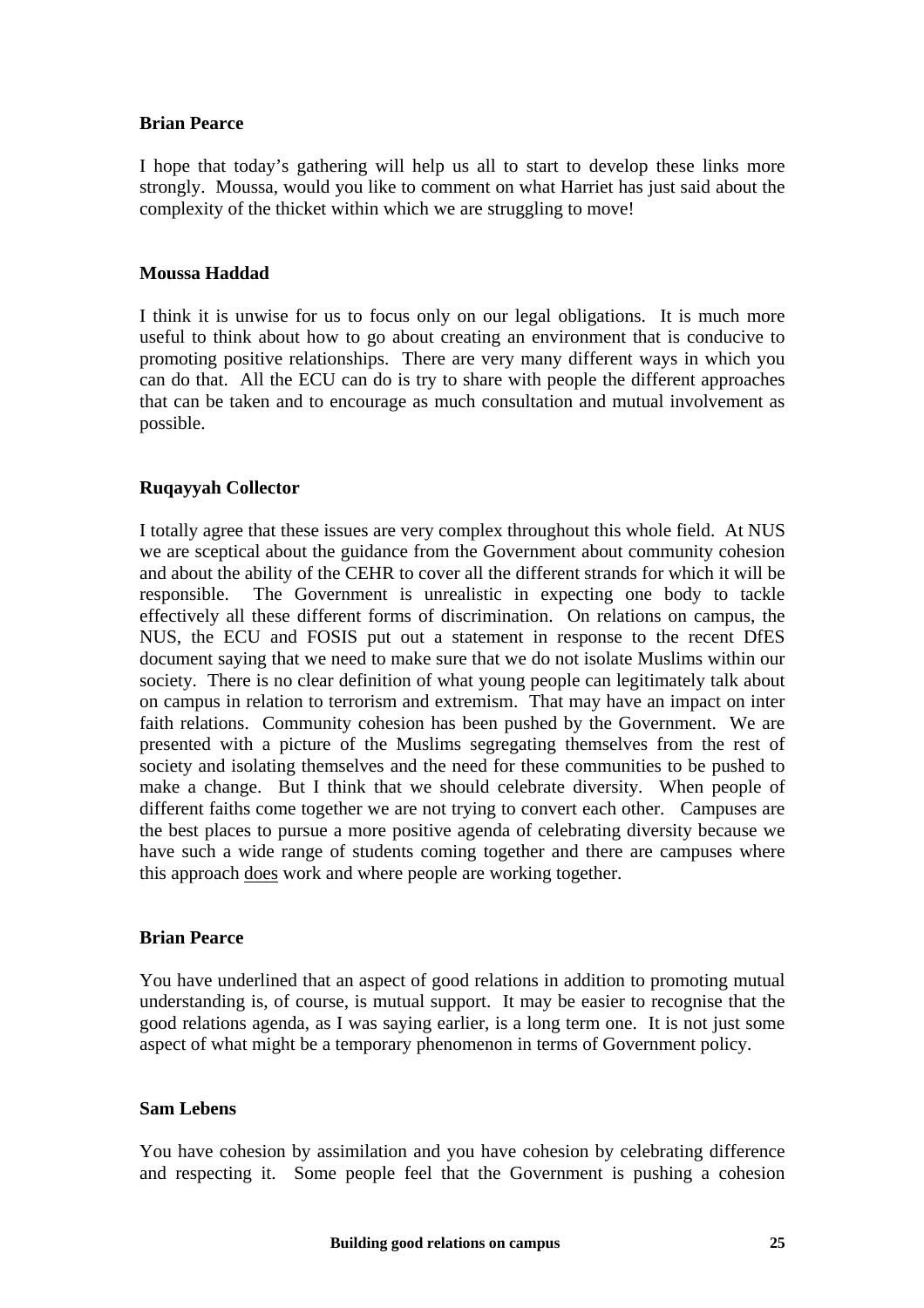agenda which is really a cover for assimilation, which is not what we want to support. We should not be scared of the word 'cohesion'; we should be clear what we mean by it.

#### **Sabeen Akhund**

I think we need to understand that each age group and community is at a different place on all of this. There is a need for re-education within our communities and at different levels including older people. There is a need for discussion within our communities as well as for us to reach out to others. We need good role models of working with people of other faiths. There is a need for funding to help with training and the production of material offering guidance on inter faith work. The pressure of work within our communities can make it difficult to find adequate time to engage properly with others at this stage of developing our inter faith work.

#### **Brian Pearce**

The Government's Faith Communities Capacity Building Fund was introduced following pressure from a number of organisations for funding for inter faith work. The Network does not have direct funding of its own which we can make available to outside organisations. Indeed, we have problems in funding our own activities! But certainly there is an issue over where funding and resources might come from. This is one respect in which the role of the academic institutions could be important as they might be prepared to help resource the promotion and encouragement of good relations on campus. It is difficult for all of us as we become aware of the links with other areas of activity to find time to develop those. Doing so can become over burdensome in terms of what we can manage. But I think it is very important for us to come together from different faiths to explore what needs to be done on an inter faith basis to complement the work within particular student communities and among particular student groups.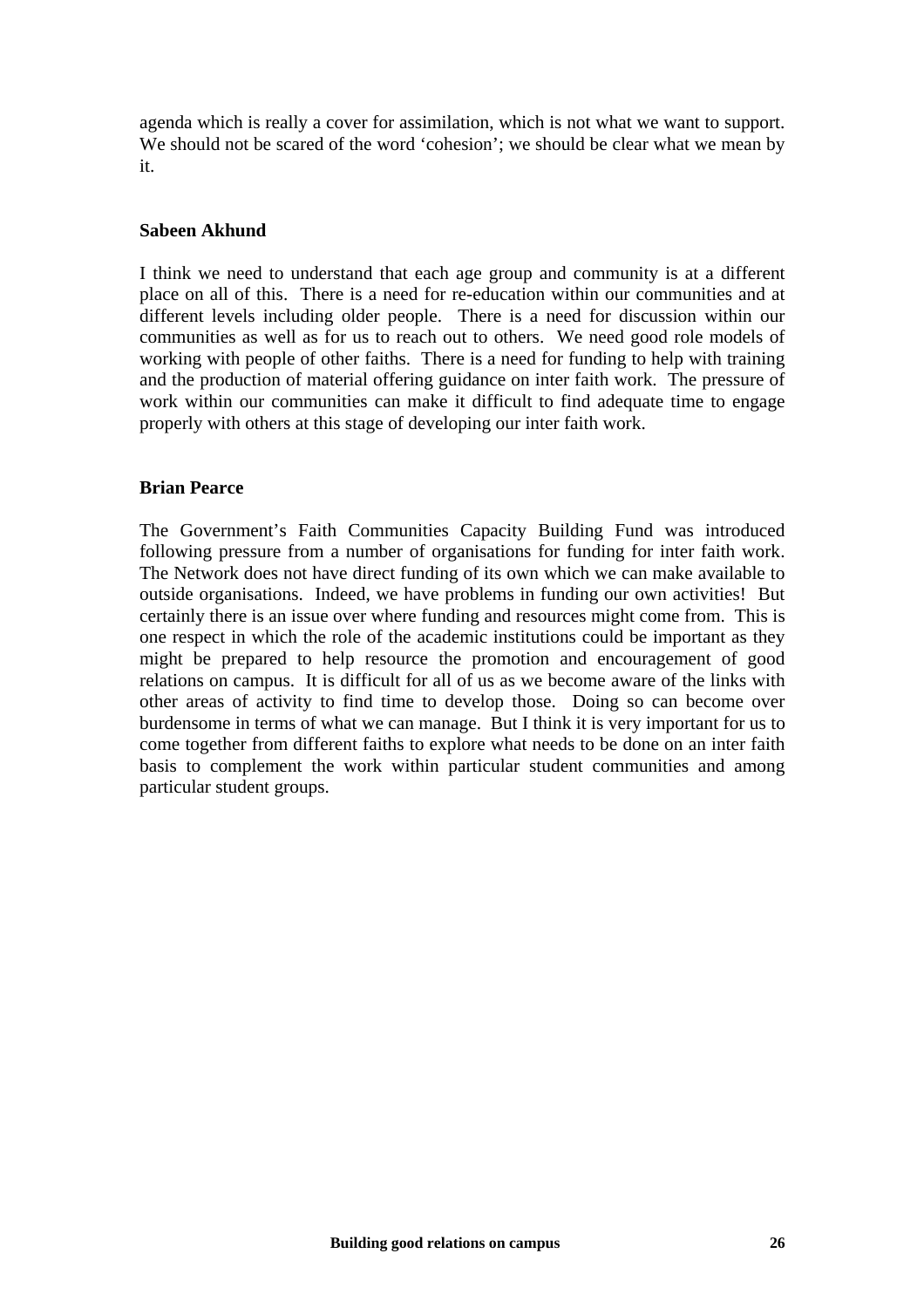# **Creating safe spaces for encounter and dialogue – learning from the experience of the Corrymeela Community in Northern Ireland**

#### **Brian Pearce**

May I now ask Ronnie Millar to speak to us. It was a suggestion of Saheema Rawat's that it would be good to have a contribution not specifically related to our current campus activities but looking more widely at the tackling of issues of conflict and disagreement. It is a sad fact, to which people of Northern Ireland are quite used, that in that context people often think of Northern Ireland. Corrymeela has been a beacon of hope there and beyond and we look forward very much to hearing what you have to share with us. Thank you as well for making the journey here.

#### **Ronnie Millar, Director Corrymeela Centre, Ballycastle**

I am going to share with you the story and learnings of the Corrymeela community in Northern Ireland, and hopefully some of this will be relevant to your work and interest in building good relations. Corrymeela is both a dispersed community of Christians, and a centre for peace and reconciliation. We are an ecumenical Christian community, a dispersed group of people in Ireland who are working towards peace and reconciliation, working towards the healing of religious, social and political divides and divisions in Ireland and throughout the world.

Corrymeela was founded by a man called Ray Davey and it is important to note some connection with the theme for today. Ray Davey was a Chaplain at Queens University in Belfast. Before that he was a prisoner of war during World War II. He was captured by the Germans in North Africa, spent three and a half years in work camps across Germany and witnessed the bombing of Dresden and the horrors of all of that. That experience of being a prisoner of war, of working alongside other PoWs from different backgrounds, listening to their stories and working together with a real sense of community and fellowship being formed was very important for him. Ray came back to Belfast in 1945 and then became the first Presbyterian Chaplain at Queen's University. Through the 1950s he began to take student groups back to Germany and across Europe, particularly introducing young people from Belfast and across Northern Ireland to different experiences and to different centres, such as Iona in Scotland, Taize in France and Agape in North Italy. It was those experiences that led the students in the early 1960s to say that Ireland needed a community, an ecumenical Christian community and a place to which others could come.

So young students at Queen's encouraged Ray and his wife, Kathleen, to think about finding a place that could be the centre of this community. In 1965 Ray and the students collectively purchased for £7,000 a seven acre site with an old wooden chalet house up a cliff top on the north coast of County Antrim, about 50 miles from Belfast near the Giant's Causeway. The Corrymeela Centre was opened in October 1965 and for the past 41 years has been a safe and open place where people from different backgrounds from all over the world, but mostly Northern Ireland, have come to learn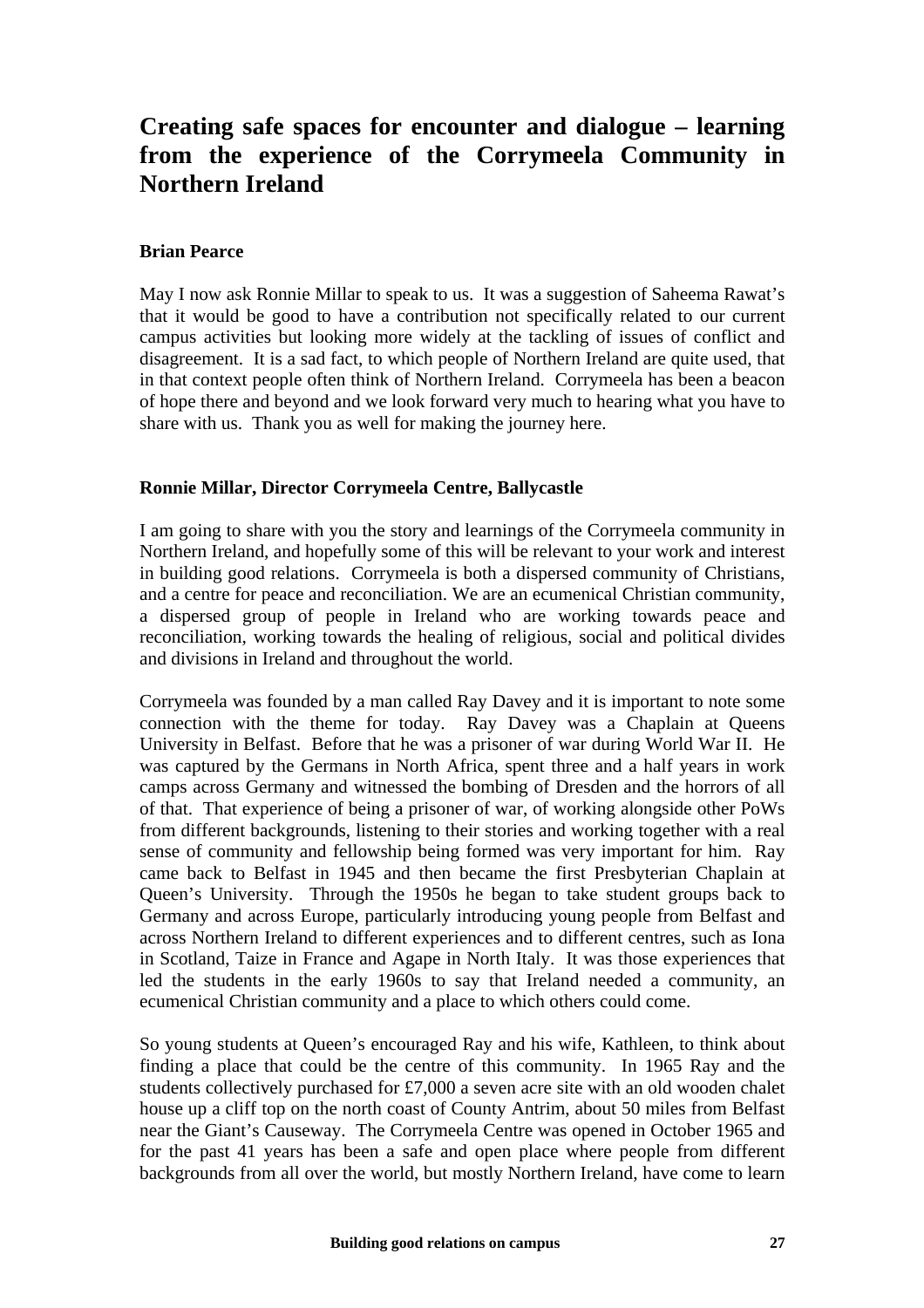about themselves, and how to live alongside people who are different from us. It is a safe place where people from different backgrounds can share and hear each other's stories. In this past year we have had 5,000 residential visitors. Our work is mostly with schools, churches, family groups, community based organisations and youth work. While we employ staff who work with these groups, we are a community that was started by volunteers and voluntary service is at the heart of our work. We run a volunteering programme that invites a diverse group people from Ireland and from all over the world to live on-site and support our day-to-day work.

In the late sixties students and friends came up to the Centre and started working on this old dilapidated chalet. This was before "The Troubles" began in the late 60s. A sense of community and a real sense of fellowship emerged as they worked together. There was a real context for learning and Ray wanted Corrymeela to be a place of learning. Since the early days we reflected on the importance of bringing people together from different backgrounds.

As you may know, Northern Ireland is still a divided society. Nearly 95% of our schools are segregated by religion and much of our housing is segregated. Today, even though we are in a 'post conflict' society in Northern Ireland, we are still a very deeply segregated society and one that has been shaped by conflict and a lack of trust in each other. It is a place where identities really dominate and where common citizenship is generally eroded.

In 1969 when "The Troubles" began Ray and the students immediately responded. By that stage they had a place with accommodation to which they could bring people. There were families and children from Belfast who needed respite from riots and house-burnings. There were massive shifts of populations going on in the cities of Northern Ireland and Corrymeela. Bus loads of children would come up for weeks at a time and the local Ballycastle community would support them with food and clothing.

In the early 1970s we moved to a model of a structured programme of work and having conferences. This model was more like a teaching model where we would bring in experts to talk about reconciliation and peace. While that had its place, we realised that we needed to go beyond it. Our programme of work started to shift to working with the participants, working with people, starting wherever they were at and with them playing a big part themselves when they came up to the Centre in deciding what they would be doing, for example sharing their experiences and their stories. There was a seed group model, where young people from Catholic and Protestant backgrounds would come to Corrymeela over a series of weekends and perhaps take on issues of identity, culture, sexuality, religion or discrimination. These groups would have a strong emphasis on personal development. One of the important lessons that we have learnt through the years is that it is not just about bringing people together. It is really the context where this contact can happen that is very important.

There is a saying that Ireland is a place of 100,000 welcomes – *Cead Mile Failte*. Has anybody heard that? Actually, sometimes it is a bit of a myth to be honest with you! We can be quite unwelcoming to strangers, especially to people who are different to us, especially if you are from a different religious background or have a different colour of skin. We learned about the absolute necessity to create a safe space where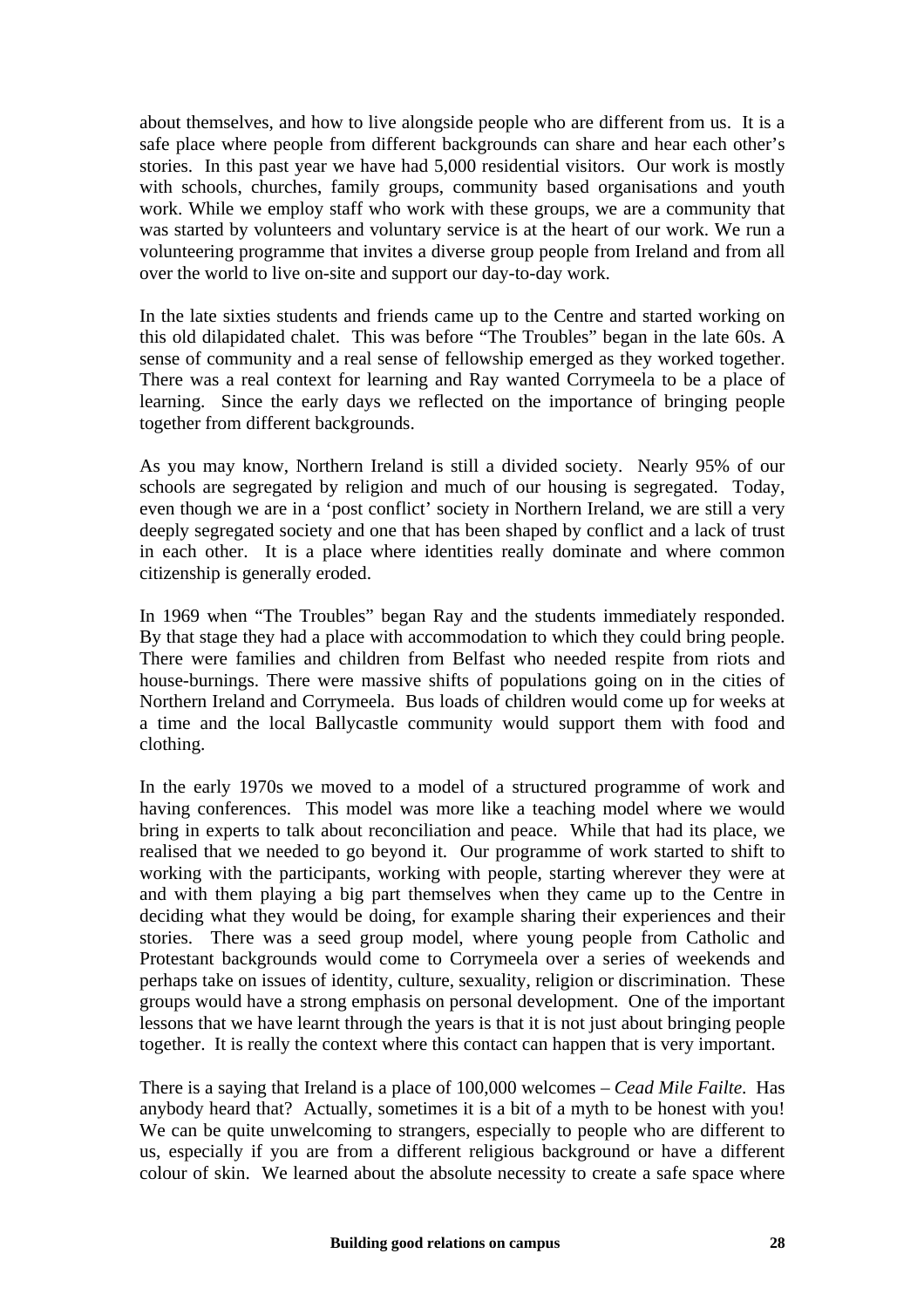people could share their stories. One of the elements in creating a safe space is that of hospitality. Henri Nouwen defines hospitality thus:

"Hospitality . . . means primarily the creation of a free space where the stranger can enter and become a friend instead of an enemy. Hospitality is not to change people, but to offer them a space where change can take place."

In the context of reconciliation that is important. This phrase 'safe space' rolls off the tongue very easily and sounds very simple. In many ways it can be simple, but it is also very complex. It includes simple steps like offering others a smile. The initial welcome is very important, so that when strangers come to the Centre they immediately feel welcomed. We have learned the importance of giving a very direct welcome. We ensure that the unit in which they are staying is warm and clean and that there is thought given to their environment: how people are seated, whether there is fairness in how people are seated and the space between them. These are critical dimensions to dialogue and meeting and encounter. We are not a hotel, we are not a conference centre. We are a community who welcome people into our community for meeting and for dialogue and encounter. We have learned that rituals are very important in creating this safe space. Around mealtimes there is a shared experience involved in eating together and clearing up together and in carrying out shared tasks around the Centre. So no matter who you are (the Dalai Lama, Prince Charles and Mother Teresa have all visited us), there is an expectation that you will enter into the community alongside us. We have worship twice a day, which is a very ecumenical open worship in the morning and the evening. Even the runs to the pubs at night-time are an important ritual for building up trust and sometimes it is in the informal spaces where the most important dialogues and conversations happen.

Even the smoke breaks are opportunities as very often this is the place that people convene and share stories – it could be a group of young single mothers – Protestants and Catholics coming together over a cigarette and discovering common ground with each other. Informal settings are very important for meeting, dialogue and encounter. People really need a sense of rootedness, a sense of some predictability and structure to the process of coming together. We learned the importance of setting 'contracts'. When you have a group of perhaps fifty 12 year olds from the Protestant neighbourhood of the Shankill Road coming together for four days with fifty Catholic kids from the Falls Road, it is very important that we 'contract' with each other and talk about our hopes and fears and how it is that we want to be with each other through this residential experience. The whole contracting process is a really important one.

Above all, we understand that a safe space is where difficult stories and experiences can be raised and shared. This took our programme work into a new level. Irish people love stories; we are a "storied people." The value of being able to share our stories, because Corrymeela is a safe place where I can tell my story and be heard and can hear your story, is crucially important. In Northern Ireland this is a hugely challenging process. Seamus Heaney has a poem called "Whatever you say, say nothing" which he wrote when he moved south. He also was a student at Queen's University and went down to Dublin and when he moved to the south of Ireland it was a whole new experience for him. He wrote: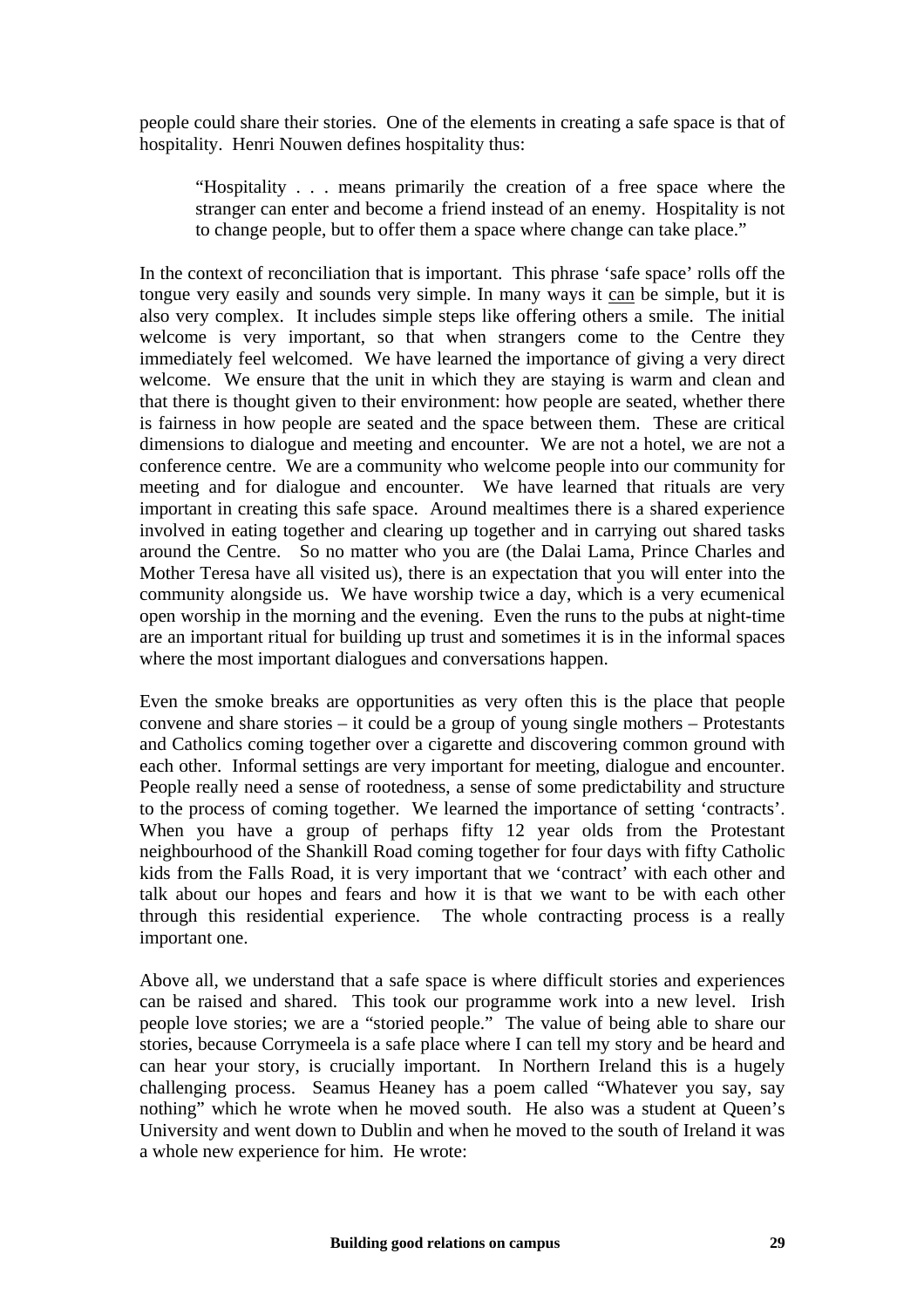"Northern reticence, the tight gag of place And times: yes, yes. Of the 'wee six' I sing Where to be saved you only must save face And whatever you say, you say nothing.

Smoke-signals are loud-mouthed compared with us: Manoeuverings to find out name and school, Subtle discrimination by addresses With hardly an exception to the rule

That Norman, Ken and Sidney signalled Prod And Seamus (call me Sean) was sure-fire Pape. O land of password, handgrip, wink and nod, Of open minds as open as a trap,

Where tongues lie coiled, as under flames lie wicks. Where half of us, as in a wooden horse Were cabin'd and confined like wily Greeks, Besieged within the siege, whispering morse."

Sharing our stories and listening to others is, in our experience, a huge challenge for people, especially people who have been hurt, victimized, or who are being discriminated against. In those circumstances there is definitely a reluctance to share your story. We therefore looked at different ways to encourage people to share their stories – using the arts and experiential learning. We engaged with the arts in a very serious way for people to express themselves and their beliefs and where they are at. When building trust you sometimes have to get beyond the words and be doing things. In the early nineties, we started doing team building and trust building experiential exercises. Volunteers and staff lead exercises where people from different backgrounds engaged with each other. Silences and politeness will not transform divisions and differences.

Donald Shriver talks about being "critical lovers of our traditions". There is a need for critical, robust dialogue which is not about debating, but about being open to hearing each other. We have learned that 'the other' is a gift and not a threat. We need places, safe spaces, where people can experience trust and reconciliation, where we can model reconciliation. What emerges when you hear stories from somebody who is very different from you, whether that is a faith background or class or social background, is that we share each other's humanity. At Corrymeela we say that we are not doing stuff to other people, we do not programme and try to convert people. We meet people as human beings and encourage them to see 'the other' as a gift and not as a threat. We ourselves cannot expect people to cross boundaries if we ourselves have not crossed boundaries. We are a diverse community who experience conflict, and tensions like any other community.

This concept of 'crossing boundaries' is very important. When bringing people together for meeting, dialogue and encounter, we as facilitators need to be careful not to get in the way. We try not to present ourselves as 'experts' or let ego get in the way. We are aware of our humanity - a shared humanity. Desmond Tutu says "My humanity is bound up in your humanity." We understand something of how people in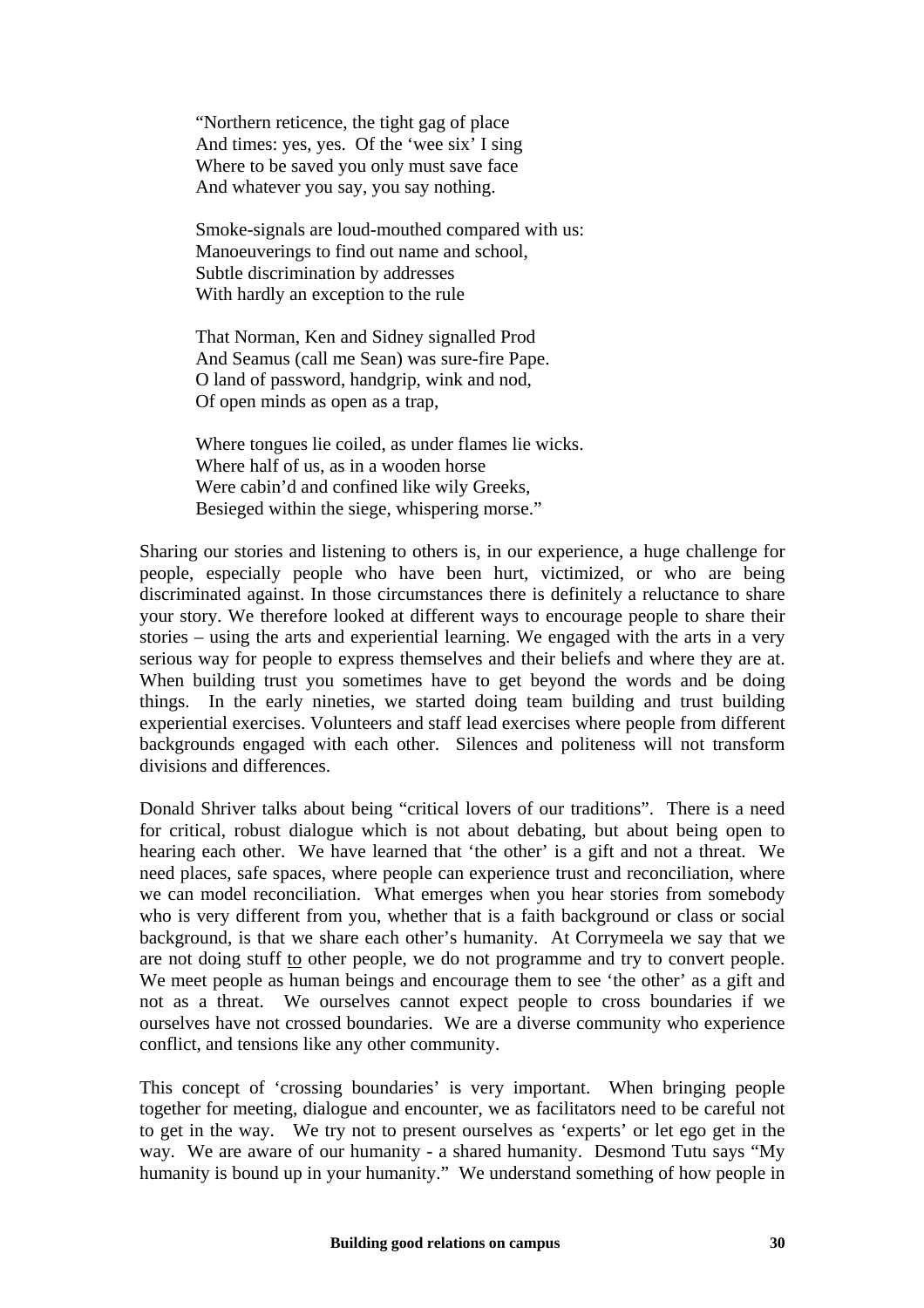groups rival and scapegoat to make sense of chaos and violence: this concept of putting people down who are different and rising up yourself while you are putting them down. Recognizing the prevalence of scape-goating has been a real part of our learning and working with people and ourselves as a community and society. In all walks of life there is scape-goating.

The "Equity, Diversity and Interdependence" framework has been promoted for years in Northern Ireland in youth work and community relations work. Interdependence is about the fact that I am shaped by my relationships. I am shaped by my relationships with you. You are known by the company that you hang out with. We are dependent with each other. The Northern Ireland Shared Future document says that "relationships matter and are central" and "moving from relationships based on mistrust and defense, to relationships rooted in mutual recognition and trust, is the essence of reconciliation." There is an old traditional Irish saying that says "It is in the shelter of each other that the people live" (*Is ar scáth a chéile a mhaireann na daoine)*

Another important lesson that we have learned is that reconciliation and peacebuilding work involves the head, but also, and more importantly, the heart. This idea of tapping into how we are actually feeling. Reconciliation work is not an academic exercise. It is very important to recognize the emotions and the feelings and the hurt that have been going on. If you have family members that have been injured or discriminated against and you are meeting the perpetrators or representatives from the kind of group responsible for this, it is important to be able to have that safe space where you can share your emotions. It is a practice, not a theory.

Ray Davey was a man who enabled young people to take significant responsibility and provided a context for incredible learning. Ray and other individuals in Corrymeela's history provided key models and conversation partners for learning and reconciliation. They taught the practice and the theory of reconciliation. I am encouraged by the talk we heard earlier today around training. That is a very important part of Corrymeela's work of conflict management. There have been a number of spin-off organizations and projects that have come out of the Corrymeela community around community relations and conflict management. The TIDES training programme, Dialogue for Peaceful Change, the Future Ways Programme, the Community Relations Council in Northern Ireland, the Mixed Marriage Association and the Council for Integrated Education all have strong connections with Corrymeela.

As we said earlier on, Corrymeela is in this for the long haul. There are no quick fixes here. In Northern Ireland we talk about 40 years of conflict and it is going to take a generation or two generations for this to work out. Even though we are not now shooting and killing each other, as I said earlier we are still in a very deeply segregated society. I encourage you to think in terms of a shared future and how you can contribute to that future. We need new energy around peace building and reconciliation and inter faith dialogue.

In conclusion, Corrymeela has learned about the importance of meeting and encounter; the importance of community building (and residentials build community); hospitality, and the creation of a safe space; and the importance of stories. Heart work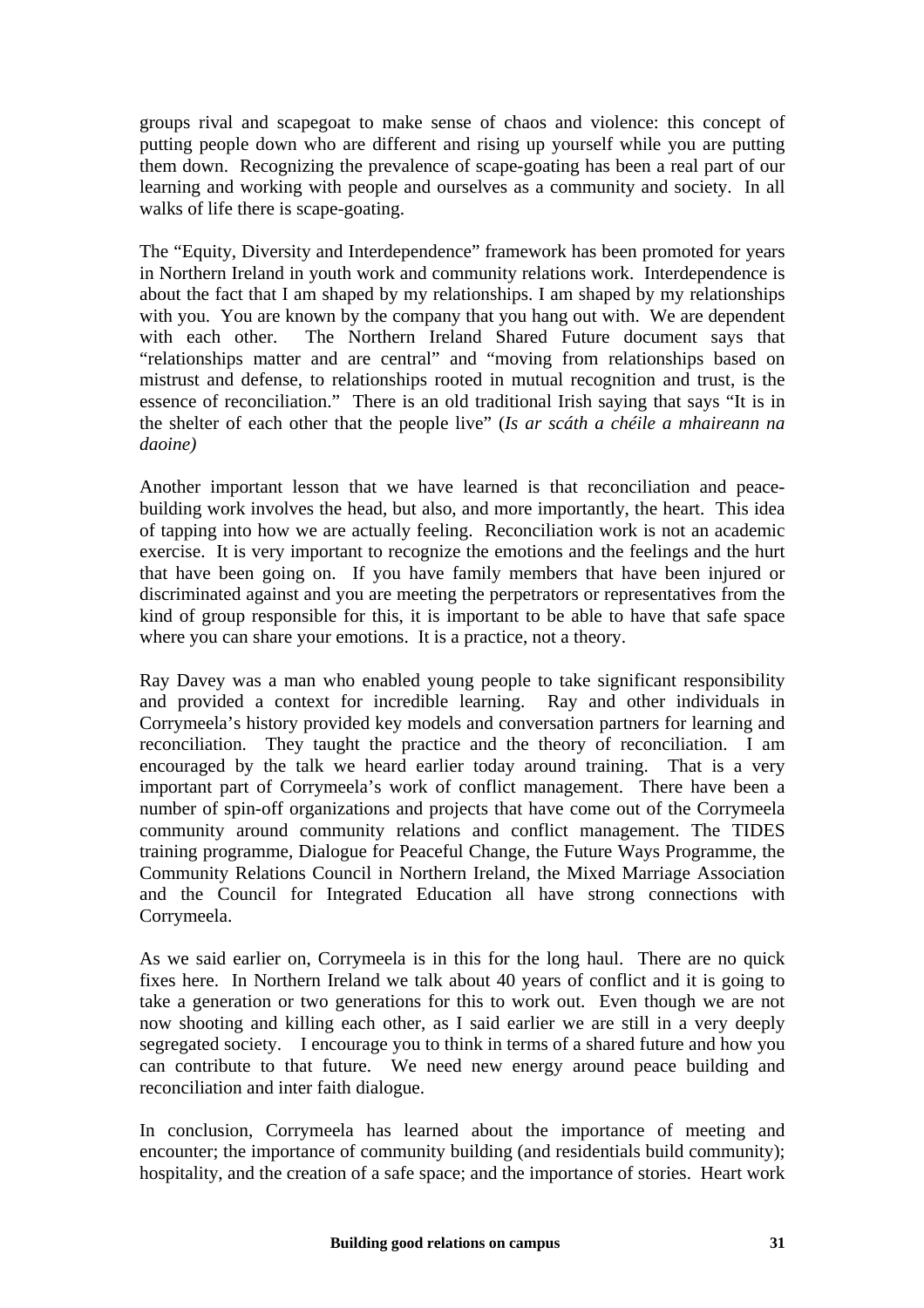needs to be done in the healing of divisions. Our potential is shaped by the quality of our relationships. There is a connection between faith and life and we to our world in the light of God. Sometimes we can see things very academically, but if we open our eyes and see each other in the light of God we can see how we can learn to live with each other.

# **Questions and comments**

### **Brian Pearce**

Thank you very much indeed for that very moving presentation. I think all of us will be sitting here trying to work out how we translate into the context in which we find ourselves some of the key and crucial points that you have made. One point that struck me was that in inter faith work we are also trying to create a "safe space" for dialogue.

### **Alyaa Ebiarry**

I want to say how inspiring that was. It gave me a lot of inspiration. You mentioned that 'the other' is a gift. I was taught that 'the other' is a blessing and to be able to speak together is a truly valuable opportunity. The reason I am saying this is that recently the Muslim community has become more in demand and been invited to more events. Sometimes I think "Oh no, we are being invited to yet another event to talk about ourselves". But doing so is a really valuable opportunity. It is such a blessing to get to know 'the other'. Secondly, you said that reconciliation is not just an academic thing. I think that is right. A speaker I heard recently was saying that one of the problems is that inter faith dialogue is made too academic, too intellectual, when a lot of the discussions are very emotional. We have to realise that people bring all kinds of emotional baggage with them into inter faith dialogue. When I was talking about training earlier this morning I did not mean that there is just one way of doing inter faith work. But we need to understand the basic principles of how to interact with one another. In Islam we call it *adab* which is about the interaction with people. It consists of very simple steps, like you said, like having a smile, being hospitable and welcoming people.

#### **Becky Hatch, Diversity and Dialogue**

Can you be more specific about how you use art and storytelling with young people?

#### **Ronnie Millar**

In the early 90s we began to realise that people in trauma, and especially young people, were having difficulty sharing their stories and needed to get beyond the words. So we created a programme to help them do this. When a group is going to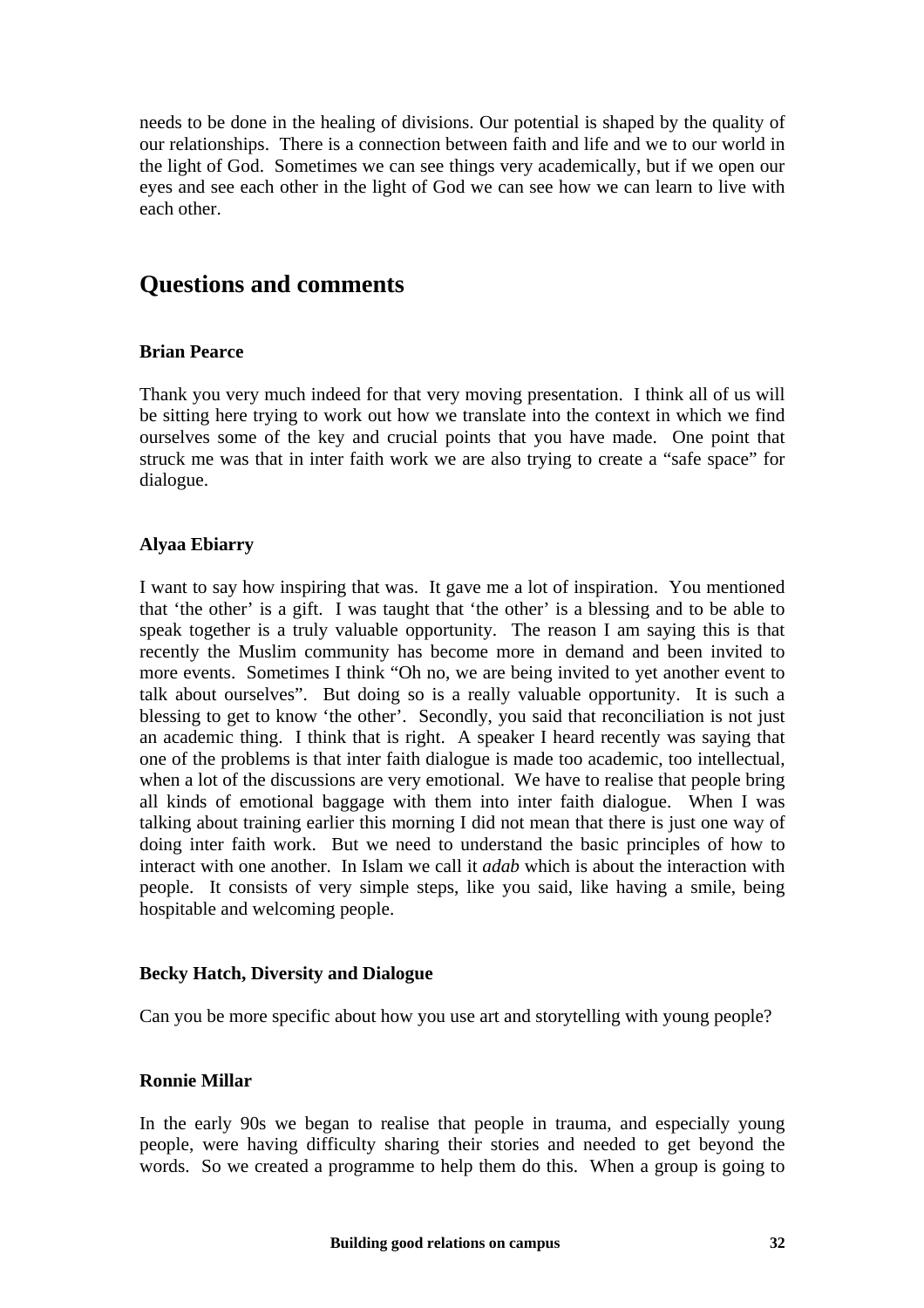come to the Centre we work with that group beforehand and find out what issues they have. We have an arts and crafts centre, which was built by the "Challenge Anneka" TV show. We have an activity where we get people to make clay pizzas and everyone is given clay and there is music playing. You might be asked to share a bit about your vision for your community, say, and through the moulding of the clay, the pizza would come together in the sharing of where we come from. The environment is really important to be able to do this. You get really tough people, people who have been involved in paramilitary activities, getting involved. To see it actually happening is amazing, that they actually enter into these activities. We use face masks a lot, where you pair up in twos – one person would lie down horizontal and somebody else from the other side would come and actually make this image of your face. And the second part of it is then that the person whose face it is would then be asked to draw their identity. Usually the face masks are coloured and you may get flags and emblems and symbols of culture coming out on them. Then they share that with the group. For example, "I am a big Rangers supporter and this is because my dad and my grand-dad supported them". It is about looking for ways to enable people to tell their stories in a new way. Those are a couple of examples of using the arts. Drama is very important and we have made use of role-playing and poetry also. We work closely with a residential community of international volunteers, which we have had since the 70s. We have 12 residential volunteers from all over the world who come for a year from different backgrounds, from all faith backgrounds and some of no faiths and with different skills.

#### **Brian Pearce**

In the context of a lot of inter faith work, and I am sure this is true of inter faith work on campus, one of the issues is how to avoid a situation in which you have a number of people who find that they can come together and establish a way of doing so, but then find it difficult to reach out to those people who do not want to come together and may only be able to brought together in ways that are different to the ways that have worked for the people who have formed the group. So having formed a group itself starts to exclude people rather than it becoming more inclusive.

#### **Ronnie Millar**

This is a criticism that we hear often with Corrymeela. We are up on a cliff-top, the most beautiful stunning location in Ireland with a view of the west coast of Scotland and one of the criticisms we hear is that you guys are 'a holy huddle up on the hill', not connected to the reality of Belfast, Londonderry or wherever. Ray Davey is still alive at the age of 93. He had a saying that 'Corrymeela begins when you leave'. So when groups have been at the Centre we hope that they are taking some of that willingness to reach out and to cross boundaries when they go back. We also have an office in Belfast and in recent years and in the future will be working to connect and support the residential experience to what is going with the group in their own communities. I know that wonderful things happen when you cross boundaries, when you become friends with people and when you host people who are different from you. Once you go there it is hard to go back again. As we move forward in the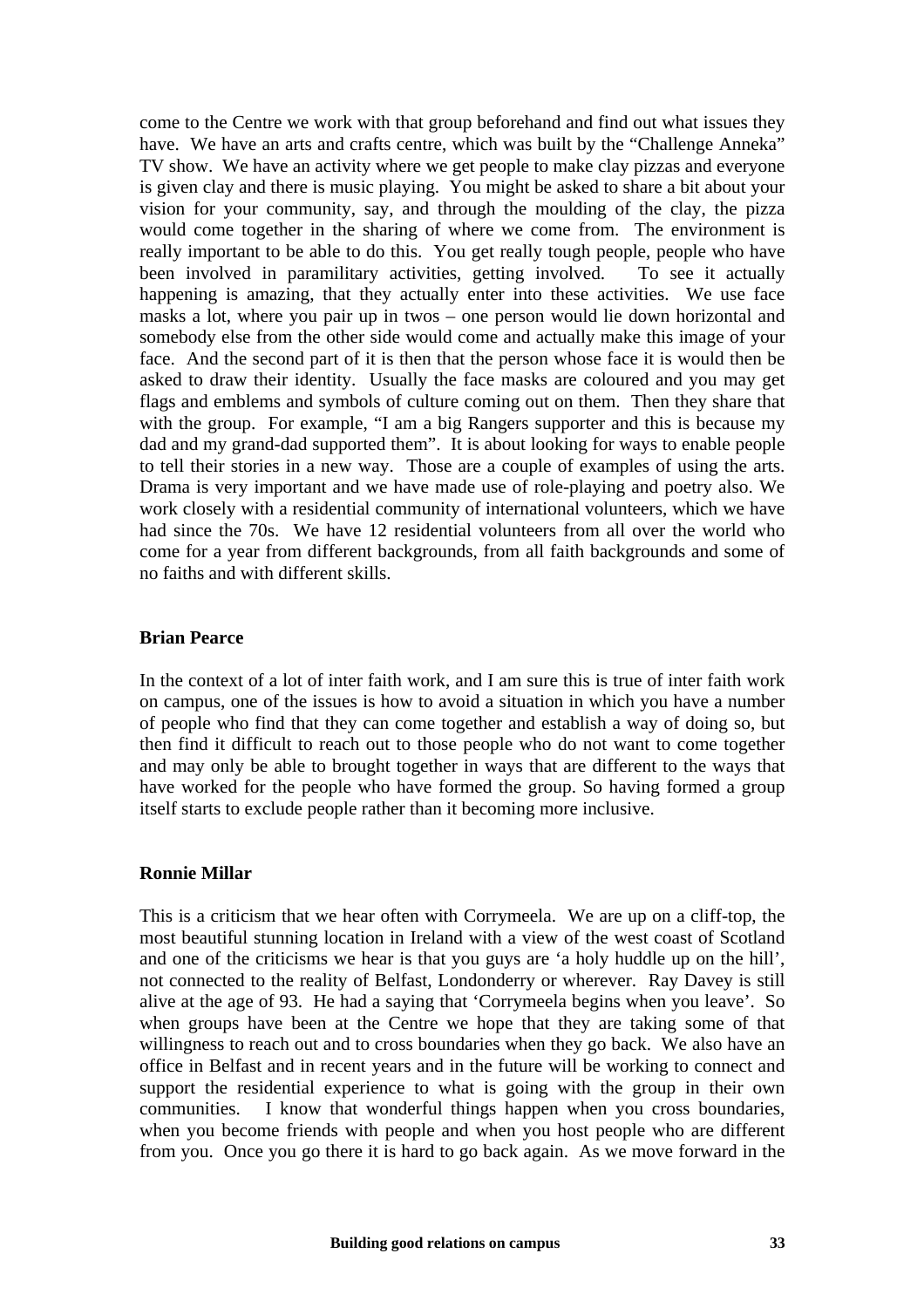future, one of those areas to which we are paying most attention is how not to be so inward looking, but to be more outward looking.

#### **Brian Pearce**

Thank you very much indeed. I think there is a very clear translation that one can make from what you have just described. You could say that the inter faith task begins when you leave the inter faith meeting and you go back to your own community and you are meeting with people who do not understand why you have been doing what you have been doing; and you wrestle with the task of trying to explain it with integrity to other people within your own community.

#### **Break for lunch**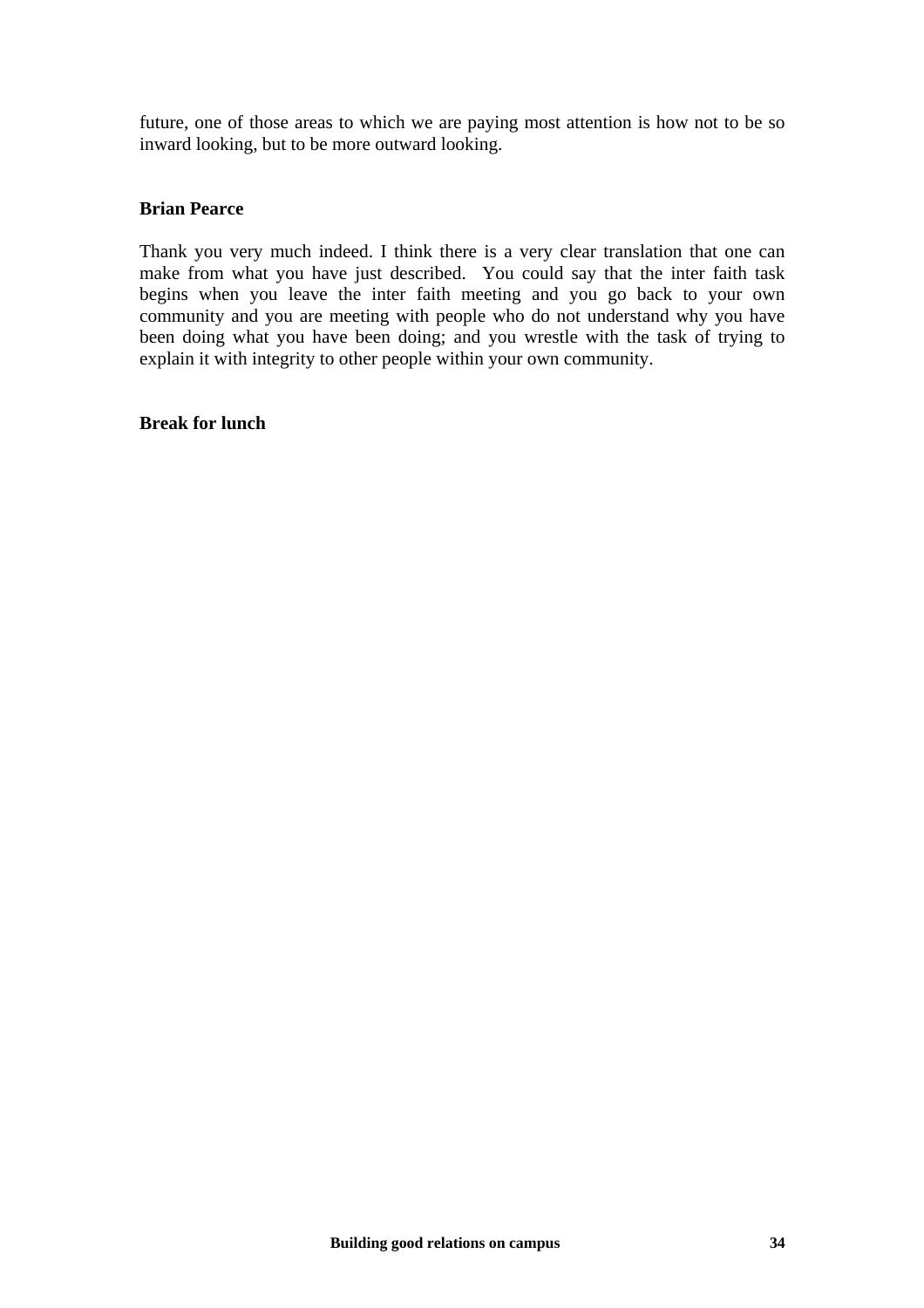# **Inter faith working on campus**

# **Brian Pearce**

We begin our session after lunch with a presentation from Preet Majithia on the work of the Cambridge University Faith Forum.

### **Preet Majithia**

Around two years ago the Student Union Anti-Racism Officer at Cambridge emailed all the officers of the faith societies that he could find throughout the University and brought them all together. We had three or four meetings which led us to the conclusion that we should formalise a society which would bring together all these different faith groups into a shared body which could organise independent inter faith events, not necessarily directly linked to the member societies, but facilitated by the new organisation.

The Cambridge University Faith Forum has three main aims. We aim to promote awareness and understanding between people from different faith groups within Cambridge University. It is very important in the context of building good inter faith relations to recognise that ignorance is often the greatest source of prejudice and misunderstanding. Giving people the opportunity to learn more about other faith communities is important. At the same time there is a need for engagement with one another, with which obviously the Inter Faith Network is greatly concerned, and at a more intellectual and academic level. How can we engage as different faiths? What common ground do we have? What shared concerns do we have?

The second aim, which is probably the most important in building good relations on campus, is to try to encourage communication and cooperation between these different groups. This is on the basis that they should get to know and understand one another. The people who are involved with all these different faith societies at university are people who will go back to their different faith communities in different parts of the country and may well become in future the leaders of those faith communities. So it is vitally important that while they are at university they themselves experience people of other faiths and understand all that they can about other faith groups and interact with them, not just within their own little corner and their own particular society. Thirdly, we also aim more generally to be a point of contact for faith-related issues in the University community.

The society has arranged various different events. We have had garden parties and quiz nights which are more in the nature of entertainment and social events where people can just meet one another. We have also had "Journey Through the Faiths" which is a series of four events, each one dealing with two different faiths, with an introductory talk from a student on each faith. The last one we had was about Islam and Buddhism. We have a website which sets out our aims and gives people information about the different faith societies and different groups that are involved and also gives information on our forthcoming events and about the faiths themselves.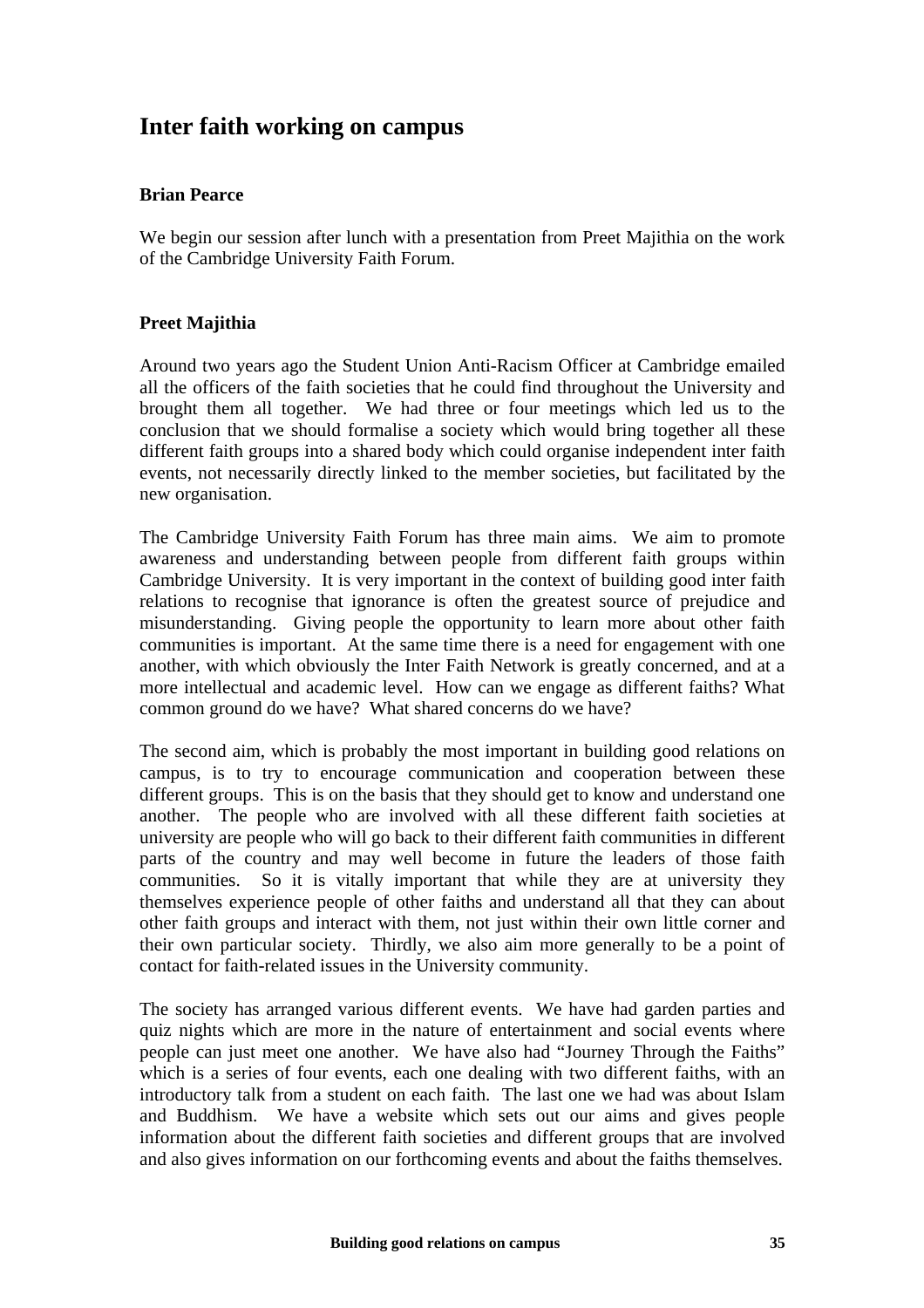One of the spin-offs of networking between the faith societies is the growth of bilateral events, which I think is vitally important. A council or society like ours should not just be organising events but should also be encouraging its affiliated groups to arrange events between themselves. Often when we are developing an inter faith dialogue from a broad perspective, we cannot put on an event just talking about Hinduism and Christianity or just about Buddhism and Islam. We have to try to bring all of the faiths into the event, or as many of them as is possible. But the individual faith societies can choose to engage with each other directly and go into more depth about each other's faith and learn more about each other directly. The fact that people have been meeting together in this broader faith forum has led to a number of bilateral events, for example a Hindu-Jewish inter faith dance event where the Hindus went along and learned some Israeli dancing and the Jews came along and learned how to do the Indian *gorba* folk dance. We also have events to share food. Recently there was an event in the University Church held by the Islamic society with presentations about the Islamic conception of Jesus and the Christian conception of Jesus and in what ways they are similar and how they differ.

An important issue with organisations like ours is funding, because you cannot really charge membership for events where people are coming along to learn because it can put people off. But there are a number of funds which we can approach for help. We have heard mentioned several times today the Faith Communities Capacity Building Fund which is the Government's grant scheme. (Details can be found at [www.cdf.org.uk](http://www.cdf.org.uk/)) I know that applications are closed for this year but hopefully they will carry on with it next year. The Alma Royalton-Kisch Fund is an interesting source of help too [\(www.kisch.org.uk\)](http://www.kisch.org.uk/) as they specifically fund inter faith work for young people. It used to be directed at one or two faiths but over the last few years they have broadened its scope considerably and they are willing to support general inter faith activity for young people and give grants of up to about £1,000.

Our inter faith society has had some really successful events and good quality discussions. But perhaps one area where we have not succeeded so well in achieving our aims is in keeping people involved, because the membership of the committees of faith societies changes every year. New students who are Muslims, Hindus or Christians will not automatically get in touch with us and say "We are interested in your inter faith society". We have to go out there and look for them which is more of a challenge. We did have a stall at the freshers fayre and we had people signing up there, but it is often more difficult to get a good group of people together and then maintain that interest. Because the membership committees are continually changing you have to try to re-engage with faith societies every year to try to get new representatives involved. Last year we had a broad spread of representatives who attended regularly, but this year we have only got three or four out of the ten different groups who attend regularly and two or three more who attend occasionally. That makes it difficult to achieve our aim of networking and bringing people together.

We have also had some difficulty in engaging with particular faith groups. Some are rather more 'fundamentalist' in their beliefs and do not want to engage in inter faith dialogue. That is their right and we should not be trying to impose it on them. But, at the same time, if you are trying to engage with people who do have preconceptions, prejudices and misunderstandings of other faith groups, it is arguably precisely such people that you should be trying to reach. So, in a sense, we are not really achieving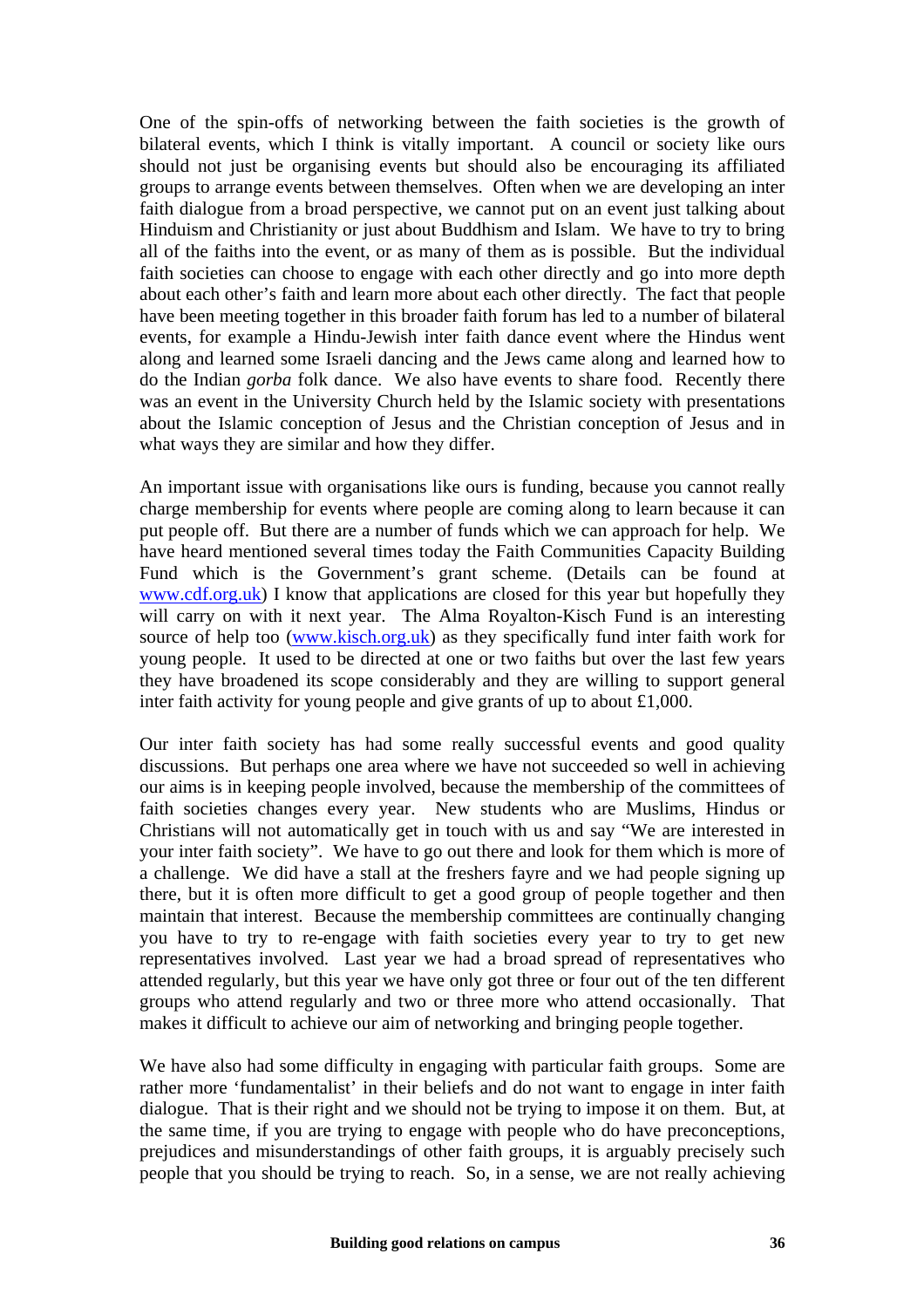the goal of building good inter faith relations on campus. We are not achieving that goal as well as we would like.

Choosing appropriate issues on which to engage with one another is again an important and difficult issue. What is going to grab people's interest is a controversial topic. But if you want people to come along and truly engage with each other without breaking into a heated argument then you need to choose one which is not likely to generate a heated argument! We have found it quite a challenge to strike the right balance in this.

I mentioned that the origins of this initiative was when a Students Union officer exercised his influence to bring all these people together. I think Students Unions have an important role to play in this. However, I recently went to my Students Union and suggested they appoint a Faith Relations Officer and the idea was greeted with a somewhat lukewarm response on the basis that if you are going to have a liaison officer for faith societies and faith groups, then why not also for political groups, for sports societies, for film societies? After all, there are 20 film societies in Cambridge, which is more than there are faith societies. So it is difficult. But I think it is very important to engage with the Students Union. I am sure there will be Anti-Racism and maybe Black Students or Ethnic Minority Officers who you can approach to help engage with this kind of work. The Students Union does have a lot of influence and a lot of contacts for bringing people together, so I think it is vital that we use them as a means to help do that.

We also need to keep the faith societies engaged with one another. We do have all these national organisations and it would be really great if they could help to encourage their different branches to engage in inter faith activity, to give them some guidance on how to do so and share across the country the experiences of branches.

#### **Brian Pearce**

Thank you very much Preet.

Sarah Talcott is Inter Faith Education Officer for the University of Surrey and will give us an overview now of the work there on a multi faith student campus.

#### **Sarah Talcott, University of Surrey**

I am the new Inter Faith Education Officer at Surrey University. This is a post that is being funded through a grant from the Faith Communities Capacity Building Fund (FCCBF). The Chaplaincy Team at the University - which is composed of Anglican, Roman Catholic, Jewish, Sikh, Buddhist and Muslim Chaplains - applied for funding from the FCCBF and that is why I am here. I have been doing inter faith work in the United States, in Cyprus and internationally for about seven years and came here in September to work until the end of March in helping to set up a multi faith student council on campus. My very first day I hit the ground running with a Freshers Fair at which I met with all the different faith community societies on campus, told them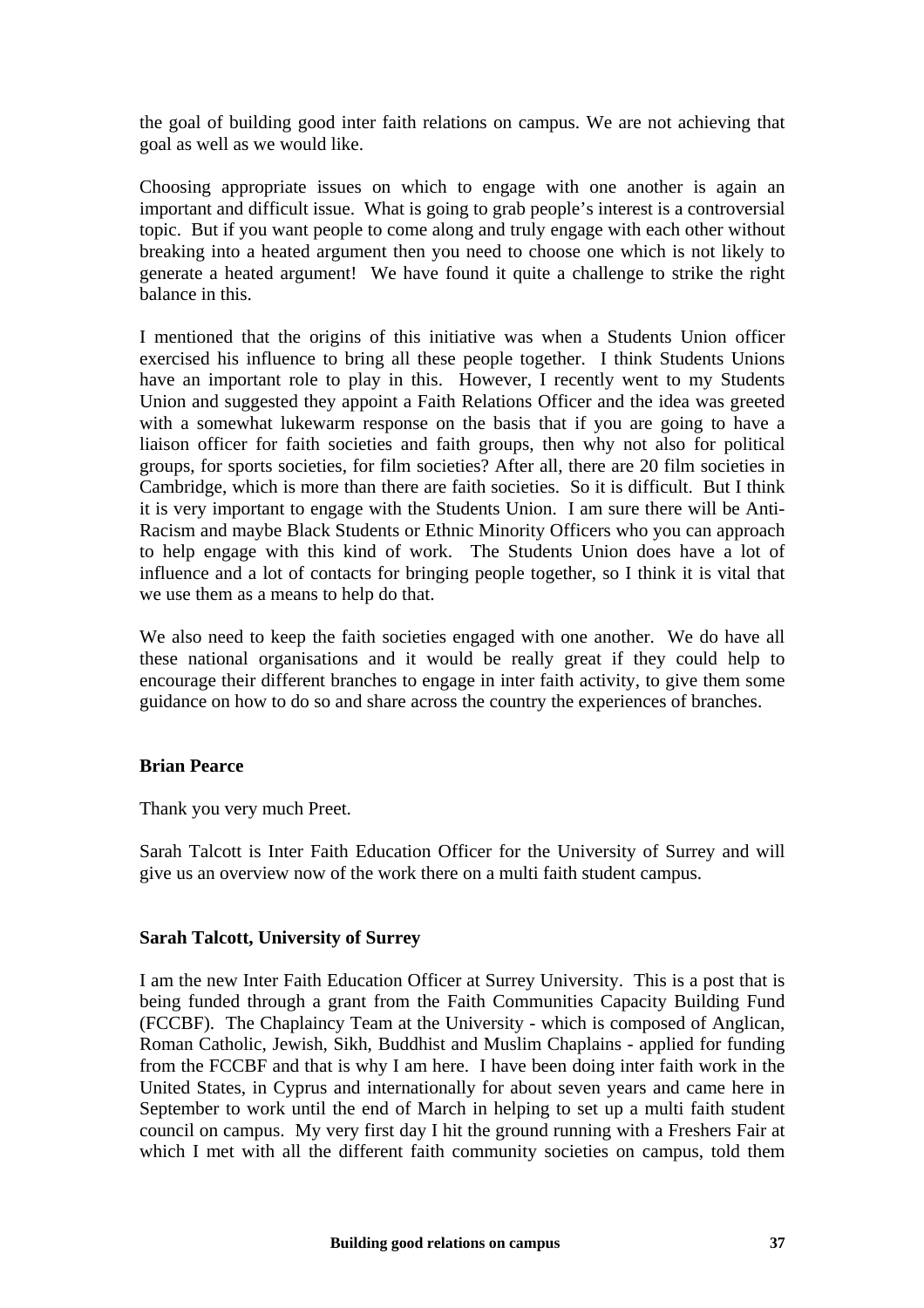about my new position and started setting up meetings with them. We met informally, going to their places, hearing about their work and what they are trying to do.

In October we had our inaugural inter faith meeting. We brought together representatives from six or seven different student societies on campus including the President of the Islamic Society, representatives from the Indian Students Association, Baha'i students, a Buddhist, an atheist (which was good), an Anglican, a Greek Orthodox, a Buddhist and a Hare Krishna. So it was a diverse mixture of students and that was our initial impetus into campus life. Since then we have set up a range of different activities.

We have had a regular rhythm of inter faith meetings as a result of which there is a core group of young people from different faith communities and different societies on campus who wish to come together, to get to know each other and really build inter faith community on campus, as well as initiating a range of inter faith activity. We have arranged what we call a 'Faith to Faith' programme which is an opportunity to accompany a diverse group of students and staff from campus to various places of worship in the area. We went to the Buddhapadipa Temple in Wimbledon in November and met with the senior monk there. It was really important to meet with a local religious leader and to get to know the environment more. He gave us a tour of the Temple, and told us about the life of Buddha as depicted in paintings in the Temple and we had an interesting conversation and discussion about the principles and cultural practices of Buddhism and on issues with which other faiths have to wrestle, such as how does Buddhism practise love and compassion. We also went to the Guildford Synagogue for a special Shabbat service and were able to engage with the Jewish community there, talk with them and get answers to our questions. Experiencing the Shabbat service was also very important to inter faith and faith engagement. Just a week or so ago, we went to the Shah Jahan Mosque, which is the oldest purpose built mosque in Northern Europe and spoke with the Mufti there who took us on a tour. So those were three highlight events from this semester and we are going to have another series of 'Faith to Faith' visits next semester when we are planning to visit a Hindu temple, Bhaktivedanta Manor, the Benedictine Christian community in Worth, an Anglican cathedral and a Sikh gurdwara.

Coming out of these visits are the outcomes for which we had hoped: an increase in people's knowledge and understanding of other faiths, the dispelling of misconceptions they might have had, through being able to ask any kind of questions, the strengthening of inter faith relations and the deepening of the resolve of participants to learn more about different religions and traditions. We had very positive scores in the evaluations we carried out after each of the visits, with people responding in the range of 80%-100% agreeing that the visits had achieved their four main objectives. We are also planning next semester to continue with the regular rhythm of inter faith meetings, consolidating the core group we now have. The next step is to move to a formal level, asking each faith community to put forward a representative to serve on a committee which could become formalised as a council of faiths. We also want to raise awareness on the campus overall of the religious and spiritual diversity that is present and make it an easier place to say "Look, I do practise. I am a person of faith."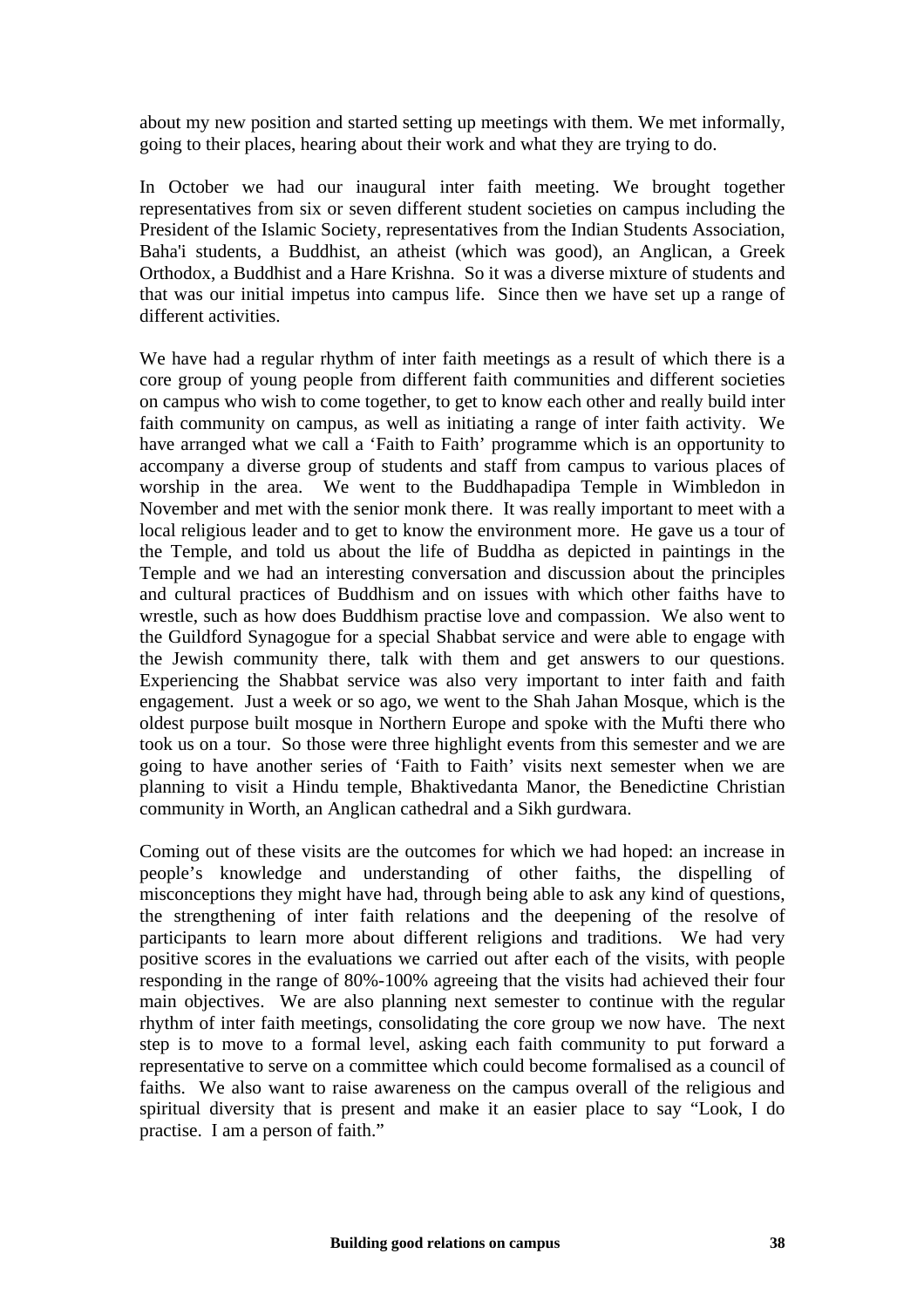In February we are going to organise a Festival of Faiths in collaboration with the Students Union. We will have an exhibition held throughout the week in a lecture theatre concourse where all the students will be milling about and passing through. Each faith community can have a table with information about itself to show the campus, all the students, each other and the administration that we do have a strong presence on campus, that these issues are important to us and that we want these needs brought to the attention of everybody. We will also have a series of speakers coming each evening to give presentations on different topics related both to religion and to current events, such as climate change and gender relations and roles. This is a really significant and important step forward.

I have been working with a group in the United States called the Inter Faith Youth Core which has an international initiative called the Days of Inter Faith Youth Service. It is an opportunity over a weekend in April to bring together inter faith groups of young people and to undertake a local volunteering project in the community. This is important in terms of establishing a link between the students in the campus and the wider community and also to show the common ground we all share, which is a commitment to our fellow men, and to help make things better in the community. That is the last initiative which I have planned and will actually take place after I have left my post at the end of March because the funding grant was only for a limited period of time. So I am hoping that what I can do in my remaining time is to set up this core group of young people to take the work forward. It would be great if there can be ongoing institutional support for the inter faith activities and events on campus which hopefully will now be taken forward by the students.

#### **Brian Pearce**

Thank you very much Sarah.

# Questions and comments

#### **Brian Pearce**

We have a very few minutes before Hugh Shilson-Thomas speaks and then we shall have a rather longer plenary session. But there may be one or two points or questions that you would like to put to Preet and Sarah before we move on.

#### **David Myers**

How many people are coming to your events?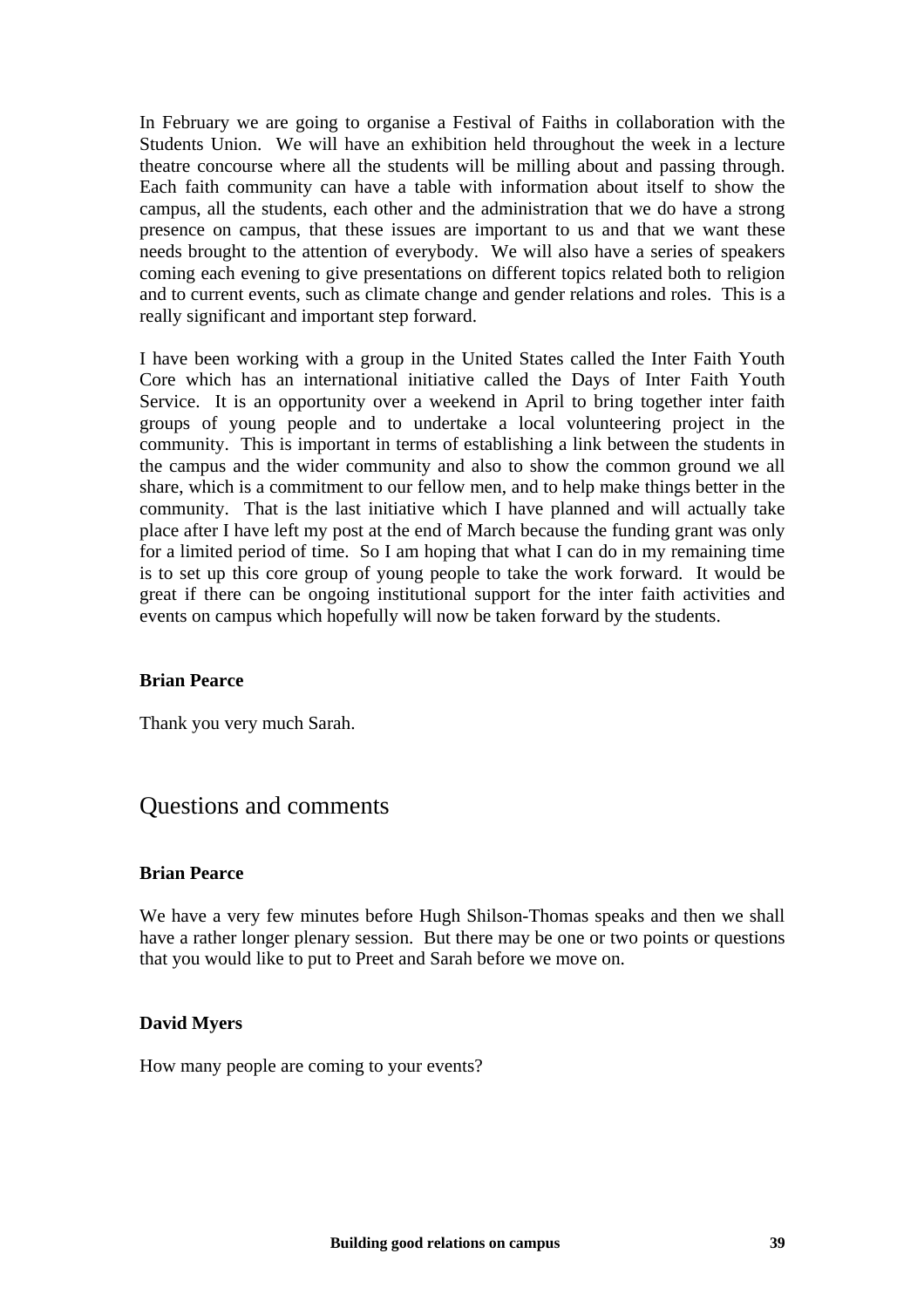#### **Sarah Talcott**

We have found that there are between ten and twenty at each event although the numbers have fluctuated in the latter part of the semester due to exams. But there is a core group of six or seven people who come to all the events and are really committed and then there are also new people coming every time as well.

#### **Ronnie Millar**

I just wanted to affirm that the Inter Faith Youth Core is a wonderful programme with excellent resources.

#### **Brian Pearce**

I expect a number of people will have come across their work and it is interesting to hear of that link. A point that struck me was that Preet gave a presentation on an initiative which in effect came up from within the student framework and Sarah was talking about an initiative which was initiated institutionally. But they may both come to occupy the same role.

#### **Rev Jeremy Clines**

I am currently working with Hugh Shilson-Thomas on the Church of England's research project about faith in higher education but I am usually a full time Chaplain at York St John University. There are two questions I want to ask Preet. I was really interested by the name 'faiths forum' and wondered if there was discussion about using that term? The second was that you described three main objectives. I wondered whether the group also campaigns on faith issues as well?

#### **Preet Majithia**

In answer to your first question, we actually had a discussion recently about the name because I have been putting it up everywhere (and on the website) as the 'faiths' forum. Other people are arguing that it should be 'faith' forum. So there are two angles on that. We recently received an email from the Atheist and Agnostic Society saying that they did not feel particularly welcome at our events and would we change our name to the World Views Forum instead. So there has been discussion on the name. The context initially was to bring together people of different 'faiths'. It is a 'forum' rather than an inter faith group because we want to bring together the different faith societies so that they work together better and it is a forum for doing that. On the second point, if a society comes to us and says that there is not very good *halal* provision and they need help, I do not know how far we would actually be able to help them. At the same time, with the experience we have collectively then we can say, "Well, the Jewish society had similar issues with *kosher* provision and so they have experience of that and you could talk to X who may be able to share their experience with you." So I guess it is more about sharing the wealth of our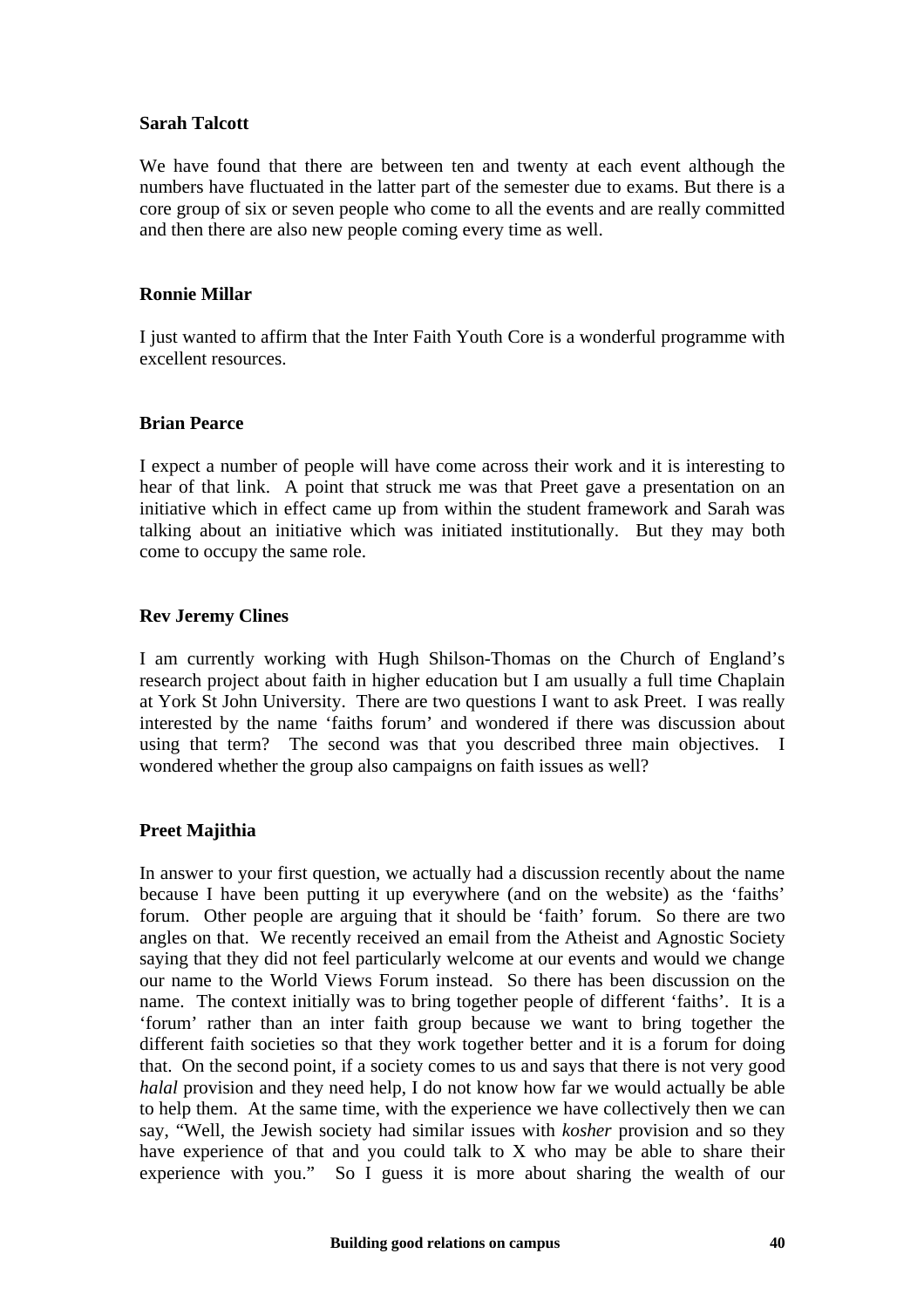experiences together rather than ourselves initiating action or becoming a pressure group.

#### **Brian Pearce**

It can be very difficult when the primary role becomes one of joint campaigning, because then those who do not feel they can be part of a coalition on a particular issue can sense that they are, as a result, being excluded from the group. But the fact that the links are in place can help those who do wish to campaign jointly on some issue to do so because they can then form what is, in effect, a mini-coalition within the broader family.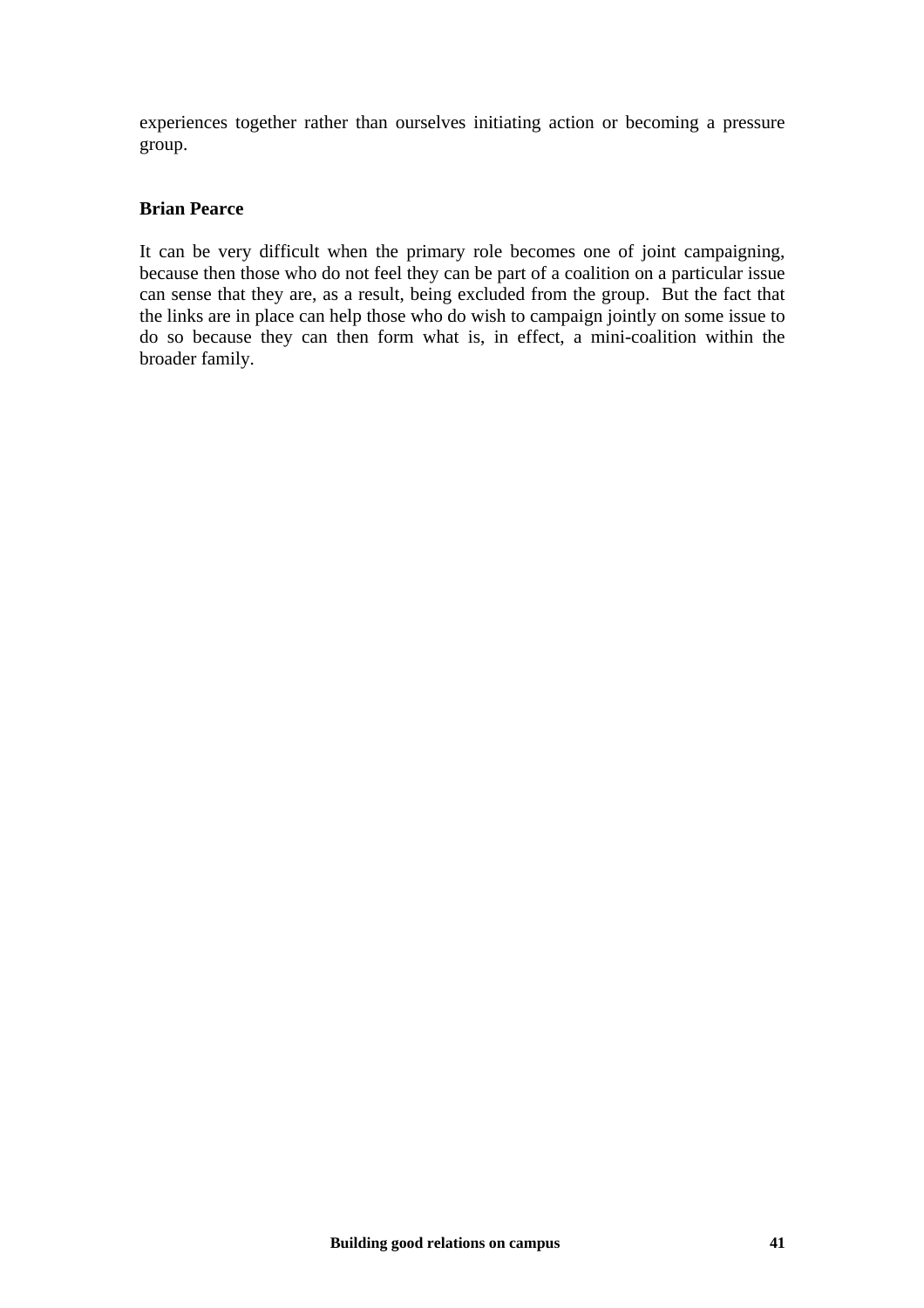# **Chaplaincies and good inter faith relations on campus**

# **Brian Pearce**

I think we should move on and hear from Hugh Shilson-Thomas, who is the National Adviser for Higher Education and Chaplaincy within the Church of England. He will also mention the current project work to which Jeremy Clines was just referring.

### **Rev Hugh Shilson-Thomas, National Adviser for Higher Education and Chaplaincy, Church of England**

First of all, thank you for your invitation. I would like to say how encouraging and inspiring I have found today. I have to go a lot of meetings and this one has been really positive with some very helpful conversations in the margins of it as well. Thank you, too, for the chance to talk about the emerging nature of chaplaincy in the modern university and its role in helping to promote good inter faith relations on campus and off campus as well. I will also describe a project that the Church of England is hosting with this in mind on which my colleague Jeremy Clines is working with me and on which we are committed to working collaboratively

I am here as the National Adviser for Higher Education and Chaplaincy in the Church of England. I do work closely ecumenically with other colleagues engaged in Christian chaplaincy, but what I say today is from my own perspective.

I believe that meetings like this are really important and that we are living at a fascinating and challenging time, as we have heard. On the one hand, issues of faith are being talked about now and are on the public agenda more than at any time in recent memory. We cannot turn on the news without hearing the debate about veils or crosses, the place of symbols, faith schools, questions of rights and freedoms. Did you know that RE is the most popular 'A' Level subject? On the other hand, many people are commenting on the rise of a strongly secularist agenda which should be encouraged or imposed or strongly resisted depending on your viewpoint.

I want to challenge the way we use the term 'secular institution' in higher education. It is true that while a number of institutions do not have secular foundations the majority of them do. But it seems to me universities have never been completely secular. They have always been comprised of people of faith. It is a welcome development that a conversation about faith is now on the agenda of Vice-Chancellors. I was delighted when the legislation on discrimination on grounds of religion and belief came along because this was an opportunity for chaplains to go and talk to their Vice-Chancellors and say 'We need to talk about this now'. There is real debate going on about how concepts of equality and of diversity inter-play with each other. In the university context they are often talked about in the same breath. But there is a risk that if the principles of equality are misapplied they can stifle the very diversity that many of us want to celebrate. So it is difficult to work out what the proper relationship should be between the two and sometimes, as we have heard already today, there can be some real points of tension. My personal reflection on the current debate about the affiliation of religious societies - Christian Unions in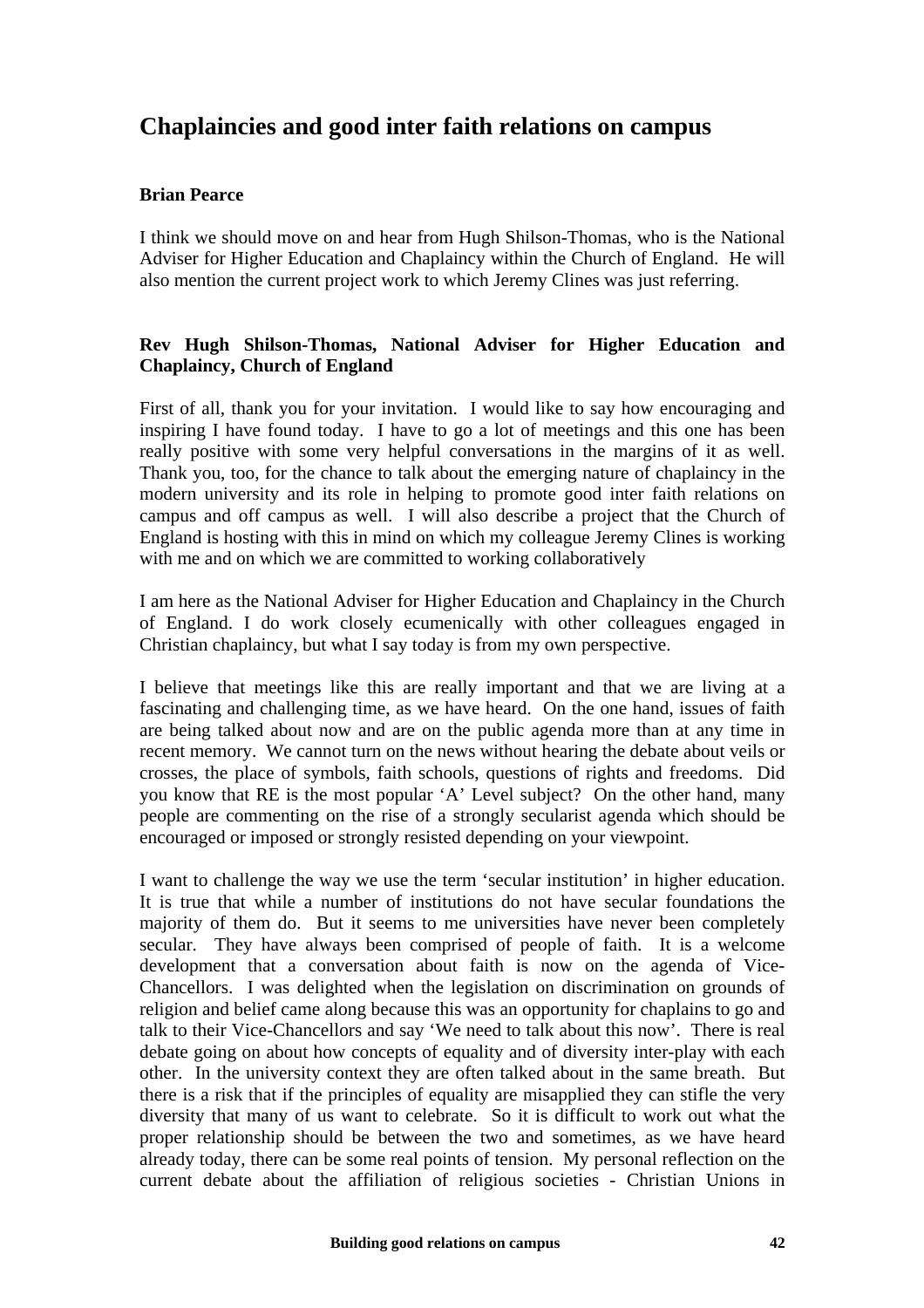particular – to student unions is that one of the reasons why these exchanges can be a little heated in some places is precisely because both Students Unions and Christian Unions are actually passionate about the same thing, which is how to safeguard our freedom to be who we are. So there are points in common, but there is work to do. The positive thing about a debate, of course, is that it can help to identify what the problem is and enable a process that leads to a way forward and to further clarification.

What seems to me to be vitally important is that we  $\underline{do}$  talk to one another and that, in the world of higher education today, not only (in my context) the different Christian denominations, but all the faith communities are seen to be talking to one another and working hard to understand what it is appropriate for us to do as our separate selves and what we can do - and indeed need to do - together. Let me put it the other way round. If we are not seen to be working together, but to be working in isolation from one another in our institutions, that can reinforce the idea that religion is somehow problematic and needs to be marginalised. So that does not serve the cause of religious freedom. Whereas we can rightly celebrate the fact that religion is very much part of our university life and our communal life in this country. Our working in partnership - and being seen to work in partnership - may well be what allows the proper reappearance of religion on university agendas. Because, as we have already heard, people do not leave their faith at the door when they come to a university.

So, what do chaplaincies do? One aspect of chaplaincy is to provide a location for engagement with faith on campus. Not the location because people of faith will always talk about that with each other: it is part of who they are. But in institutions, whether in universities, schools, hospitals or prisons, chaplaincies have the opportunity to put faith, if you like, on the university map, perhaps literally and physically to put it on the map in the sense that in a university it has a presence embedded within the university's institutional structures. Chaplaincies can play an important role in legitimising the bringing of faith issues into the day to day conversations that go on in higher education institutions in different ways, whether through some of the activities about which we have been hearing - through hospitality or gathering, through sharing of faith, through private encounters or public events like the Festival of Faiths about which Sarah Talcott was just talking, through conversations. In these ways issues of faith are brought to bear on the life of the institution and the experience of life in the institution are brought to bear on the life of faith.

As Ronnie Millar said, wonderful things can happen when you cross boundaries and chaplaincy can help people to do this. I was really interested by the echoes of what I have been planning to say in the conversation about Corrymeela and by the fact that Corrymeela was founded by a chaplain. Corrymeela is both a place and a community and a chaplaincy can also be a physical place. It can be a room, or even a building or a multi faith chaplaincy centre in some places. But where chaplains operate from a physical chaplaincy they do need to beware of this becoming the box where the faith conversation can safely and conveniently be contained. That is the downside of having a building, rather than being out there across the institution. On the other hand, as we have heard, safe spaces can provide exactly the neutral ground which enables really good inter faith work to be done and inter religious dialogue to happen, facilitated by chaplaincies.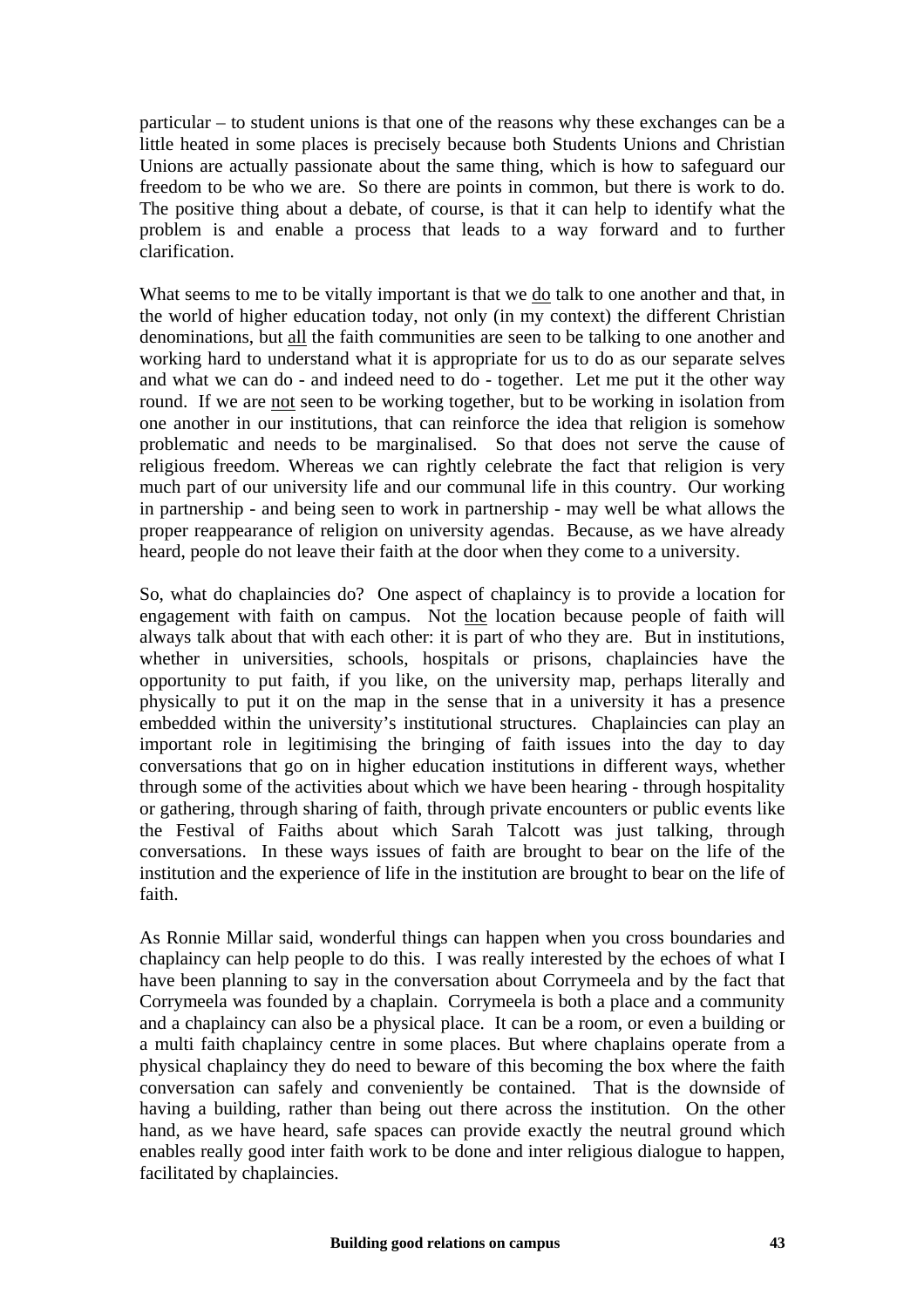Chaplaincy is sometimes described as a service. In terms of fitting into the formal structures of education institutions, it is often part of, or linked to, student services. But again chaplains can sometimes be concerned that describing it as a service implies that it is there just for those who have a particular need for it, whereas historically Christian chaplains have seen their role as being a Christian presence in the whole institution, being there to serve the whole community, people of all faiths and those of no particular affiliation. I say Christian chaplain because historically chaplaincy has been predominantly Christian. But that has been changing over time. There have been Jewish chaplains for a long time. Increasingly, Muslim chaplaincy is being talked about. Many chaplaincies now list a range of chaplains or advisers drawn from various faith communities as part of their extended teams. A range of models and practice is developing. Incidentally, there is a whole conversation which it would be interesting to have about how the language of chaplaincy sits with you. I think this is a key issue as we go forward.

Chaplaincy is often described as being about pastoral care, about caring for people, but it is not just about being nice to people. Chaplains in institutions will at various times be peace-keepers and agents of change. At times their task will be to calm things down and other times to stir things up. Christian chaplains use the language of the pastoral and the prophetic role. During the passage of the recent Higher Education Bill quite a lot of reference was made to a speech given by one of President Clinton's former advisers where he talked about the loss in the United States of the university sector's ability "to speak truth to power". That is part of the role of a university and it may be part of the role of chaplaincy sometimes. I believe the phrase is actually Christian Quaker in its origins. Behind the scenes, or publicly, chaplains can earn the right to say difficult things that need to be said. Their task is to walk slowly and notice things and respond appropriately. We have heard talk of earning the right to speak, to be trusted and to engage. That is absolutely right. It is crucial that chaplains of any faith earn the right to do these things by being present over time in the institution, by being there by invitation; by being accountable; and by working within negotiated boundaries, whilst keeping their integrity (an absolutely crucial point that Harriet Crabtree made earlier) as members of good standing in their own particular faith communities. In a sense chaplains are gifted to the institution from the faith communities. Most are paid by the sponsoring faith community, though increasingly institutions are seeing the value of chaplaincy and offering some support, if not towards salaries, then in terms of resources. There are Christian chaplains in the great majority of institutions and, as I have said, increasingly there are extended chaplaincy or faith teams or faith advisers of the different faiths with representation from various faith traditions. All that I have described in terms of chaplaincy - as a physical place, as an institutional location for the discussion of issues of faith, serving the community, caring pastorally, keeping the peace, challenging structures, being agents of community cohesion - are reasons why chaplaincy can, and should, have a real effect on inter faith relations on campus.

Even where there is not a building or plant to offer, the chaplain can provide the place or the context or the umbrella under which people of faith can gather to meet for dialogue or to pursue a common project. The chaplaincy, we like to say, is in the structures, but not of the structures. So it can be in a position to notice live issues and issues of common cause, issues in the institution or within the faith communities which need to be addressed. Chaplains are able to be available to members of faith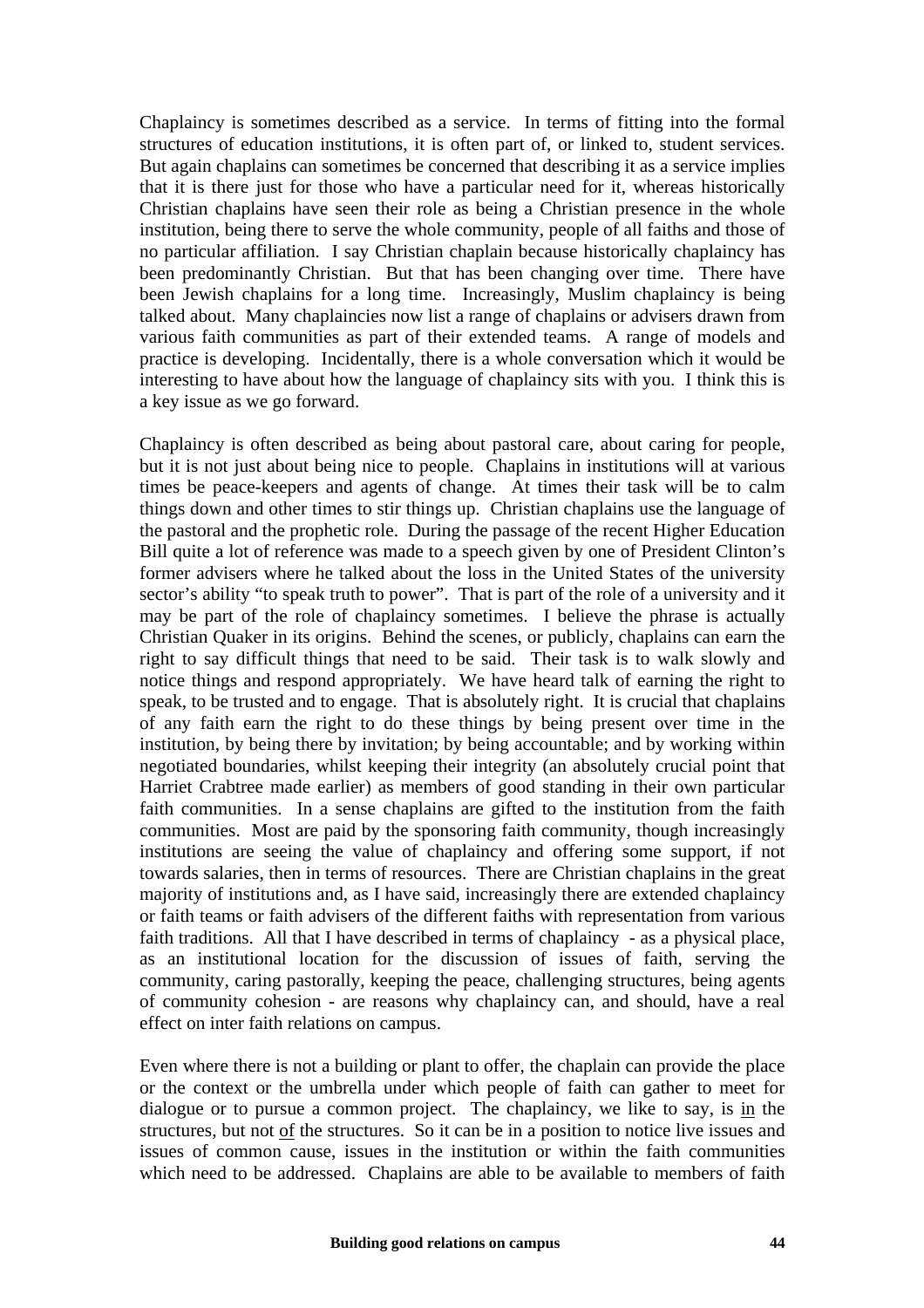communities and hear their concerns and enable them to work together to address them. Part of our strategy for the next five years for higher education work in the Church of England is that we should encourage chaplains, not to control, but to initiate a conversation about convening a student council of faiths or its equivalent, an idea mentioned earlier today, if there is not one already. Where do the different faith societies within the university come together? Is that a step in which chaplains can help by acting as a catalyst? There are all sort of ways in which chaplains can and do care for students of different faiths in the institution. One way of doing it, as Sarah Talcott was suggesting, is by finding ways in which a university or its Students Union can celebrate the diversity of the campus community and address issues that arise from this. I am sure it is the case that proactive and consultative cooperation is what builds the good relationships which are so vital, not only for their own sake, but also when difficult times come - whether as a result of the impact of world events or from local problems. There really do need to be good structures in place to deal with this.

There is a really important 'behind the scenes' mediation role that chaplains can play. I am not thinking so much about issues between the faith communities themselves, as about issues between the faith communities on the one hand and institutional structures on the other. Whether the issues are around provision of prayer rooms, exam timetabling and clashes with religious festivals or the particular needs of a section of the community at any time, the chaplain's role can be significant. The financial hardship for many Malaysian students when the currency collapsed springs to mind; but so does the current need to ensure that the Muslim community is properly supported and represented at a time when Islam is the focus of a great deal of media attention and specific government guidance has been issued on tackling violent extremism in the name of Islam.<sup>[3](#page-48-0)</sup>

Chaplains can be bridge-builders and educators and there are good examples of work which chaplains have done to create opportunities for students and staff to be exposed to traditions other than their own. We have just heard an example from the Cambridge group and have heard Sarah Talcott talk about the value of visits to places where people can encounter people from different faith communities. I would want to underline the point made by Harriet Crabtree at the beginning of the day that many students who come to university may never have met an official representative of a religious faith. This is why chaplains have a key front line role. More importantly, they may never have actually engaged with their peers from different faith communities and have the first opportunity to do that at university. There are real opportunities here to confront prejudice, and the experiences students have at university are carried by them into later life.

We have built into our Church of England strategy a commitment to promote collaborative work in faith teams and proactively to encourage inter faith dialogue; and, in particular to follow up the outcomes of the research project on which Jeremy Clines is working as Project Officer. We are delighted to have got some money from the Faith Communities Capacity Building Fund to look at the development of "multi faith" chaplaincies which are now emerging on many campuses. We want to know what people are actually doing, what is really going on, what is working, and what is

 $\overline{a}$ 

<span id="page-48-0"></span> $3 \text{ Note}$  This paragraph was omitted in delivery of the text on the day but has been included in this report.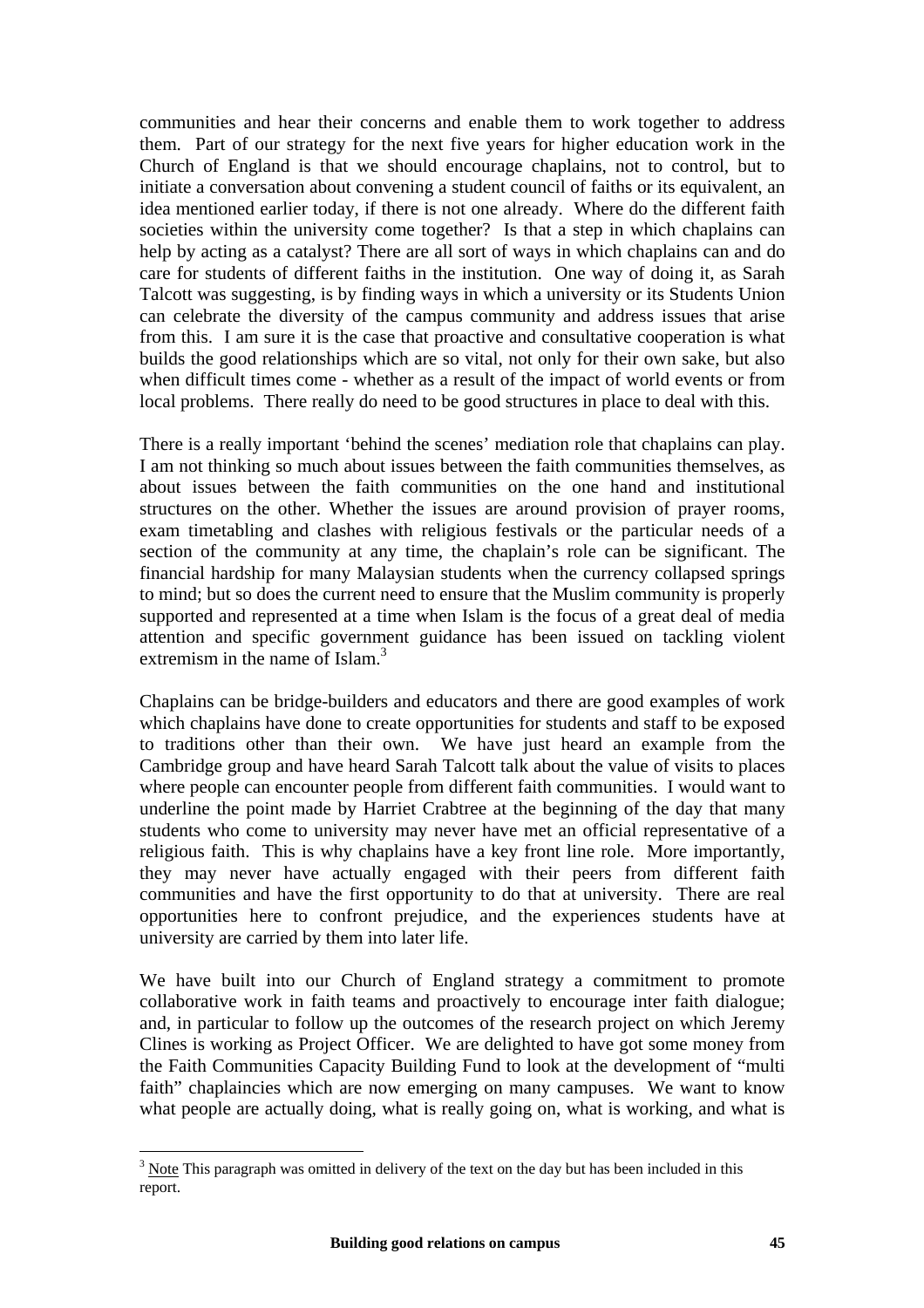not working so well, where the good practice is that we can share. So we are going to identify the participation of different faith communities in university chaplaincies; we will identify different models that have developed or are developing; and will make recommendations on best practice. We will disseminate the findings widely to promote the most effective inter faith participation and collaborative activity. That work is now underway.

Jeremy has come to us, as he said, from York St John University, where there is a really interesting model of having two people, a man and a woman, from each of seven of the world faiths as part of an extended chaplaincy team. We have started with some simple research. Chaplains are being contacted by telephone to gather information to determine the current participation of faith communities in chaplaincy so that we know what is there at the moment. There has been wide consultation with contacts from across the faith communities who are engaged with chaplaincy at the moment, either as chaplains or as faith advisers, in order that we can get the questions we are asking right and in order that we can shape the project properly from the start. There has been engagement with representatives of the Christian, Hindu, Jewish, Muslim and Sikh faiths. The next really important stage in the project is to ensure as wide as possible consultation with the different faith communities. We want to make sure that everybody here today is part of that consultation. Jeremy is consulting at present on a programme of visits and focus groups which it is anticipated will be completed by the end of February. All interested parties are being invited to decide how they might want to contribute to our research on models of chaplaincy, on best practice and on inter faith working.

We have already written to faith leaders from the nine world faiths to identify key partners for us in the task of doing this work together. The expectation is that the combination of research on the present situation and the assessment of different approaches will enable us to produce a report setting out good practice, in part telling the stories of some of the good work that is developing, setting out the implications of what we have found, suggesting some routes for possible improved working with higher education institutions in the future and improved working for chaplaincy and effective engagement by faith communities themselves. So there will be points of action suggested for faith communities, as well as for chaplains and Vice-Chancellors. I very much hope that you will feel able to engage with us in this task and to contribute to the discussion. We really do want to hear what you have to say. The opening up of chaplaincy is not just dependent on those who are chaplains now. It is dependent on faith communities wanting to engage in the process. So the project represents a genuine exploration - we want to look at what is good, but also at what could be better.

#### **Brian Pearce**

Thank you very much Hugh. Jeremy, do you want to say anything quite briefly about the focus groups and the consultation process?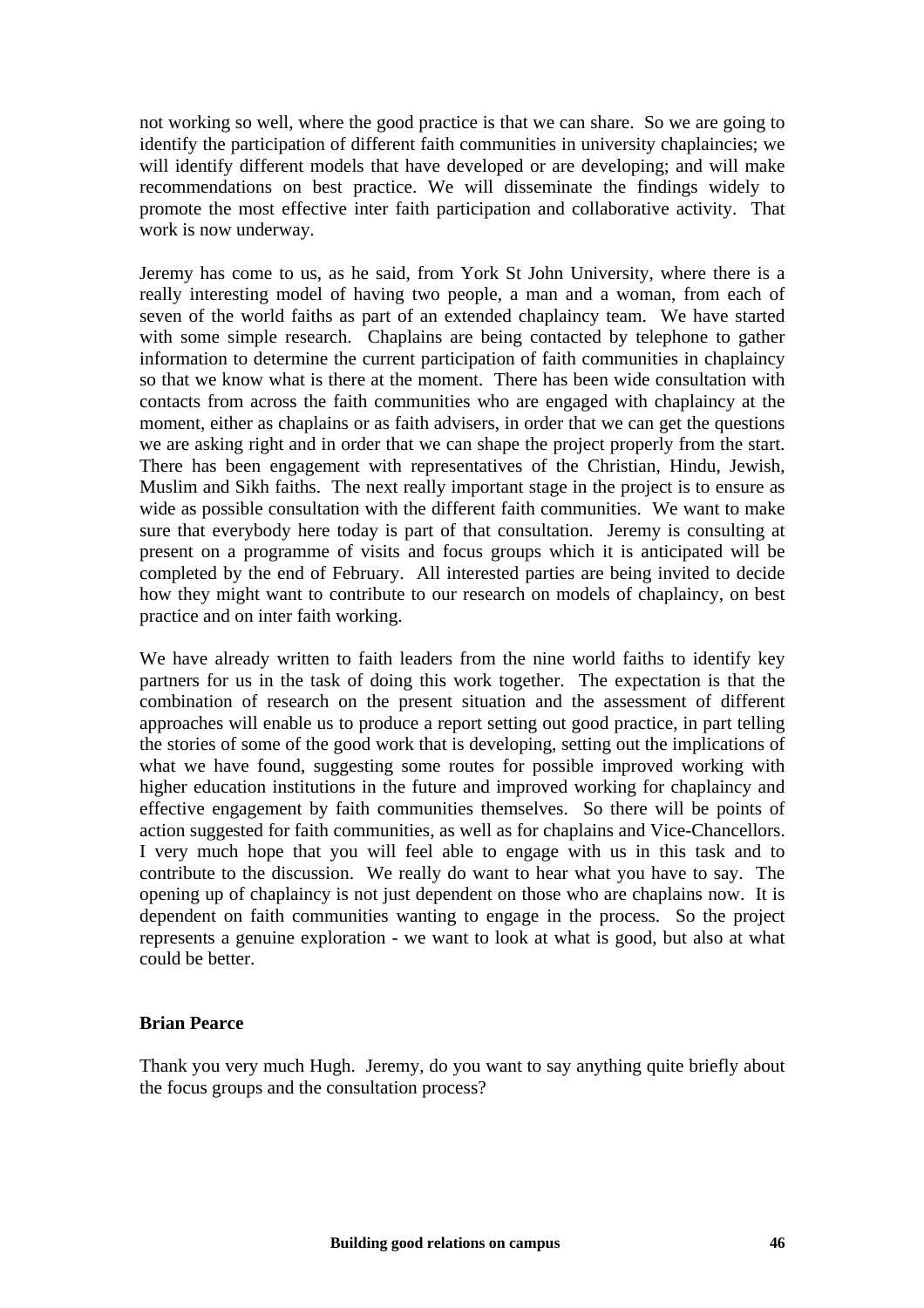#### **Rev Jeremy Clines**

I was struck by what Ronnie Millar was saying in the Northern Ireland context about leaders sometimes getting in the way of dialogue. I am excited to hear about what students are doing in universities since they – and not chaplains or Vice-Chancellors make up the majority of the population. I do know that chaplains can get in the way or they can be people who facilitate advocacy between people of faith and that can be vital. Chaplains can also help Vice-Chancellors in their thinking about what their university might look like. The Pro Vice-Chancellor *[at York?]* said to us just last week that if faith is not on the agenda of a university then the university does not have a holistic agenda. It needs to be there. We are planning to have some focus groups in late January/early February which will be looking at the role of student societies in the university, and how faith is dealt with in the university. Students and chaplains, and maybe the registrars as well, will be talking about physical space and timetabling and how these can impact on those of us who have a religious practice to observe. I am hoping there will be representation on every single one of those focus groups from student groups. So this is an initial invitation to all of you here today to come to one of them and to find out more about them from me.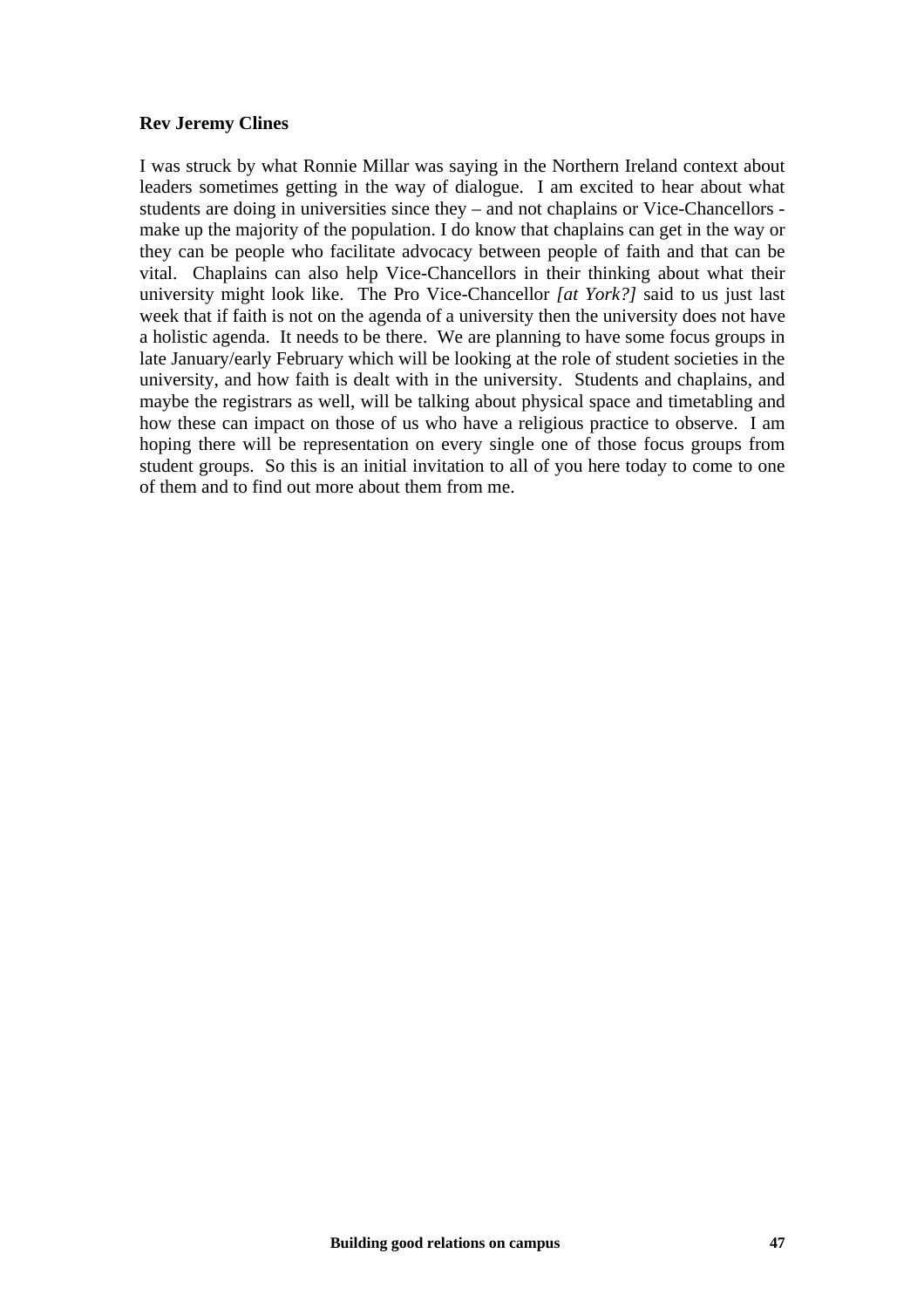# **Plenary session and closing reflections**

# **Brian Pearce**

We are now moving towards both tea and the parting of the ways because as you know, we have in a sense two parts to today's proceedings. We have had this broader gathering which I think has been extremely helpful in terms of helping to build some of the interconnections between different institutions and groups with a shared interest in this focus on building good inter faith relations on campus. Then after tea the representatives of the faith based student organisations who are here are going to meet by themselves to reflect further on how linkages between those organisations might be developed. So we have got 20 minutes or so for final exchanges before we break for tea.

# **Rev Dr Stuart Jennings**

Leicester has a model Council of Faiths that works extremely well and it has been my privilege to be part of that for nine years. I come back to my desire that part of what we are talking about is actually tied in with these resources. The environment at university is intense and is transitory. In three years most of the students we are talking to now will be gone. We all know exceptions, people who are perpetual students! It is interesting that those of you who have come from student groups have come from communities where there is a willingness to develop inter faith dialogue. We owe it to the groups you represent to link in with that.

# **Harriet Crabtree**

I want to return to the question of training which has come up a number of times. It is quite clear that it is very important. Several of you here are obviously taking forward complex inter faith projects and many people are engaged simultaneously in several inter faith activities. It would be interesting to hear people's reflections at some point on how they are enabled to do their inter faith work, where have they gained their learning and to ask what kind of training people have found useful for themselves. I also want to mention that the Network occasionally has paid student internships for relatively short periods of time. We have a splendid example here of a former intern in the form of Miriam Kaye who was with us at the Network office for a while a couple of summers back and helped promote the *Connect* guide when that came out and is now working for the Three Faiths Forum. If these summer internships would be of interest to you or to someone in your community, or internships for shorter periods if people want to come for a short placement, do let me know.

#### **Louise Mitchell**

In the first week of August I am coordinating a building houses project in Kirgizstan with 'Habitat for Humanity'. I hope to get together a group of young people predominantly from the Abrahamic faiths to go out there. We are going to have some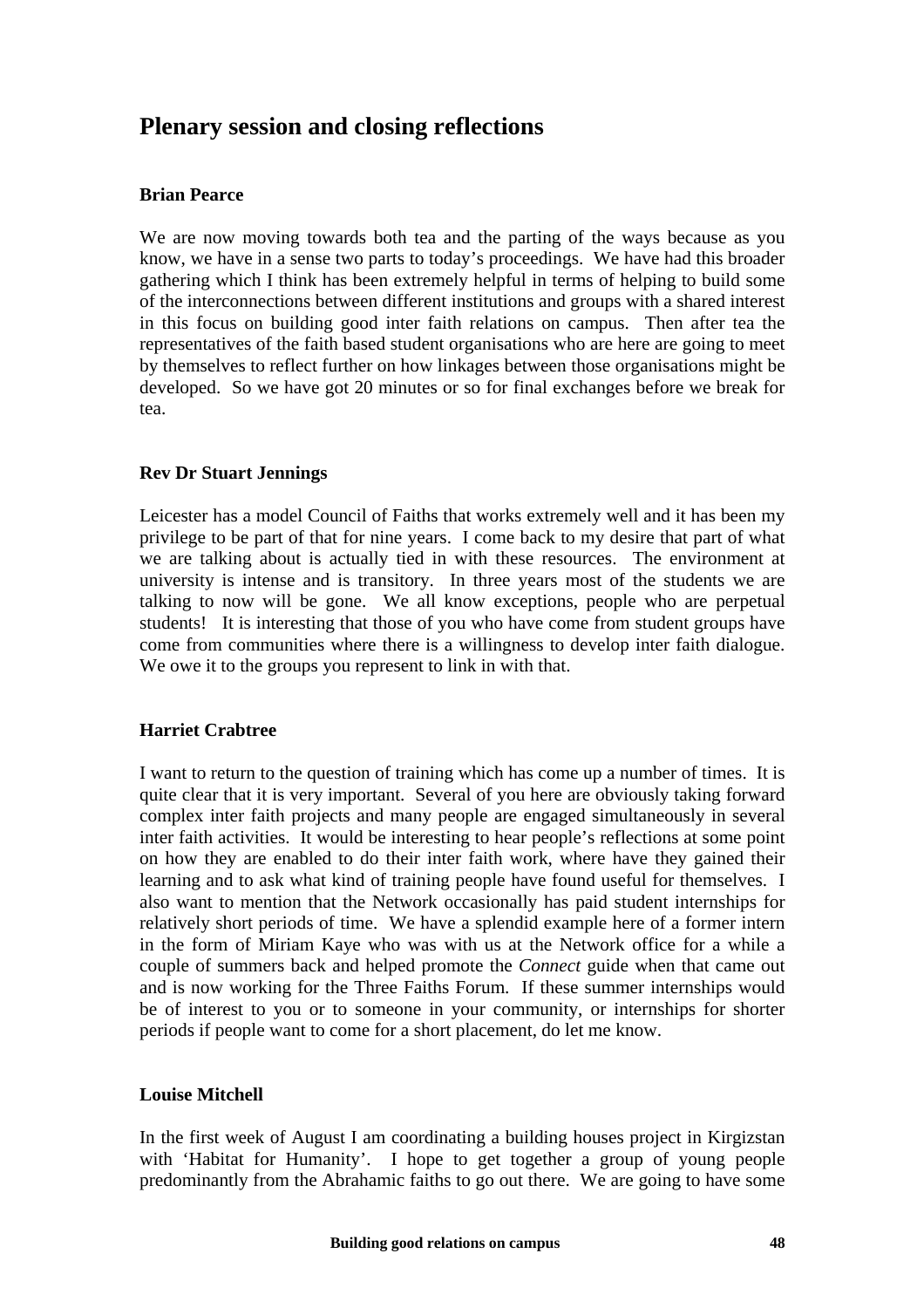training from Habit for Humanity about fundraising for the trip. We will be working with people from Kirgizstan to help build houses, which they badly need. It is a really good example of a project that gets people working together to build something as opposed to 'only' sitting around a table and talking (of which I myself do quite a lot!).

### **Alyaa Ebiarry**

My point is about funding for chaplains. There are now facilities for training Muslim chaplains through the Islamic Foundation, but they are not finding the funding to go to jobs in educational institutions where there is no funding for full time Muslim chaplains. Do you have any advice for us on this?

#### **Rev Hugh Shilson-Thomas**

We went to the Church of England's General Synod last February and made the case that since 43% of young people are in higher education then that is where we need to put our Church's resources. The Synod did pass a motion that in principle we should have a whole time chaplain in every university. In reality what happens is that the majority of our chaplains are funded by the Church itself although some are paid by the institution, particularly in the case of ones which are Church foundations. However, there has been some emergence of university-funded chaplaincy in the new universities, formerly polytechnics. Usually where a university puts in funding this is to enable the work that is not for a Christian chaplain as such, but a coordinator of a multi faith team. Another model is where different denominations come together to fund the chaplaincy. There is no magic wand to produce finance, and Higher Education chaplaincy is not like chaplaincy in the armed forces or in prisons which are Government funded. The funding resource question has to be addressed in terms of what people want. William Morris once said "Have nothing in your house that you neither know to be useful nor believe to be beautiful". It is quite a good rule for housekeeping, but what has been interesting in new universities is that, because of the functions I have described, they have found chaplaincies useful even though there is no statutory requirement for them to have one. Universities need to have a vision of what chaplaincy can be, and we need to work together to see how that vision can be implemented. I do not know of any short term funding solutions. Maintaining funding for Anglican chaplaincy is an on-going task and I know from colleagues in other denominations that the same is true for them.

#### **Rev Dr Stuart Jennings**

I have been in higher education for 18 years and this is the first time that I have had a full time chaplaincy appointment, which is because local churches got the funding together. The trouble with the new universities is that where they do fund chaplaincy, they do not necessarily understand the needs of each faith. So you get multi faith chaplains who do not work with specific faith communities but throw the problem back at you and say "If you think it is an issue, then you fund it."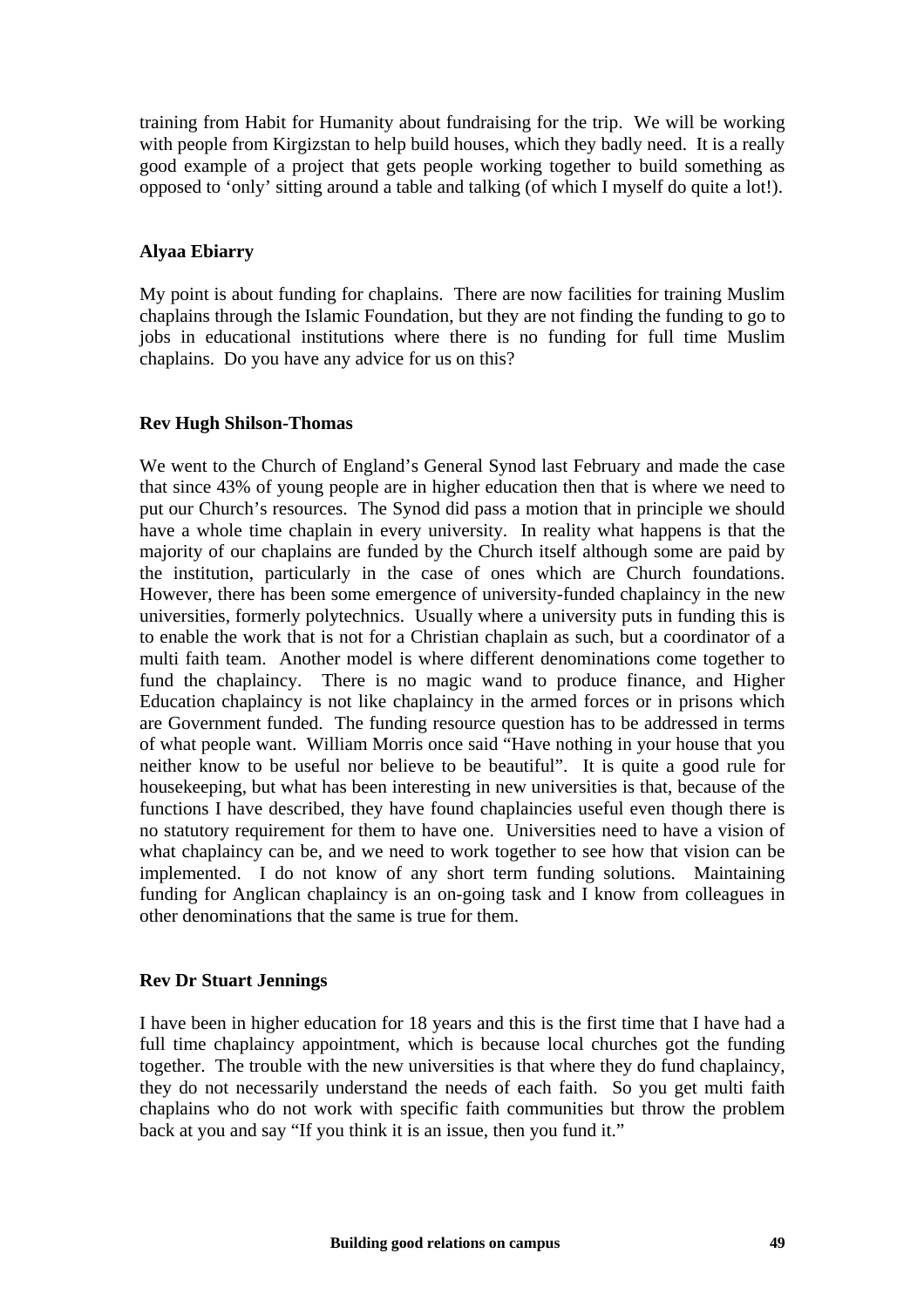### **Rev Hugh Shilson-Thomas**

Shared stakeholding is the strongest model because it is then harder for any one party simply to cut the funding. Although there are a number of chaplaincies which have lists of faith contacts or faith advisers, this may look better than it actually is. But there are some places where there is really good co-operative sharing of the work, where chaplains cover for each other, do together what they can do together and do separately what they must do separately. There is a real question of what faith communities themselves are prepared to resource. That applies as much to the Christian as to the Muslim and the Jewish communities. So we have to make the case for this being a key part of the work of our faith communities.

#### **Brian Pearce**

There is a need for faith communities themselves to look at how they fund and what they fund. I have reflected recently that we have had some wonderful new buildings added to our religious landscape in one way or another – mosques, temples, gurdwaras and so on. It may be that as the infrastructure gets these places of worship put in place, then the philanthropists who have been helping to fund them now need to think about helping to fund the structures which are not made out of bricks and mortar but out of people, processes and frameworks. I hope that one of the advantages of the links that will be strengthened by today's gathering, is an interchange of ideas and also the strengthening of the case for what needs to be done.

#### **Sam Lebens**

I am glad that the idea of training has gone down well and I would like to invite you again to get in touch with me to tell me what you would like to see NUS do about this. I would like to see us rolling a programme out this summer. There is a risk of thinking that NUS is in some way part of the 'secular world', of people who conspire against religiosity. But you might have noticed the two national executive members here today are both members of a religious faith. NUS very much wants to encourage religious activities on campus and to defend the rights of religious people and to help lobby institutions to provide prayer rooms and other facilities. It strikes me that chaplaincy is an issue where people of faiths could get together and say "Perhaps we should be lobbying the Government about chaplaincy." Alternatively, perhaps we should be looking for philanthropy within our own communities. NUS is a national campaigning body with contacts in Whitehall. Let us know if you want to take your fight to Whitehall and want NUS to help with this.

#### **Rev Hugh Shilson-Thomas**

It could be a mistake to want to be able to go straight to Government for funding, for example. Do not assume that outside funding for chaplaincy would solve all the problems because then the piper will call the tune. And as we are seeing in the NHS, the funding for chaplains can suddenly be cut. The whole conversation about chaplaincy has to be joined up. When a philanthropist from one of the faith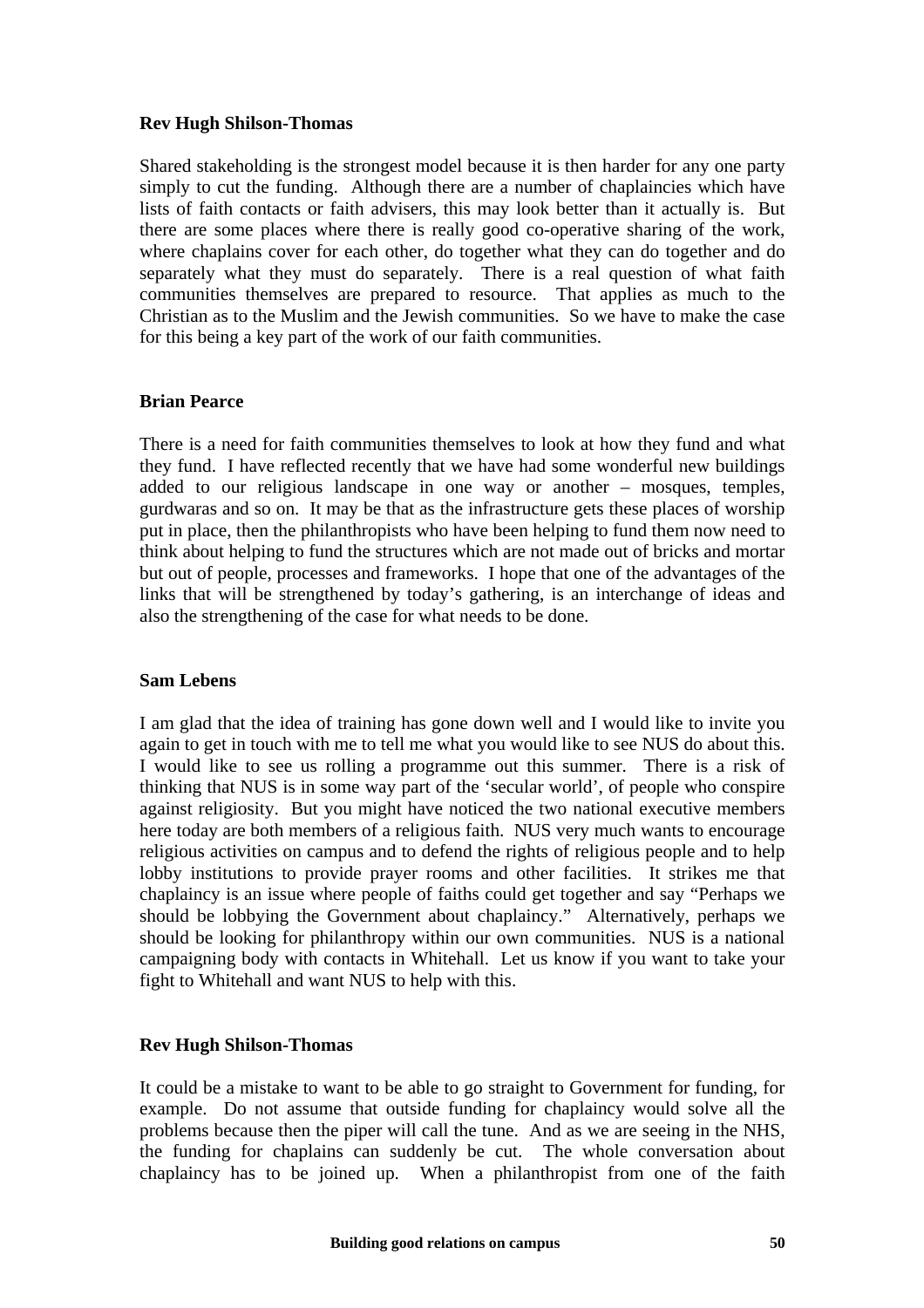communities other than the Christian Churches, which have traditionally provided chaplaincy at universities, says "Here is the money for a chaplaincy", it will be really interesting to see how a university reacts and responds to that. Until we have all worked together to determine what works best in practice we will not be in a position to know what exactly we should be seeking funding for.

#### **Sabeen Akhund**

Jeremy mentioned the focus groups that would be happening for the Church of England project. If anyone else is looking for Muslim students then do get in touch with FOSIS.

#### **David Myers**

In December the European Union of Jewish Students is holding a four day inter faith conference in Brussels. If any members from other student organisations would be interested in coming along to it please let me know.

#### **Ronnie Millar**

May I add that anyone is more than welcome to come to Corrymeela as a volunteer. We also host many student groups and there are some brochures by the door there. Please check out our website – www.corrymeela.org .

I wonder if Hugh has more to say about the 'prophetic voice' within the faith communities.

#### **Rev Hugh Shilson-Thomas**

This ties in with what has already been mentioned about earning the right to speak. It is all very well speaking the truth but if nobody is listening to what you are saying then that does not achieve very much! If you have earned the trust of another individual then that person will listen to what you have to say. There are issues of responsibility and power here. Speaking the truth is a powerful thing to do, but one needs to know where the boundaries lie. In chaplaincy the idea of being in the institution but not of the institution, being part of the structure but slightly removed from it, has enabled people within the institution to approach the chaplain in a different way than they would if they were going to see someone in line management and sometimes they are able to say things that they would find it difficult to say elsewhere. Chaplains can find themselves in a position where they are able, if you like, to take the temperature of the institution. They may be among those whose perspective enables them to hold the institutional memory. Because of where they stand they are able to see issues in a way that others cannot. Then the judgment is how to say what needs to be said in a way that is pertinent. That is a very important part of the work of the chaplains.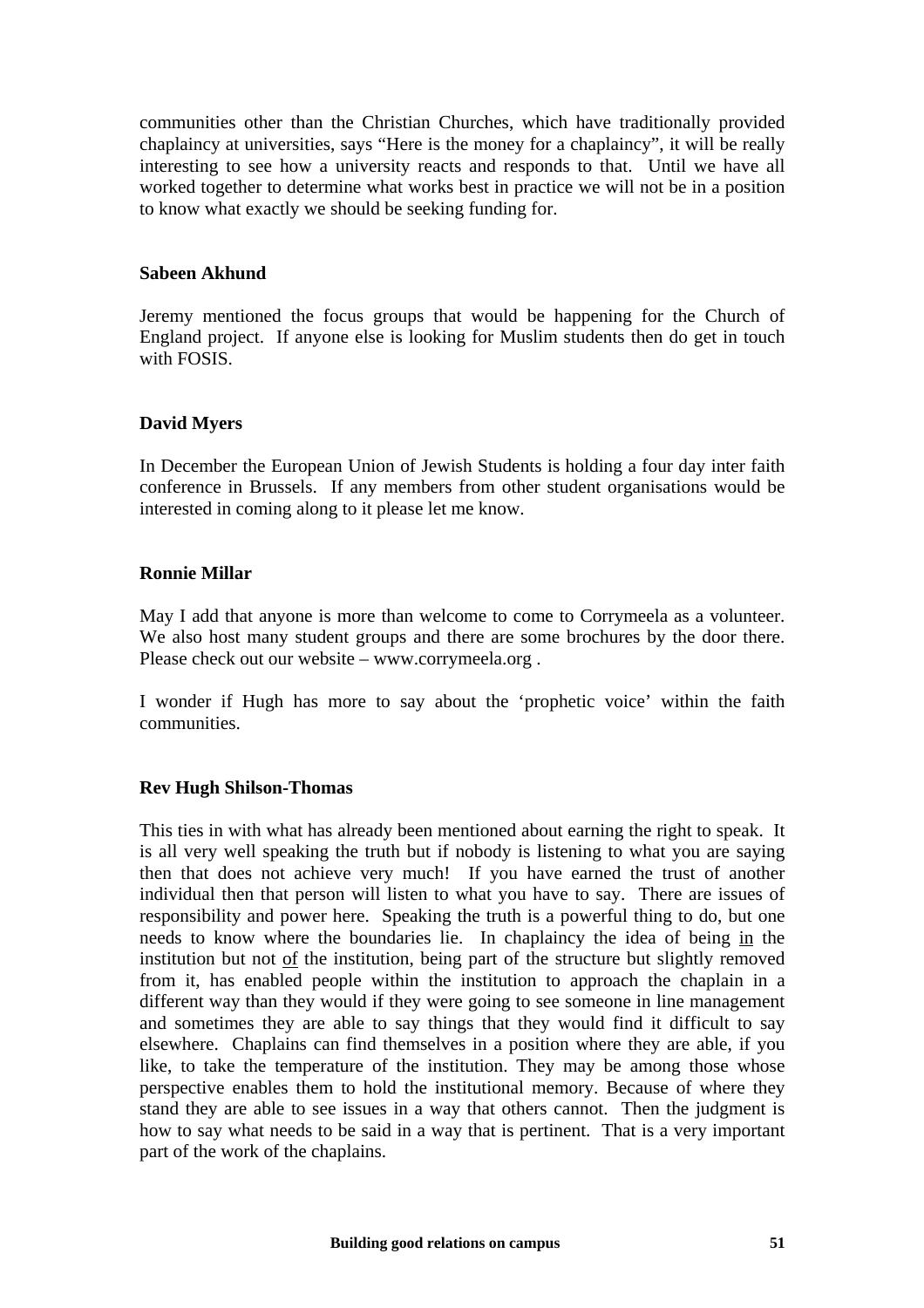#### **Brian Pearce**

I would like to thank Hugh very much for his contribution today and it is very helpful to have had an account of the important project which Hugh and Jeremy are leading. I am very grateful to Hannah and Gaylina for all that they have been doing to facilitate today's meeting and I know that Harriet will have been in touch with you ahead of the meeting and she has played a major part in shaping its programme. I would like to ask her whether she has any closing points to make.

#### **Harriet Crabtree**

I just want to repeat a particular thank you to all of you who have fitted this meeting into a very busy period of studying and work because this is a time of year when life is very hectic. I think it has been a very significant gathering today. We are particularly grateful to our speakers and for the fact that we have had such an excellent range of contributions from the floor.

#### **Brian Pearce**

I would like to add my own thanks to everyone who has participated in the meeting. I think it has been a genuinely engaging and participatory event. If you have thoughts about what the next stage needs to involve or ideas for taking this agenda forward, do get in touch with us at the Network office. We shall obviously be talking with a variety of people, including people here, about the next steps and will obviously working with the Equality Challenge Unit in this. May I ask Moussa to take our good wishes to Saheema Rawat. We are sorry that she could not be here with us today.

In closing may I respond to Ronnie Millar's point about the 'prophetic voice'. Inter faith work is often looked at as a soft option but I do not think it should be seen that way. That has clearly come through this morning's discussion. There is a 'prophetic voice' in saying that we can work and live together, crossing these boundaries of different faiths, and that in doing so we can contribute to human flourishing. That is a prophetic and challenging statement to be making and I hope we shall make it even louder and more clearly as a result of today.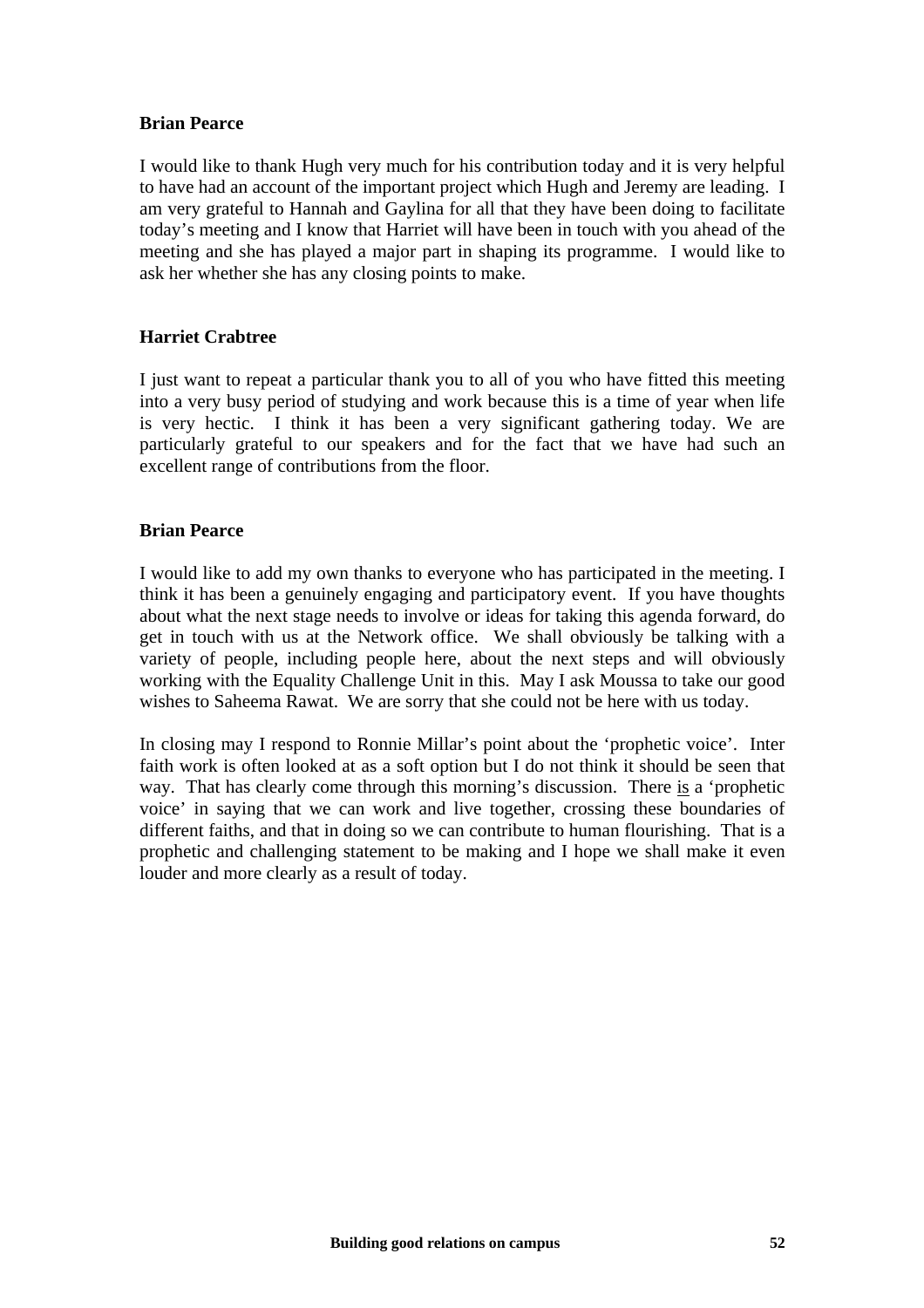# **ANNEX A**

# **PARTICIPANT LIST**

| <b>Federation of Student Islamic Societies</b>   |
|--------------------------------------------------|
| <b>Young Zoroastrians Committee</b>              |
| <b>Catholic Youth Services</b>                   |
| <b>National Hindu Students Forum</b>             |
| Universities UK                                  |
| Union of Students, University of Warwick         |
| <b>Education Division, Archbishops' Council</b>  |
| <b>National Union of Students</b>                |
| <b>UCCF: The Christian Unions</b>                |
| <b>Federation of Student Islamic Societies</b>   |
| Diversity and Dialogue                           |
| <b>Student Christian Movement</b>                |
| Baha'i Youth Committee for England               |
| University of Warwick and University of Coventry |
| Three Faiths Forum                               |
| <b>National Union of Students</b>                |
| <b>National Union of Students</b>                |
| University of Cambridge Faith Forum              |
| <b>UCCF: The Christian Unions</b>                |
| <b>Student Christian Movement</b>                |
| Corrymeela Centre, Ballycastle                   |
| <b>Young Zoroastrians Committee</b>              |
| <b>Council of Christians and Jews</b>            |
| Newman College of Higher Education               |
| <b>Union of Jewish Students</b>                  |
| <b>British Organisation of Sikh Students</b>     |
| Three Faiths Forum                               |
| Alif-Aleph UK                                    |
| <b>Education Division, Archbishops' Council</b>  |
| University of Surrey                             |
| Baha'i Youth Committee for England               |
|                                                  |
| The Inter Faith Network for the UK               |
| The Inter Faith Network for the UK               |
| <b>Equality Challenge Unit</b>                   |
|                                                  |

Mr Moussa Haddad Equality Challenge Unit